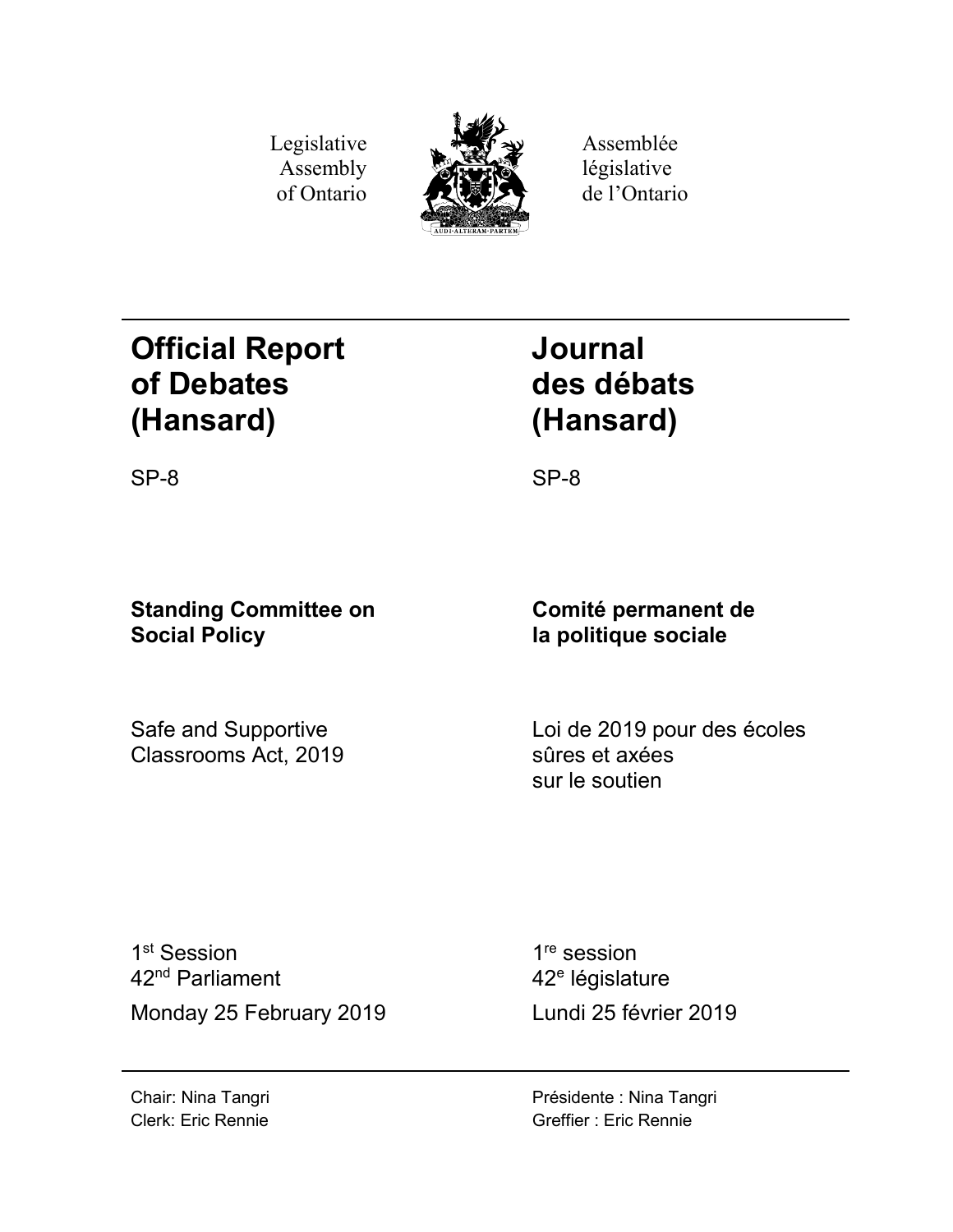Hansard and other documents of the Legislative Assembly can be on your personal computer within hours after each sitting. The address is:

### **Hansard on the Internet Le Journal des débats sur Internet**

L'adresse pour faire paraître sur votre ordinateur personnel le Journal et d'autres documents de l'Assemblée législative en quelques heures seulement après la séance est :

https://www.ola.org/

Reference to a cumulative index of previous issues may be obtained by calling the Hansard Reporting Service indexing staff at 416-325-7400.

### **Index inquiries Renseignements sur l'index**

Adressez vos questions portant sur des numéros précédents du Journal des débats au personnel de l'index, qui vous fourniront des références aux pages dans l'index cumulatif, en composant le 416-325-7400.

Hansard Reporting and Interpretation Services Room 500, West Wing, Legislative Building 111 Wellesley Street West, Queen's Park Toronto ON M7A 1A2 Telephone 416-325-7400; fax 416-325-7430 Published by the Legislative Assembly of Ontario

 $\bigcircled{B}$   $\circledcirc$ 

Service du Journal des débats et d'interprétation Salle 500, aile ouest, Édifice du Parlement 111, rue Wellesley ouest, Queen's Park Toronto ON M7A 1A2 Téléphone, 416-325-7400; télécopieur, 416-325-7430 Publié par l'Assemblée législative de l'Ontario

ISSN 1710-9477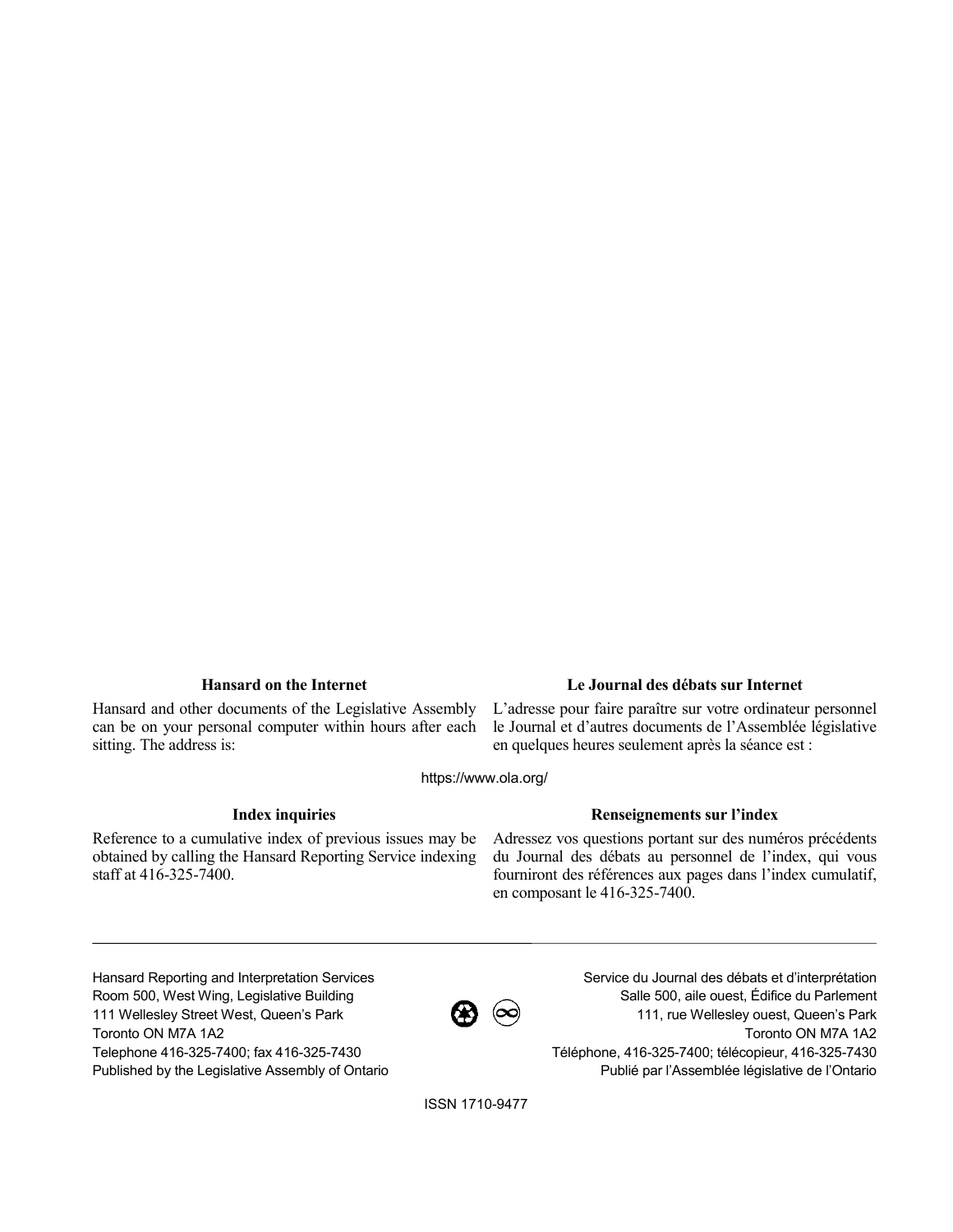## **CONTENTS**

## Monday 25 February 2019

| Safe and Supportive Classrooms Act, 2019, Bill 48, Ms. Thompson / Loi de 2019 pour                                           |  |
|------------------------------------------------------------------------------------------------------------------------------|--|
|                                                                                                                              |  |
| Mr. Harvey Bischof                                                                                                           |  |
| Ms. Liz Stuart                                                                                                               |  |
| Ms. Darlene Edgar<br>Ms. Beth Deazeley                                                                                       |  |
| Dr. Mary Reid                                                                                                                |  |
| M. Rémi Sabourin<br>M. Pierre Léonard                                                                                        |  |
| University of Ontario Institute of Technology, faculty of education,  SP-176<br>Dr. Ann LeSage<br>Dr. Robyn Ruttenberg-Rozen |  |
| Ms. Cathy Abraham<br>Mr. Rusty Hick                                                                                          |  |
|                                                                                                                              |  |
| Mr. Sam Hammond<br>Mr. Jerry DeQuetteville                                                                                   |  |
|                                                                                                                              |  |
| Ms. Laura Kirby-McIntosh                                                                                                     |  |
| Ms. Nicole van Woudenberg<br>Dr. Michael Salvatori                                                                           |  |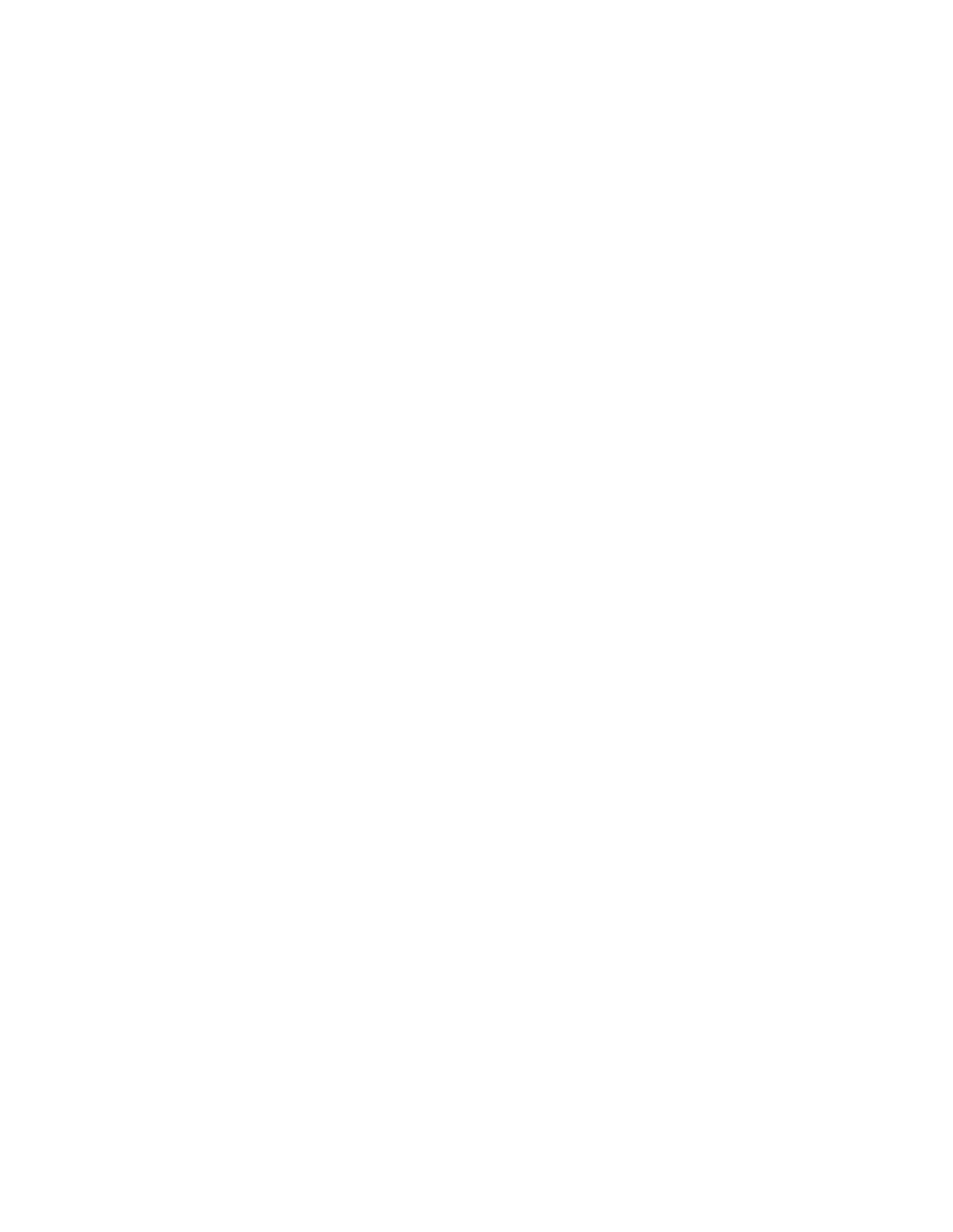### **STANDING COMMITTEE ON SOCIAL POLICY**

Monday 25 February 2019 Lundi 25 février 2019

*The committee met at 1400 in room 151.*

### SAFE AND SUPPORTIVE CLASSROOMS ACT, 2019 LOI DE 2019 POUR DES ÉCOLES SÛRES ET AXÉES SUR LE SOUTIEN

Consideration of the following bill:

Bill 48, An Act to amend various Acts in relation to education and child care / Projet de loi 48, Loi modifiant diverses lois en ce qui concerne l'éducation et la garde d'enfants.

**The Chair (Mrs. Nina Tangri):** Good afternoon, everyone. Today we are meeting for public hearings on Bill 48, An Act to amend various Acts in relation to education and child care.

Pursuant to the order of the House dated February 21, 2019, each witness will receive up to six minutes for their presentation, followed with 14 minutes of questioning from the committee, divided equally amongst the recognized parties.

Are there any questions before we begin? Seeing none, we'll start right away.

### ONTARIO SECONDARY SCHOOL TEACHERS' FEDERATION

**The Chair (Mrs. Nina Tangri):** I'd like to call the Ontario Secondary School Teachers' Federation, please. If you could please introduce yourself. You have six minutes.

**Mr. Harvey Bischof:** Thanks. I'm Harvey Bischof. I'm president of the Ontario Secondary School Teachers' Federation. With me is Dave Barrowclough; he's a member of our professional staff. We represent 60,000 members, including the public secondary teachers that are referenced in our name, but over 20,000 of our members are education support staff, working as early childhood educators, up through the ranks up to and including support staff at six universities in the province. You will note that we've provided you with a written submission as well, which will provide additional detail for some of the reasoning that you'll see in the recommendations that we're making.

I'll start off by saying explicitly that we welcome the new restrictions on the definition of "sexual abuse" as outlined in the bill. We take no issue with prescribed sexual acts prohibited under the Criminal Code resulting

LEGISLATIVE ASSEMBLY OF ONTARIO ASSEMBLÉE LÉGISLATIVE DE L'ONTARIO

### **COMITÉ PERMANENT DE LA POLITIQUE SOCIALE**

in mandatory revocation. It's important, though, to understand that members must be provided with a fair and affordable process to defend themselves when facing allegations. We also have to discuss our members' concerns about proposed changes to the governance structure of the Ontario College of Teachers and to the proposed math test in the bill.

With regard to the members' right to defend at college tribunals, professional colleges probably need some guidance in doing their due diligence in conducting a fair and thorough investigation when dealing with mandatory revocation. Allegations of sexual abuse, as with any allegations, need to be thoroughly investigated. Cases that involve medical considerations must continue to be directed to the fitness to practise committee, or a mandatory revocation could become the subject of a judicial review.

A member's current ability to defend themselves against false allegations, based on the recent egregious actions of the College of Early Childhood Educators, is a cause for extreme concern amongst my membership. A recent Superior Court of Justice ruling upheld a decision by the College of ECEs to assess over \$257,000 in hearing costs against a member who did not act unreasonably, in bad faith or in a vexatious manner during his hearing, during which time he was defending himself. The court's decision highlighted concerns about the adverse effect this would have, essentially a chilling effect, on a member's ability to defend himself or herself in front of either of those colleges to which my members belong. The court further wrote that these concerns should be brought to the legislators, so here we are today doing exactly that. If such onerous costs continue to be assessed when members present a reasonable defence, the threat and fear of financially debilitating cost awards will cause members to plead guilty, and thereby not be afforded a fair hearing. This is not just, and goes against the notion of a fair process.

We have several recommendations that arise out of that:

—that mandatory revocation only apply in situations where allegations of sexual abuse are proven to a higher standard than a balance of probabilities, given the significance of the outcome of that sort of finding;

—we recommend that when members are accused of remarks or behaviour of a sexual nature, revocation is only applied where intent can be fully established; and

—finally, we recommend amending both the College of ECEs act and the College of Teachers act to limit the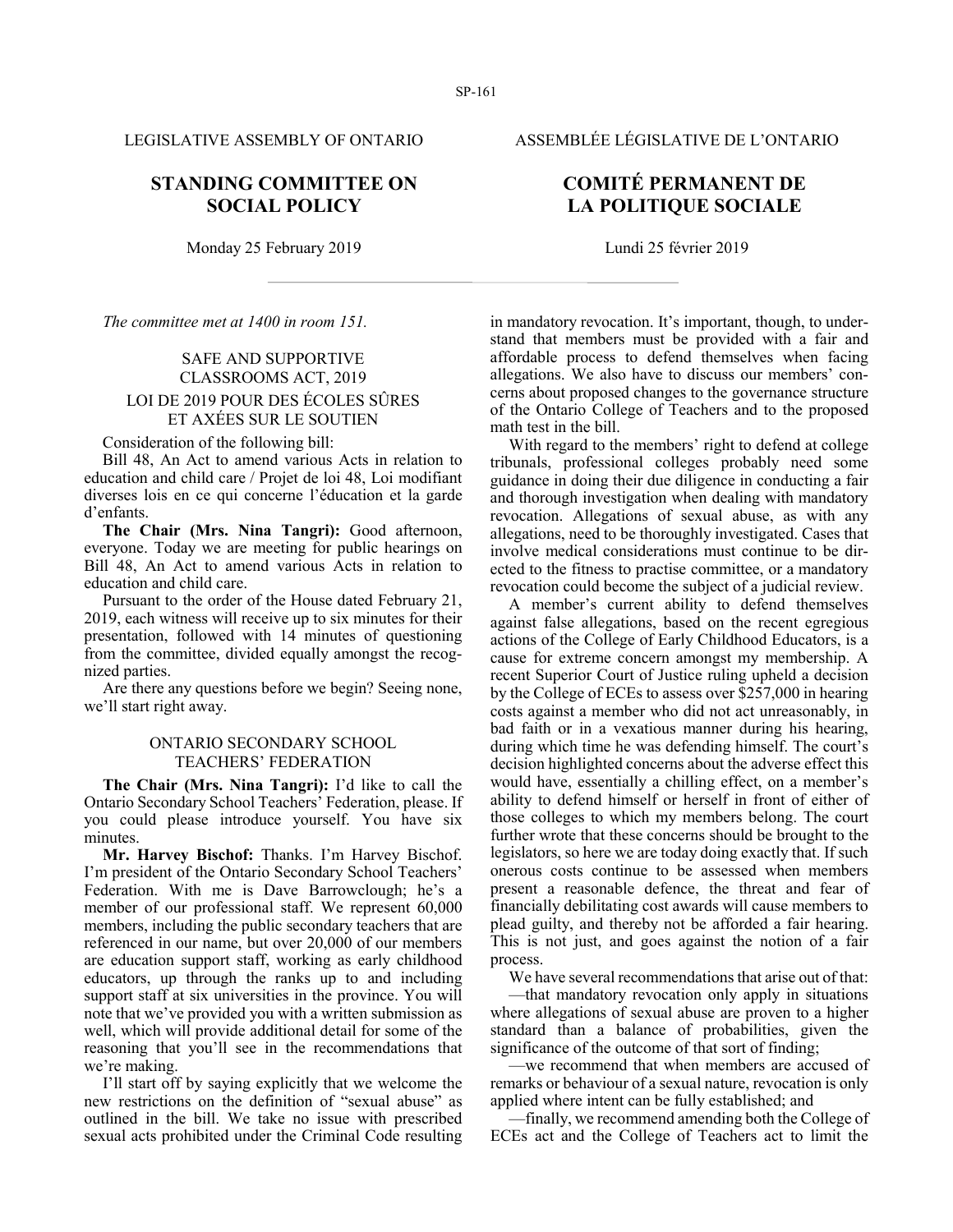assessment of costs of hearings to occasions when a member has acted unreasonably, in bad faith or in a vexatious manner during their defence.

With regard to the governance changes to the College of Teachers, restructuring the ratios of appointed and elected members could lead to the OCT no longer being a self-governing body, as it was originally created to be. The bill includes removal of provisions that prescribe the specific number of council members on the committee and their panels. This is a concern that those who serve the college in these roles should have a teacher's experience and perspective.

We recommend establishing within the College of Teachers act provisions that maintain a majority of elected members over appointed members on the council, committees and panels. We recommend maintaining the teaching profession as a self-regulated profession under the College of Teachers act.

Finally, with regard to the mandatory math test for new applicants to the College of Teachers, we believe that the drop in math scores can be attributed to two main factors: first, the insistence by the ministry and school boards that math teachers use methods of teaching such as discovery learning that are not proven to be effective in secondary curriculum delivery. I'm restricting my remarks to secondary curriculum here, where my members teach. Training to implement these methods resulted in teachers being removed from their classrooms for considerable periods of time, and there isn't an empirical, evidentiary basis for the approaches that were being required of my members.

Second, the amount of time squandered teaching students how to take standardized tests rather than focusing on increasing their math skills is a problem.

**The Chair (Mrs. Nina Tangri):** You have one minute. **Mr. Harvey Bischof:** Thank you.

In the bill's introduction, there is reference made to Australia, England and New York that have these qualifying math tests. In each case, Ontario scores higher on PISA than those other jurisdictions, so I'm not sure what problem it is that we're trying to solve.

A math test won't increase math scores; it will introduce additional costs. We recommend that instead of a math test, the ministry review the curriculum. We recommend that, should the math test remain as part of the bill, it be limited to applicants who don't begin teaching while already holding math qualifications. My members who are math teachers are math-qualified teachers. To subject them to a math test when they come out of university with an undergraduate degree or potentially a graduate degree in mathematics seems to be not terribly sensible. We recommend replacing EQAO census testing with random testing using questions from the current curriculum, which would result in a considerable reduction in costs.

**The Chair (Mrs. Nina Tangri):** Thank you very much for your time. I will begin questions with the official opposition. Who would like to ask the first question? Ms. Stiles.

**Ms. Marit Stiles:** First of all, thank you very much for appearing here. I believe there might be a couple of other items, if you'd like to take this time to continue with anything that you missed in your presentation.

**Mr. Harvey Bischof:** Yes, six minutes is brief.

We did make recommendations around the policy regarding service animals. We have concern that school boards may not have the capacity to write policies that are going to be effective. As it's written right now, the bill would allow for a school board to write a policy that simply says, "There shall be no service animals." I don't think that's the intent of the bill. Or it could go wrong in a variety of other ways where inappropriate people are tasked with supporting children with service animals. So we just think that there has to be considerably more guidance than, "School boards will write policy."

**Ms. Marit Stiles:** Okay. Thank you.

You talked a bit about math performance and what I think were some very interesting observations about current barriers. I wondered—I guess a couple of things. One is, what do teachers right now—I'm speaking specifically of teachers here, but maybe you can also comment on others—do currently to upgrade their skills? Are there any programs in place that help them with that? If not, what would you like to see?

**Mr. Harvey Bischof:** Bearing in mind that those of my members who teach math are math-qualified in some fashion in virtually every case—they come in with math skills already. They will come in with higher skills in mathematics. The upgrading they do—after that, it's not a matter of knowing the math; it's knowing the pedagogy: How, particularly, do you teach these aspects of mathematics? They do get that, of course, as they are getting their bachelor of education. They will almost always take the—what is the—

**Mr. Dave Barrowclough:** ABQ.

**Mr. Harvey Bischof:** The Additional Basic Qualifications, the one that moves you into—

**Mr. Dave Barrowclough:** Honours specialist.

**Mr. Harvey Bischof:** The honours specialist. So typically, after two years of teaching, a teacher is eligible to take an honours specialist course. I, and virtually every teacher in OSSTF, will have taken that to upgrade. Then there is just an endless series of PD opportunities to remain current in the pedagogy, as opposed to the mathematical foundation.

**Ms. Marit Stiles:** Did the government, though, cut the support for the ABQ?

**Mr. Harvey Bischof:** Indeed, to our surprise, given the concern around math scores. They had been providing funding that would assist teachers in taking math-teaching upgrading courses. There are a number of teachers who expected to be able to access that funding, and it was cut off.

**1410**

**Ms. Marit Stiles:** Right. It seems a bit at odds with an interest in improving our math.

**Mr. Harvey Bischof:** It absolutely does. There was an opportunity to learn, which is the way to improve math instruction, as opposed to a test. We'll go back to the old adage that you don't fatten up the pig by weighing it more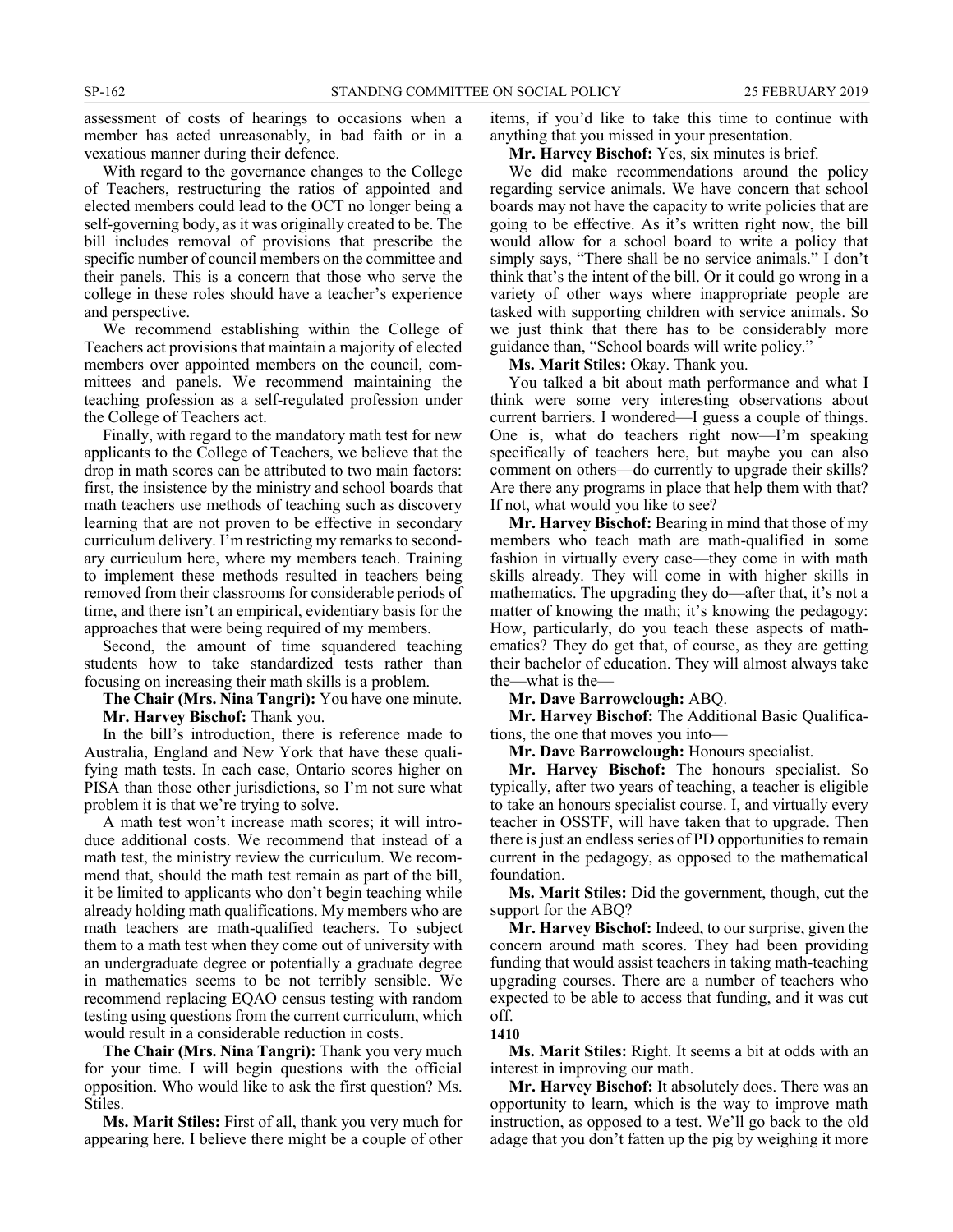frequently; you've got to feed it. That's the equivalent of a curriculum. A test does nothing to make a teacher better at teaching.

**Ms. Marit Stiles:** You mentioned as well some concerns about the changes to the Ontario College of Teachers governance structure. I appreciate the interest in teachers having their own self-regulating body. We've seen some appointments—quite a few appointments, actually coming through from the government which all, or mainly, seem to be former Conservative Party candidates, including the new chair of the EQAO, which I believe is now a full-time position at \$140,000 a year, which one thinks probably could have been used elsewhere. Do you have any comments or concerns about, maybe, the potential politicization, as well, of some of these bodies?

**Mr. Harvey Bischof:** You know, it was determined by a previous government, with support of the other parties, is my recollection, going back to the late 1990s, that teaching should be a self-governing profession. I think that's appropriate and lines it up with other parallel types of professions, and that's reasonable.

To make the College of Teachers a body that simply imposes punishments on teachers, sometimes under appropriate circumstances no doubt, but that teachers pay for, moves away from the entire idea of self-governance. It diminishes the professionalism of the members who are part of that body.

**Ms. Marit Stiles:** I just have another big, rather openended question, but I'm interested in—this bill is called Safe and Supportive Classrooms. Certainly there are some things in here that I think nobody would disagree are important measures, but I feel like there's a lot missing here. We've certainly struggled, especially with some of the situations we know that are currently in our schools, whether you're talking about capital repairs and issues like that or actual physical safety in spaces, but I wondered if you wouldn't mind commenting on some of the things that you think would contribute to more safe and supportive classrooms.

**Mr. Harvey Bischof:** It's the supportive part that would make them safe. It's absolutely clear and has been for some time that with increasing inclusion in our classrooms, which is—there is a discussion to be had there, but we want, wherever possible, to have kids included in classroom settings—that there have not been sufficient supports to assist with keeping those classrooms safe and healthy.

We see escalating incidents of violence in classrooms, very frequently cases in which the student himself or herself is not culpable. These are students acting out on the basis of a disability or something. It's not a matter of culpability of the student, but it is a matter of having the appropriate, trained adults in those classrooms who can ensure that the students themselves, the other students in the classrooms and the educators in those classrooms are kept safe. At the moment, we're not close to that circumstance, with, frankly, a deep fear from my members about what will happen—

**The Chair (Mrs. Nina Tangri):** You have 30 seconds to conclude, please.

**Mr. Harvey Bischof:** —on April 1, when a bunch of students who are currently in alternative therapy settings, kids on the autism spectrum, are in many cases going to return back to classrooms without an appropriate transition and with insufficient support in those classes. My members are worried for the kids who are going to be returning, but in many cases they're worried about their own safety as well.

**Ms. Marit Stiles:** We've certainly heard that from parents of children with ASD, repeatedly—concerns about their own children's safety heading into the classroom. I think families are really in a bit of a crisis right now, trying to envision how to protect them.

**The Chair (Mrs. Nina Tangri):** The time is up. Thank you very much.

Mr. Oosterhoff.

**Mr. Sam Oosterhoff:** Thank you, Harvey and David, for taking the time to come before the committee this afternoon and bring forward the perspective of your organization. Of course, the membership that you represent is an important stakeholder in this discussion and an important contributor to education in the province of Ontario. On behalf of the Minister of Education, I want to extend my thanks, also, for all of the work that your members do in classrooms across Ontario and in those important roles.

I did want to touch on a couple of different things today. I appreciate the substantive brief that you brought forward, and I apologize that you weren't able to get to all of it in the time that you had. If there were a couple of other points that you wanted to bring forward, I'm happy to let you share those as well.

I did want to also share my questioning, following my questioning, with the member for Kitchener South– Hespeler, who would like to ask a couple of questions around the service animal policies.

We were very pleased to see this piece of legislation pass unanimously at second reading in the Legislature. I'm happy to be able to come to this place in the discussion around having conversations about particular amendments that might come forward, and particular discussions from the members of the opposition parties, as well as stakeholders such as yourselves. Thank you for being very candid and open with us about what you feel regarding this piece of legislation.

I wanted to touch on, specifically, the mandatory math test. This is something that we have heard from a lot of different parents who have expressed a lot of support for this. We have heard from people within the educational sector who say that this a great step in the right direction as well.

I was wondering if you could touch on, though—in your brief you said, "The first contributor to declining math scores is the insistence by the Ministry of Education and school boards that math teachers use methods of teaching, such as discovery learning, that are not proven to be effective in secondary curriculum" development. "These methods were implemented with significant training that removed teachers from their classrooms for considerable periods of time."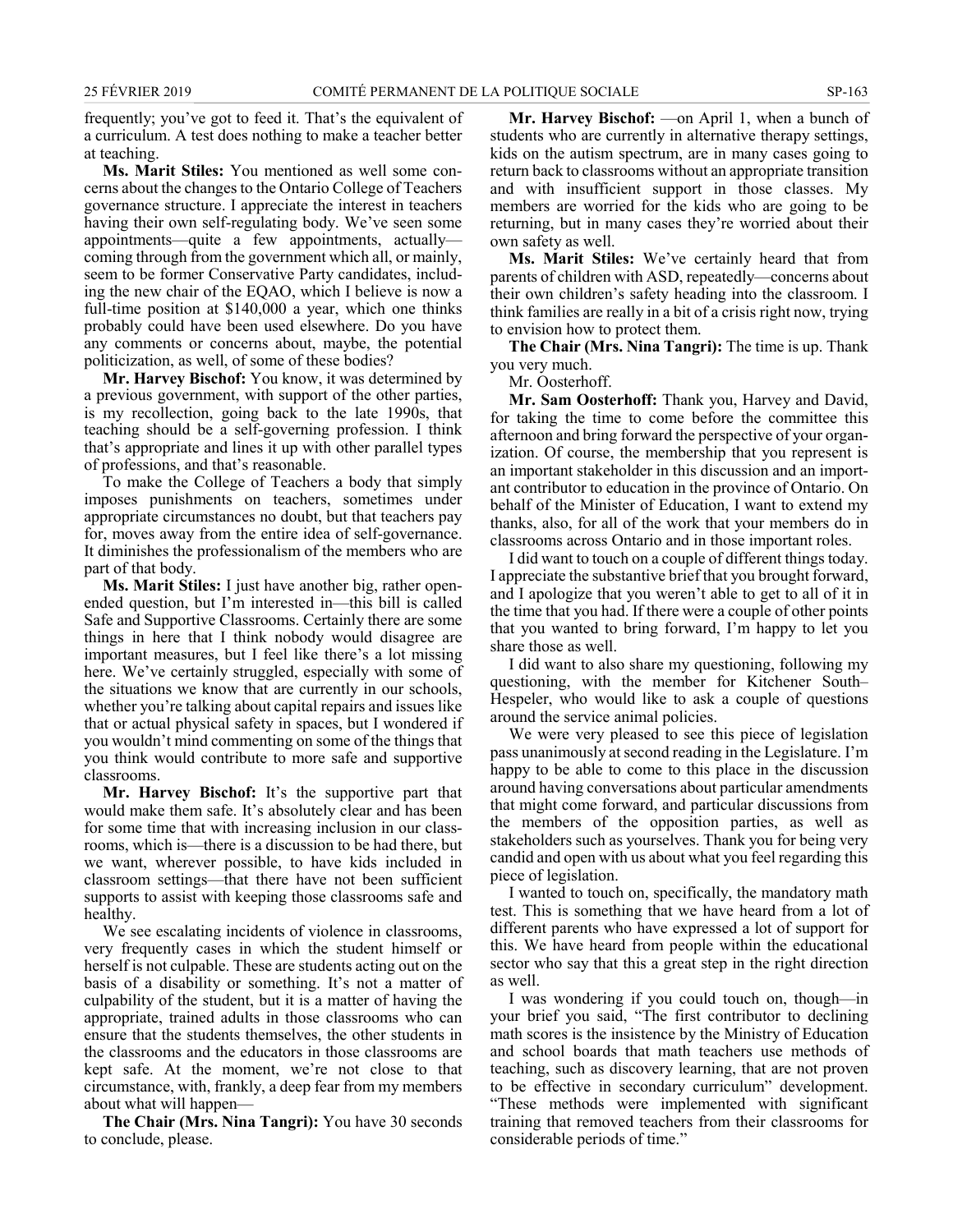Could you speak to that and flesh that out a little bit more, what that looked like under the former government, and how you feel that impacted the test results on this issue?

**Mr. Harvey Bischof:** I have a concern in mathematics, and elsewhere in the curriculum, that the pedagogical approaches that are being required by school boards and by the ministry just don't have an empirical foundation to demonstrate that they are effective.

There is a lot of good research being done in the education world that demonstrates which approaches actually result in student achievement, and there is a lot of, frankly, snake oil in education where people have the opportunity to promote ideas that will appeal to a certain kind of feeling about how we wish kids learned but that haven't been demonstrated to work. That has been the case with discovery approaches to learning, which may be entirely appropriate with younger children. But, speaking just to the secondary curriculum, when you take a look at things like the PISA testing that has been done, or other international math tests, where kids are provided with direct instruction as opposed to discovery methods, where it's unclear whether or not they have the mathematical foundation to move on, those countries do better than countries that do discovery, project-based kinds of approaches to learning.

So, if you take math teachers out of the class and bring them into one-day or multi-day PD sessions where they're taught these kinds of exploratory approaches to math instruction, you're losing their presence in the class which is occasionally necessary—but if that was offset by the fact that they were getting excellent pedagogical instruction, then you would say that that's a cost worth paying.

In this case, given the kinds of instruction they have too frequently gotten, what you've simply lost is the expert in the classroom, without that expert coming back with a greater ability to engage in that math instruction.

**Mr. Sam Oosterhoff:** So I wanted—

**The Chair (Mrs. Nina Tangri):** Thank you. Ms. Triantafilopoulos, would you like—

**Ms. Effie J. Triantafilopoulos:** I just wanted to get in the queue to ask a question.

**The Chair (Mrs. Nina Tangri):** Okay. Mr. Oosterhoff, go ahead.

**Mr. Sam Oosterhoff:** Perfect. I'll pass on mine, and I'll pass it along to MPP Fee.

**The Chair (Mrs. Nina Tangri):** Mrs. Fee, go ahead.

**Mrs. Amy Fee:** Thank you both for being here today. I've been a strong advocate for service dogs being used in classrooms for quite some time, after meeting with families across the province who have struggled to get their child's service dog into the classroom, as well as service dog providers.

I'm very happy to see that you mentioned competing rights. That, to me, is something that always needs to be considered.

In other provinces where they do have, I guess we would say, more wholesome legislation around service dogs being used in classrooms, they do talk about the competing rights and making sure that the animal behaves in the classroom, and that sort of thing, as a reason for why the dog may not be welcomed in the school.

What can be different, though, that I've found with families in Ontario is, they're struggling with school board administrators who are saying whether or not the child needs the animal in the classroom with them.

When a child is given a service dog, they first have to have a medical recommendation for that service dog. Then, the second step is that the service dog provider will see the child and try to determine if what the medical expert is saying—if the dog will actually be able to support, in that role, what that deficit might be. **1420**

I'm just wondering, from your perspective, if you think that a school board administrator does have that expertise to overrule a medical professional for what a child might need to be able to support themselves in the classroom.

**The Chair (Mrs. Nina Tangri):** You have one minute.

**Mr. Harvey Bischof:** I can't think of a circumstance, off the top of my head, where it strikes me as appropriate that a school board administrator would overrule a medical opinion any more in those circumstances than where they try to overrule medical notes that my members bring when they require an absence due to illness.

Our concern here is that there be considerable consultation around this, because the difficulty here is in the details. I think it's appropriate to give all consideration to the sort of supports that different sorts of students need, but my members who particularly work closely with these students and understand the potential conflicts and so forth that would arise out of having a service animal there need to be consulted, through us, in order to come to policies that we can ultimately support.

I would say with regard to service animals, as with regard to everything in the education space, that OSSTF can be as committed to being productive partners in creating policy. If we are consulted with on the matter of service animals, we will bring our expertise to that, our concerns, and we'll come to a conclusion that all sides can live with. I'm firmly convinced of that. But we need to have the opportunity to consult.

**The Chair (Mrs. Nina Tangri):** Thank you very much. I appreciate you coming out and presenting to us today.

**Mr. Harvey Bischof:** Thanks.

#### ONTARIO ENGLISH CATHOLIC TEACHERS' ASSOCIATION

**The Chair (Mrs. Nina Tangri):** I'd like to call upon the Ontario English Catholic Teachers' Association, please. Please introduce yourselves and your organization. Thank you.

**Ms. Liz Stuart:** Good afternoon. I'm Liz Stuart, president of the Ontario English Catholic Teachers' Association, and with me today I have David Church, our deputy general secretary. I know you also have a copy of our written submission.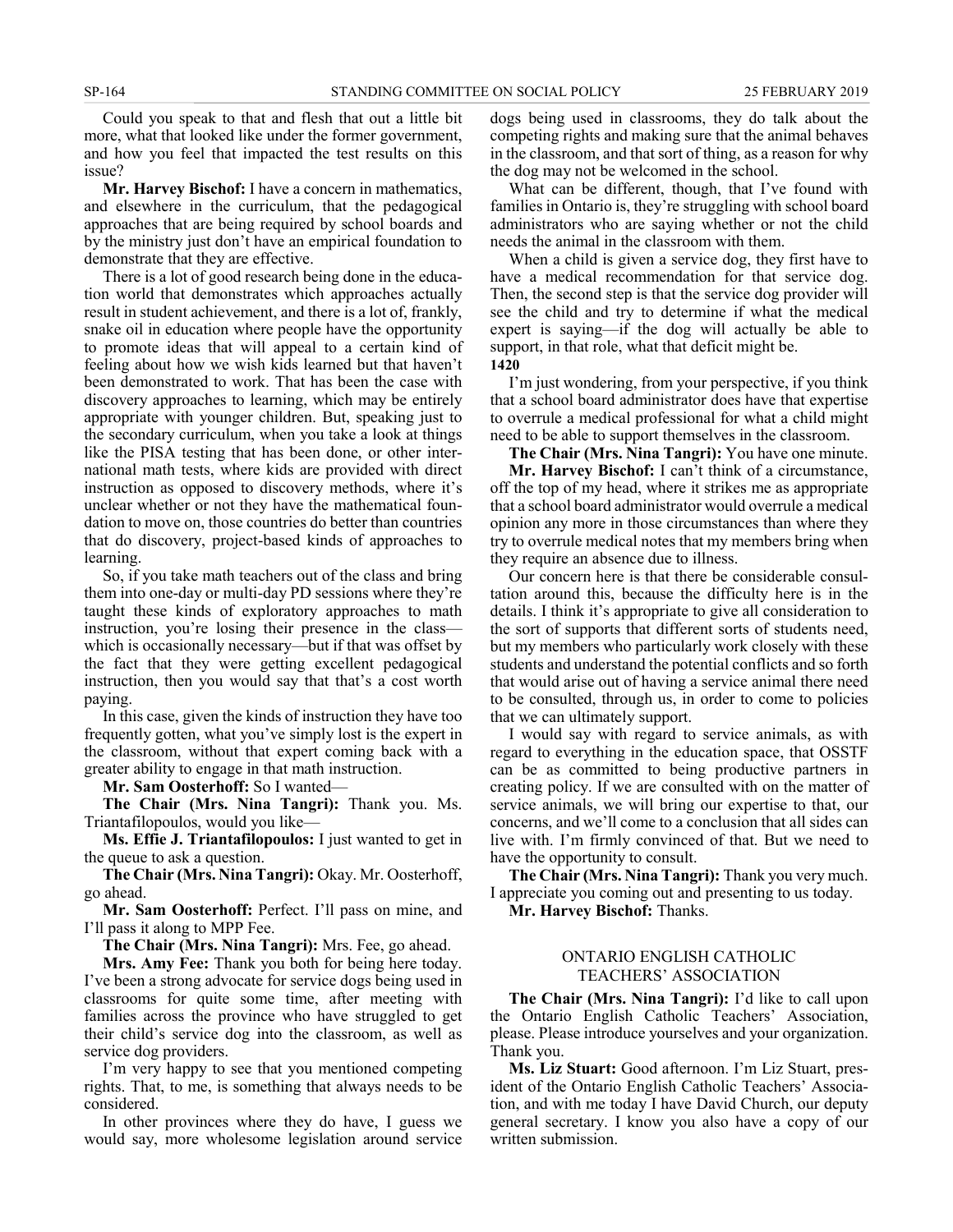Thank you to the committee for allowing me to speak on Bill 48, the Safe and Supportive Classrooms Act, on behalf of the more than 45,000 Catholic teachers across Ontario.

It's difficult to offer an overall or general comment on Bill 48 because the various aspects of the bill are so different from one another. Ensuring that students have a safe and healthy environment in which to learn is of critical importance to every teacher in Ontario. In terms of discipline, much of what's in Bill 48 was already proposed by the previous government, which worked with teacher affiliates to draft legislation that dealt swiftly and effectively with accusations of misconduct and that ensured due process was maintained. The association has and will support measures that ensure student safety.

Teaching is one of the most transparent and regulated professions in Ontario, and our members strive every day to create safe, healthy and welcoming learning environments for our students.

Therefore, this afternoon I will focus on a different aspect of Bill 48, one that many people have never heard of but that is of primary concern to our members.

When this legislation was introduced, the Minister of Education talked about teacher discipline and a math proficiency test for teacher candidates. The ministry's press release made the exact same points. Nowhere was there a single mention of the third section of Bill 48—a section that proposes to give the government broad and sweeping powers to fundamentally alter the structure and governance of the Ontario College of Teachers.

Since the creation of the Ontario College of Teachers in 1996, teaching has been a self-regulated profession. This ensures that the college's regulatory functions are guided by those with the specialized knowledge necessary to do the job. The rationale for self-regulation is perfectly captured in the following quote: "By giving teachers the power to regulate their own profession, we are putting the responsibility for excellent teaching in the hands of those who are best qualified to know what a teacher should and must be today and in the future." These words were spoken in 1996 by the Progressive Conservative Minister of Education, John Snobelen.

Looking at this section of Bill 48, there are several concerning features that, if passed, will open the possibility of deprofessionalizing teaching. We are particularly concerned by proposals to remove the number of members on the OCT governing council and committees. This may seem minor. However, in effect, it would allow the government to eliminate the principle of self-regulation by making the majority of council members appointed by government rather than elected democratically by teachers.

Another proposed amendment to the OCT Act would authorize cabinet to appoint the chair of the council and define their duties. By giving itself the authority to make changes by a regulation rather than legislation, the government will essentially have carte blanche to enforce changes without any transparency, oversight or legislative debate. It could allow a government to stack the college with appointed members who serve the government's interests.

Although later I will be taking your questions, right now I would like to pose some questions of my own to this committee. First, what policy problem is the government trying to solve with this section of Bill 48? It took the Minister of Education 18 days to publicly acknowledge this part of the bill. When she did, she claimed the government needed these powers to respond to the governance review quietly being conducted by the OCT. With all due respect, this justification makes no sense. If the point is to respond to a governance review, why wouldn't the government wait until that review was completed and discussed by the college before proposing any changes?

It's worth noting that the OCT council still hasn't debated the recommendation in its governance review, which brings me to my second question: What policies does the government intend to implement? Can the government confirm that it would not eliminate the democratic election of OCT councillors? Will the government assure everyone today that teaching will remain a selfregulated profession, like John Snobelen demanded it should be more than 20 years ago?

Legislation is designed to provide answers, yet this section of Bill 48 leaves us with questions. The legislation would appear to be a solution in search of a problem. It's worth recalling the conclusion of the Royal Commission on Learning, which originally proposed a College of Teachers.

**The Chair (Mrs. Nina Tangri):** You have one minute.

**Ms. Liz Stuart:** Our conviction is that teaching should be a self-governing profession with greater responsibility and greater autonomy for teachers. This section of Bill 48 strikes at the heart of this claim and undermines the very foundation of the College of Teachers and the professionalism of teaching. It has what I hope is an unintended consequence. It sent a clear message to every teacher in Ontario that this government does not respect the teaching profession as a profession.

We urge the committee to think about these issues and consequences. We urge the government to remove from the bill all aspects dealing with the governance and structure of the Ontario College of Teachers. Developing policy without meaningful consultation and in isolation from teacher affiliates and other education stakeholders breeds misunderstanding and weakens legislation. To continue improving our already world-renowned system, education policy should be developed collaboratively. I firmly—

**The Chair (Mrs. Nina Tangri):** Thank you very much. Time is up.

I'll begin with the government side: Mr. Oosterhoff, please.

**Mr. Sam Oosterhoff:** Thank you very much, Liz. Is it all right if I call you that?

**Ms. Liz Stuart:** Absolutely.

**Mr. Sam Oosterhoff:** Welcome to the committee. Thank you so much for taking the time to come and present this afternoon. As I mentioned to the OSSTF as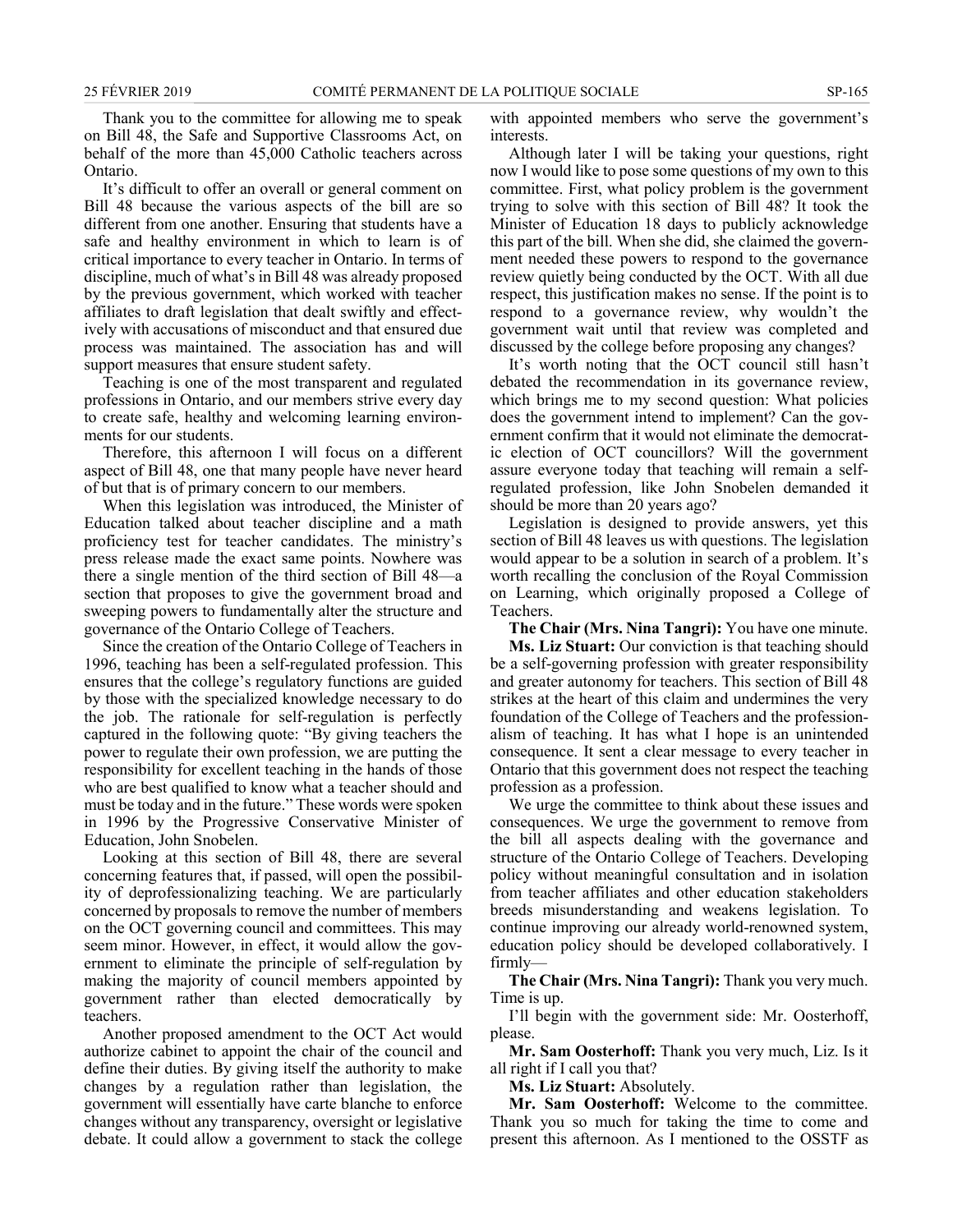well, the Minister of Education, the Premier and our entire caucus very much appreciate the work that your members do in classrooms across Ontario on behalf the students, parents and, really, the future of our province. Thank you very much for that, first of all.

Thank you for your presentation before the committee. I listened with great interest to your particular concerns around the changes to the Ontario College of Teachers. I did have a few questions. First of all, I wanted to give you a little more time to say what you thought—if you have any thoughts about the rest of the bill. Secondly, perhaps as an addition, what are your thoughts on the governance review that was launched by the college? If there was no need to make any changes in the governance of the college, then why have they launched their own review, beginning last May?

**Ms. Liz Stuart:** I'll start with that. I think it's prudent for any organization. We certainly did it ourselves conduct governance reviews. Our concern with the college governance review would be the process behind it. I know, certainly, as a stakeholder organization, we ourselves weren't consulted until very close to the end of the review, and that was after we had requested if we could provide consultation.

I think the additional piece is, when you look at the feedback received, it was by very few stakeholders. But more importantly, I think, we have this document; we've certainly given our input to the college based on that governance review. I know the Ontario Teachers' Federation has done the same thing. But the key piece is those—I think they meet later this week to start their deliberations on the governance review, and therefore that is why we're here saying it would seem at this time that it would be better to sever this piece from the bill and let the college conduct its business and complete its review, and then, once they have completed that, let's start talking about best next step forward to make sure that the teaching profession remains as a teaching profession that is a selfregulatory body.

#### **1430**

You want me to touch on other aspects that we wanted to—and as you know, you have before you a written copy of our submission on the standing committees, and certainly I will echo some of the comments made by my esteemed colleague from OSSTF, Harvey.

One of our major concerns—well, one of the things we would like to say on the proposed amendments surrounding discipline for teachers is that there be a due process and natural justice. We would want to see that continue. But we absolutely agree we need to make sure that there is safety in schools and that we have safe and secure schools. We speak on behalf of all of our members when we say that.

When we talk about the math testing, as a classroom teacher—I'm a primary classroom teacher. That's what I do when I'm not doing this job. As a primary classroom teacher, I am reasonably competent, and I'm sure I'll be fine when it comes to teaching math. The key is continual development, because while I might be able to pass a math test, there's a difference between being able to do that and

being able to stand in front of a classroom and teach others how to learn math.

I think what we've had in the past is, we had AQ courses in place. There used to be funding in place that teachers could access. I think allowing teachers that professional development and an opportunity to give input when it comes to curriculum changes—teachers are always looking to have a voice in those pieces. But for us, the key piece when it comes to math is allowing teachers to develop professionally as educators, not in testing that I understand math. It's testing that I'm able to then—there is no test that can be given as to how I can impart that information.

**Mr. Sam Oosterhoff:** I'm going to have to interrupt you just because I know my colleague from Kitchener South–Hespeler really wanted to get in a comment. So sorry.

**The Chair (Mrs. Nina Tangri):** Mrs. Fee.

**Mrs. Amy Fee:** Thank you. And thank you for being here, as well, today.

My question is very similar to what you heard me ask OSSTF. I really want to highlight around this part of the bill, around the service dog issue. It is so critical that we make sure we get this right, that we do make sure that those competing rights are there, that if a dog is not properly behaving—because they are dogs, and sometimes, even if they are certified service animals, there can be issues that arise—there are provisions, as I've seen in other jurisdictions in the country, to allow a school board to step in and say that the dogs cannot attend. What I've been personally advocating for is around that need piece, and not allowing a school board to determine the need for a service animal in the classroom, because the dogs come recommended by a medical professional.

I'm just wondering if, in your expertise as a teacher and also with the union, you think there could be an incident where a school board administrator could overrule a medical professional, just based on that need piece.

**Ms. Liz Stuart:** Could they? I think they do, on occasion, on a variety of different pieces. I think having clear, consistent policies will assist moving forward, because sometimes some of the confusion lies in, if there is no policy or if there is no clear direction, then that decision is made on an individual basis—

**The Chair (Mrs. Nina Tangri):** One minute.

**Ms. Liz Stuart:** —and each individual has to rely on their own thoughts at that point in time. I think it's having clear policies where all stakeholders get that opportunity to give input, and also allowing for some local variances, because each jurisdiction is slightly different, and, quite frankly, each classroom is a little bit different. So it's having policies in place that are consistent, but also allowing for some local variances which may need to take place.

**Mrs. Amy Fee:** I think we have probably maybe 30 seconds or so.

**The Chair (Mrs. Nina Tangri):** Yes, indeed.

**Mrs. Amy Fee:** OSSTF mentioned discovery math and the fact that they don't like it. I'm just wondering if you have a quick, 10-second comment on discovery math.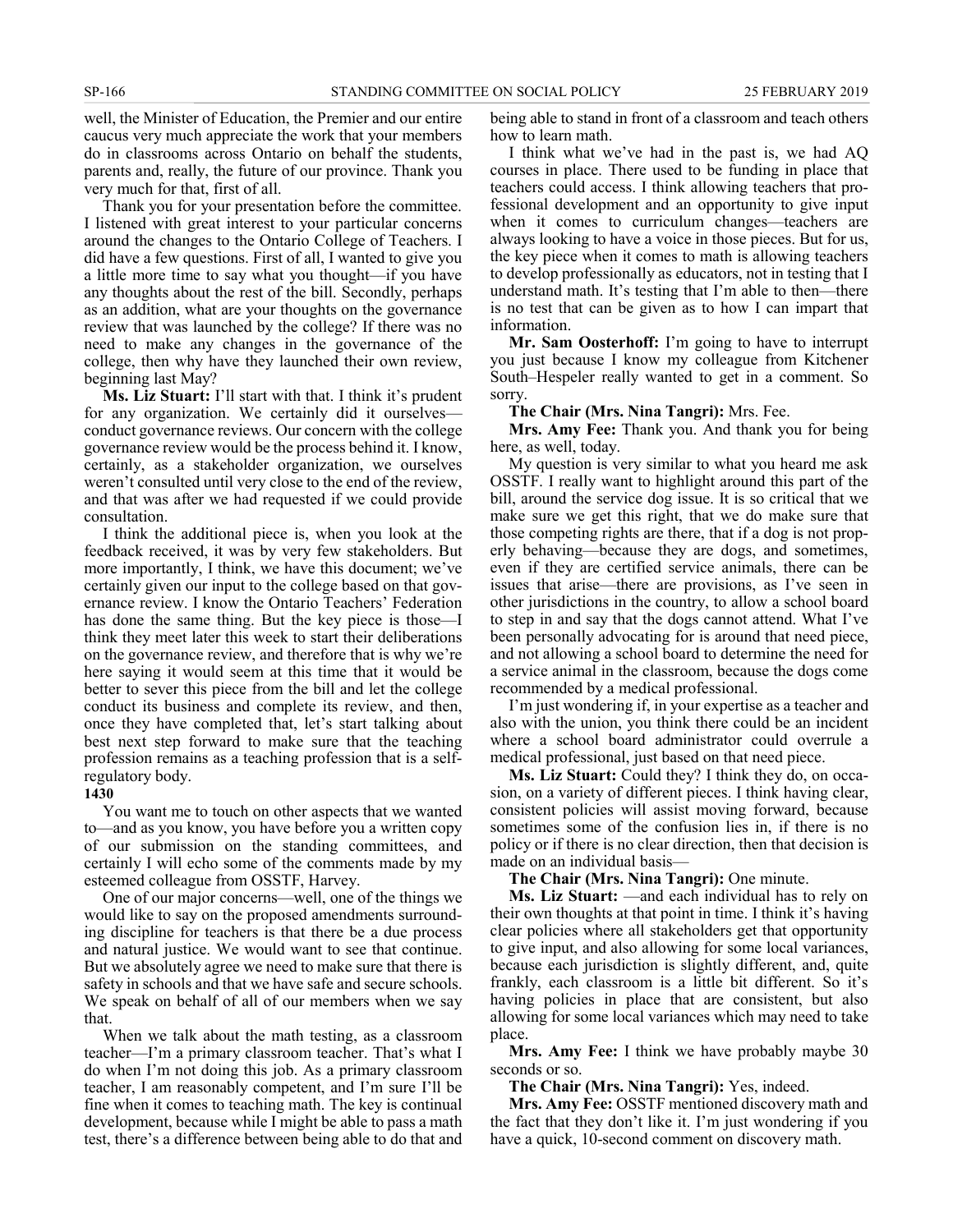#### **Ms. Liz Stuart:** Ten seconds? Wow.

What I will tell you is that as a classroom teacher, there's no one magic silver bullet; there's no one pedagogical piece. I think the most important piece is having professionals in the classroom and giving them input when it comes to what works best in any given classroom with any given group of students, because in every single classroom across this province it is different.

**The Chair (Mrs. Nina Tangri):** I'd like to go to the opposition. Ms. Stiles.

**Ms. Marit Stiles:** Thank you so much for coming in and for that excellent presentation. I have a few comments first and then some questions. I know my colleagues have some questions, as well.

I want to thank you for raising the issue of the failure to consult. When questions like the member opposite just asked about—your opinion and the opinion of OECTA on discovery math is not a question to answer in seven minutes. I think these are the kinds of questions that needed to be addressed before we had legislation before us. We have, I think, less than eight hours in total of consultations on this bill, which is, as you pointed out—it's an omnibus bill. It has many, many parts. I would say that each one of them is very significant. The idea that OECTA and other teachers' unions like OSSTF and others have not really been properly consulted before this was introduced back in October is astonishing.

You mentioned, as well, the Ontario College of Teachers, and I thought that was a very important point to make. In fact, it's my understanding that their board will not be meeting until February 28 to review the recommendations, which means the recommendations or decisions won't be posted any time—well, certainly until then, and even then, we are meeting next week, on Monday and Tuesday, to go through line by line. It's beyond me how the government would expect to be able to include anything that comes out of that and also then be able to go back to the teachers' unions, for example, to find out what their thoughts are.

I did have one question. Bill 48 dissolves the public interest committee. I know it's something else that really hasn't gotten a lot of attention. The government already said in a press release last summer, I believe, that it was going to constitute a "new public interest committee"—it actually used that language—that would help inform the creation of some kind of a parent bill of rights. This is something we keep hearing about. What impact would that have on teachers? Have you heard anything more about the parent interest committee? It is odd that it was cancelled in this legislation.

**Ms. Liz Stuart:** Let's talk about the relationship between parents and teachers. I know that there has been talk about the parent bill of rights. Again, I'll go back to my roots as a primary classroom teacher. The most important relationship, apart from the relationship I have with my students, is the relationship I have with their parents. That's an ongoing, open dialogue that takes place in every classroom across this province every day. We're always in communication, be it through those little agenda books that we sign back and forth or be it calls home or be it emails or however it is that we're communicating. That's how we assist our students to succeed.

When we talk about a parents bill of rights, I would say that parents have a lot of rights, as they should—but as should the students in our classrooms. I think for us the concern would be that if we structure it in such a way that it could become oppositional, that it becomes—I'm communicating with a parent because their bill of rights says I have to, as opposed to the fact that it's because I'm a caring professional and that's my role. Our concern would be that it could damage relationships that are already ongoing all across this province every day.

When it comes to the public interest committee, it is a little surprising that there was a call to disband that and then a call to reconstitute it in some other venue—and again, one that we don't clearly understand ourselves and that seems like a solution in search of a problem.

**Ms. Marit Stiles:** I think my colleagues may have a question.

**The Chair (Mrs. Nina Tangri):** Ms. Begum.

**Ms. Doly Begum:** Thank you, Ms. Stuart, for coming today. You mentioned that one of the successes we look at in the past is based on how policy-makers and educators have worked together to bring in any regulations. I know you've been in the teaching profession for many, many years now. I see the nod.

**1440**

**Ms. Liz Stuart:** Longer than I care to think about, but yes.

**Ms. Doly Begum:** My question is very simple. We're changing the governance structure through this bill. This government is proposing that—people who have been elected for just a few months. In your opinion, do you think that people who have been in this profession for many, many years—that the governing body from that is less equipped than these legislators who have been in the House for just a few months to make a rule like that and to be able to appoint people for the sake of our children's education? What would be your opinion?

**Ms. Liz Stuart:** When it comes to the College of Teachers, when it comes to anything, I think it's always best in terms of a profession if people who are within the profession and doing it every day get to give their input and get to be part of the solution, part of the collective in moving things forward. It's always far better when it comes from the grassroots, when it comes from teachers in classrooms. That's who our College of Teachers reps are. Many of those—in fact, I think just about all of them—are active in classrooms.

**The Chair (Mrs. Nina Tangri):** Mr. Harden.

**Mr. Joel Harden:** In my 20 seconds that I have left, I'd just ask you to—

**The Chair (Mrs. Nina Tangri):** Actually, you have one minute in total.

**Mr. Joel Harden:** I have a minute? Oh, fantastic. Great.

I just wanted you to comment on something that was mentioned earlier about violence in the classroom. I was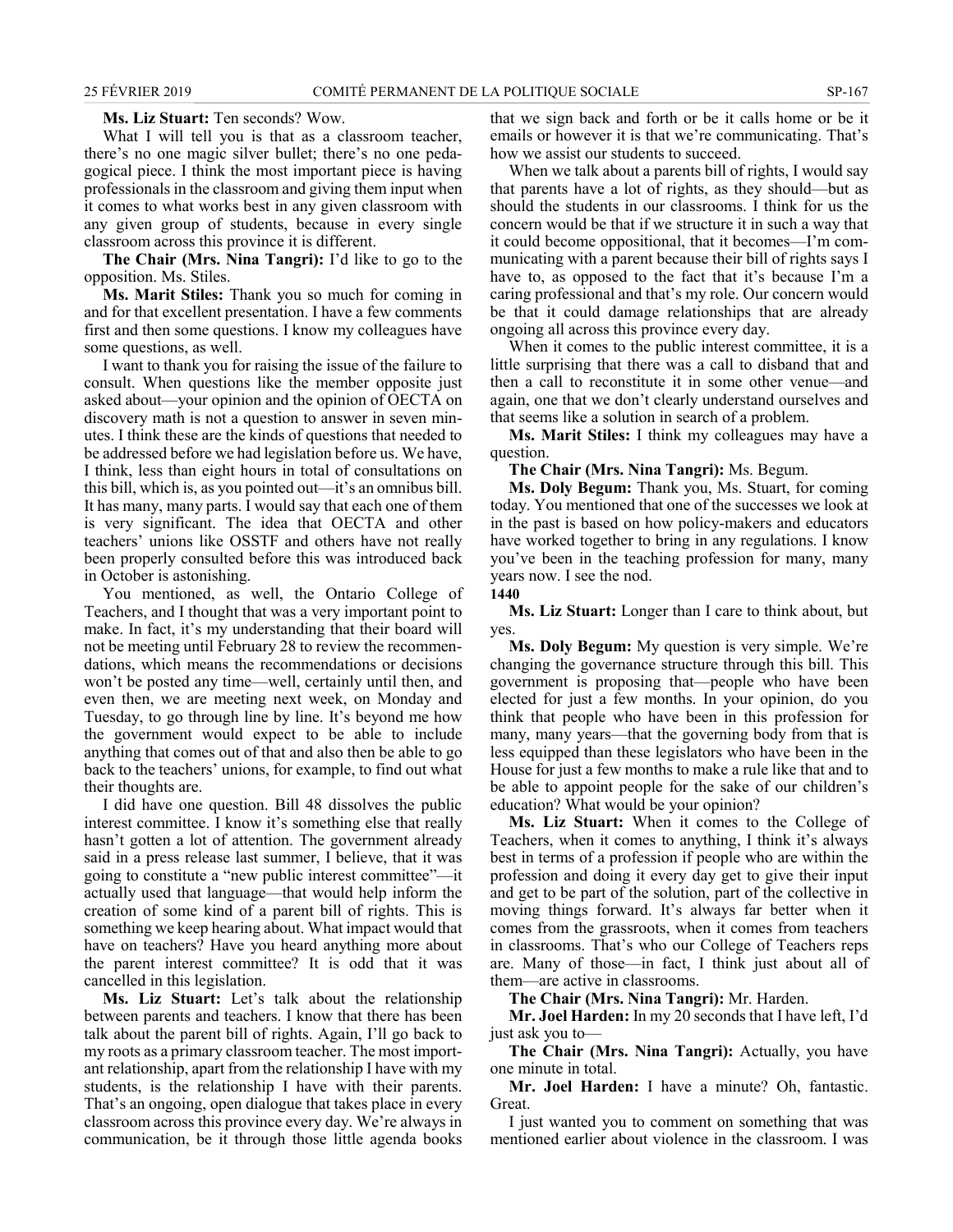astounded to read a report from the union noting that 89% of your membership had either experienced or had witnessed significant violence in the classroom. As I have attempted to do some research from the perspective of people with disabilities and families with children with disabilities, I am concerned that that problem could get worse because we're not prepared. Do you have any thoughts you wanted to share with us?

**Ms. Liz Stuart:** My initial thought is: Absolutely. It has been a concern of ours for quite some time. Quite frankly, it's increasing, in terms of our concern levels. We have students who already are not receiving adequate service. Our real concern is that that's going to escalate, because we have students who act out in classrooms because they're frustrated and they are in crisis. We don't have the resources now to be able to assist those students. As things change, and certainly with the changes to the autism piece, we have real concerns that that's going to absolutely inflate issues that are already within our schools and our classrooms.

**The Chair (Mrs. Nina Tangri):** Thank you very much. Thank you for coming and presenting to us today.

**Ms. Liz Stuart:** Thank you.

#### COLLEGE OF EARLY CHILDHOOD EDUCATORS

**The Chair (Mrs. Nina Tangri):** I'd like to call upon the College of Early Childhood Educators, please. Just a reminder: You have six minutes to present, followed by seven minutes of questioning by each of the official recognized parties. Thank you very much. Go ahead. Please introduce yourselves.

**Ms. Darlene Edgar:** Thank you. I'm Darlene Edgar. I'm a registered early childhood educator and the president of the council of the College of Early Childhood Educators. With me is Beth Deazeley, who is the registrar and CEO of the college. Thank you for the opportunity to speak today.

Since our time is limited, we will use the acronym RECE to talk about registered early childhood educators. There are more than 53,000 of us in Ontario educating and caring for children in settings including licensed and unlicensed child care and community programs in schools, including full-day kindergarten. The college's role is to regulate the profession of early childhood education in the public interest under the Early Childhood Educators Act, and we are accountable to the Ministry of Education.

We are pleased to see that the government is serious about protecting children through the introduction of Bill 48. Our comments are restricted to schedule 1, which amends the ECE Act.

The college welcomes amendments that will strengthen our ability to protect children from sexual abuse. The changes mean that all acts of sexual abuse, not just a specific list, would lead to mandatory revocation of a member's certificate of registration. We've previously advocated for these changes. The vast majority of Ontario's RECEs are caring professionals who uphold the

ethical standards of the profession and devote themselves to the well-being and the development of children. There is no place in this profession for individuals who abuse their position of trust.

In those very rare cases involving sexual abuse, the college has always said that mandatory revocation is the only appropriate response. The amendments in Bill 48 send a message to members and to the public that the safety and well-being of children is paramount, and we commend the government for bringing them forward.

Together with Bill 48, the government proclaimed provisions of the ECE Act which require the college to establish a program to fund therapy and counselling for children. This was added to the act in May 2018 but was not proclaimed. The college recognizes the need to facilitate access to therapy for children who have been sexually abused by members. We support proclamation of those provisions and are preparing for implementation.

By these changes, the government has shown that it is willing and able to move quickly to close loopholes and finish work left incomplete, in order to protect children. We urge you to continue in that vein.

**Ms. Beth Deazeley:** Thank you for allowing us to address you today.

We want to raise two additional matters, and we hope that the committee will take this opportunity to further protect Ontario's children.

First, we request that the government proclaim another provision in the act which is also not in force. Found in section 31, it's critical to the college's ability to protect children in cases involving the incapacity of members. This important step would protect children and support the health and well-being of RECEs.

The college's fitness to practise committee can restrict or suspend the right to practise if an RECE is found to have a physical or mental disorder which affects their ability to safely care for children. This is a power that nearly all professions in Ontario have. This process protects the public and also supports RECEs in obtaining a diagnosis, professional recommendations for safe return to work and a long-term solution, all of that in a way that respects the member's privacy. However, this can only occur based on appropriate medical evidence, and until the authority in section 31 is proclaimed, our college cannot obtain that evidence. This creates an ongoing risk that members who are suffering from a condition that makes them unsafe to practise could still be caring for children, with the potential for tragic consequences. This is an opportunity to finish work that was left undone, to ensure the safety and well-being of children. We strongly urge the government to proclaim these provisions.

Finally, we ask the committee to consider one further amendment to the act to address a governance risk. The ECE Act sets out a very simple governance structure for the College of Early Childhood Educators: a council composed of 14 RECEs and 10 public members who are appointed by the Lieutenant Governor in Council. Public members are a vital source of diversity on council, and they bring skills and experience which complement the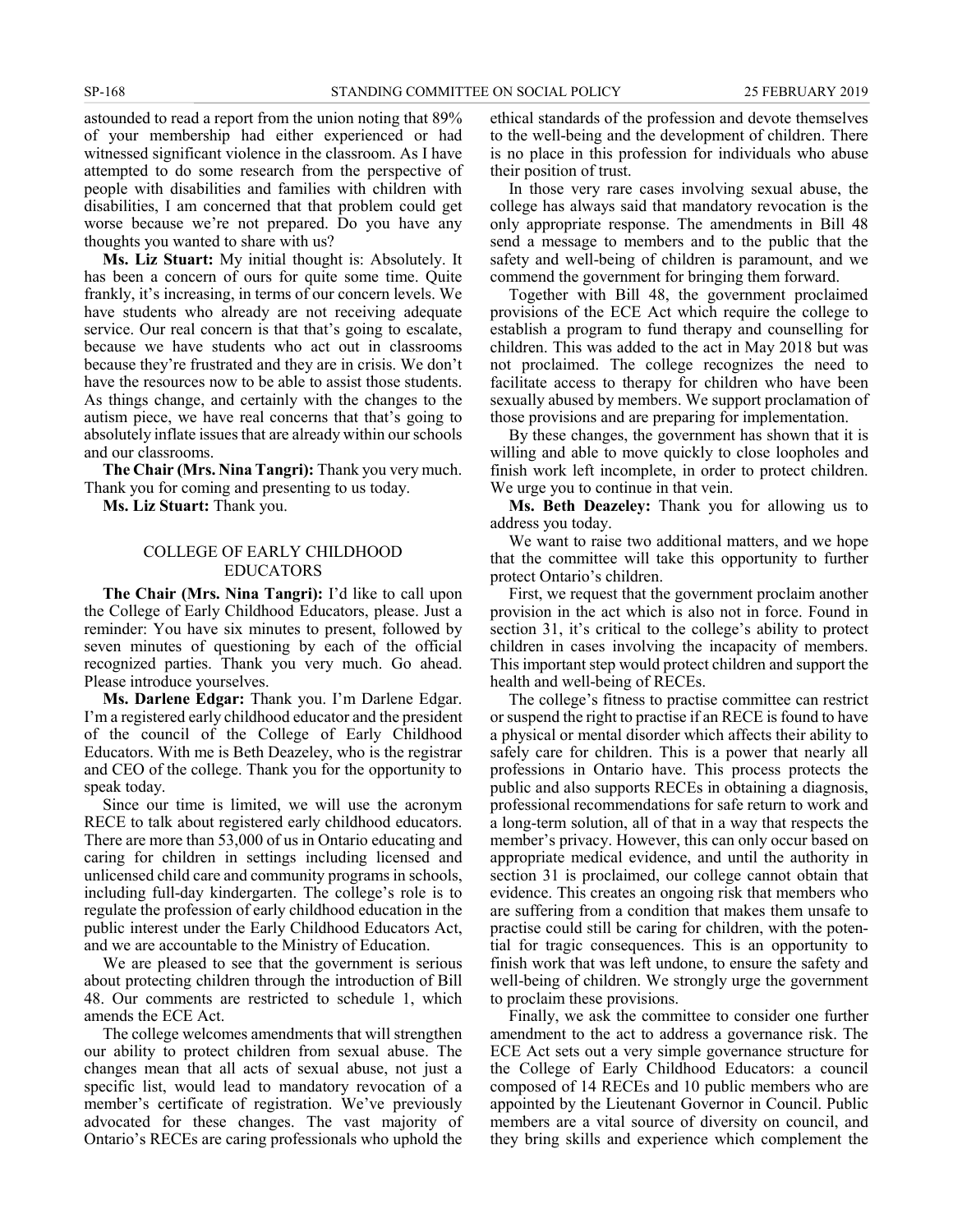perspective of professional members. Full participation of public members is a hallmark of effective regulation. However, the risk is that vacancies in public member appointments can delay critical governance and regulatory functions, particularly the complaints and discipline committees, which cannot act to protect the public without public members on them.

**The Chair (Mrs. Nina Tangri):** One minute.

**Ms. Beth Deazeley:** Thank you. To address the risk of delays in appointments, the college requests an amendment to the act which would allow that public members stay in their positions until successors are appointed. This has been added to the legislation of at least one other profession to address exactly that problem. It would enable the critical public protection functions of the college to continue without interruption when public appointments may be delayed.

**Ms. Darlene Edgar:** In conclusion, we are pleased that the government shares our commitment to the safety and well-being of children and has taken action. This is an important start, but there is more work to be done. We urge you to take this opportunity and include these two additional measures to further protect children and families.

We look forward to continuing our work with you in this shared area of responsibility.

**The Chair (Mrs. Nina Tangri):** Thank you very much—exactly six minutes to the second.

Who would like to begin? Ms. Begum.

**Ms. Doly Begum:** Thank you, Beth and Darlene. It's wonderful to see you both here.

It sounds like you actually have a solution to the problem that you mentioned. Right now, it's a very punitive solution: members are sent to the disciplinary committee. I just want to give you the opportunity to talk about the solution that you have and what you would propose exactly for us to do and to elaborate on that.

**Ms. Beth Deazeley:** The solution with respect to the fitness to practise process is a solution that is actually already in the act. It's already in the legislation. If you look at our legislation online, it's one of those sections that's still there in grey. So it's a process that allows us, rather than going through the punitive process of a discipline hearing, which is held in public, to go by fitness to practise, which assists members who may be facing physical or mental issues which are impacting their ability to practise to obtain an appropriate diagnosis and provide advice with respect to the provisions necessary for a safe return to practise in a way that is not exposing all of that to a public hearing. All of that has been built in. The procedure is there in the act already. We are simply asking that that be proclaimed so that we can move forward with it.

**1450**

**Ms. Doly Begum:** Thank you very much. And it sounds like it's twofold: It would help children, but it would also help educators who, for example, lose their licence because the current system doesn't support them. Am I correct?

**Ms. Beth Deazeley:** Absolutely. It will protect children; it would also support the health and well-being of RECEs.

**Ms. Doly Begum:** Thank you very much.

**The Chair (Mrs. Nina Tangri):** Ms. Stiles? No questions? You're done? Thank you very much.

The government side: Mr. Oosterhoff.

**Mr. Sam Oosterhoff:** Thank you so very much for taking the time to come before the committee. Welcome. We really appreciate all the work that both you and your members do in this regard and the work that the early childhood educators across the province do. Thank you for that.

I was wondering if you would be able to go a little bit more into—I think the message this sends, and I know it's a message that the minister is very passionate about, is that there is zero tolerance for sexual abuse of children. Do you think this bill goes far enough in that regard in sending that message, or is there more that we could do to make sure that we're sending a strong message that there is no tolerance for sexual abuse?

**Ms. Beth Deazeley:** I think that the provisions that have been put into the act reflect what this college had requested in the past, which means that all acts of sexual abuse, not just a specific list which is currently in the act, would lead to mandatory revocation—of course, the mandatory revocation only occurring after a full hearing where members have the right to be represented by council and make a full defence; it's only after that finding. What it does is do away with the need to argue the issue of mandatory revocation. It sends a very clear message that there is no circumstance in which an individual can sexually abuse a child and retain their right to practise this profession.

**Mr. Sam Oosterhoff:** Okay. Thank you. The member from—

**The Chair (Mrs. Nina Tangri):** Ms. Triantafilopoulos.

**Ms. Effie J. Triantafilopoulos:** Hello, and thank you very much for being here. Could you share with us how many instances in the past when there have been complaints of sexual abuse in your industry?

**Ms. Beth Deazeley:** This college has been in existence for around 10 years, so the number of instances is relatively low. I don't have an actual number, but it's probably around 10. It wouldn't be more than that. In every one of those cases, the college has always sought and has always obtained revocation. There are no instances in which an early childhood educator has ever been found guilty of sexually abusing a child and has retained the ability to practise.

**Ms. Effie J. Triantafilopoulos:** One of the other presenters earlier, if I understood exactly what was said, spoke to the need for a higher standard and not a balance of probabilities when it comes to mandatory revocation. Would you have any comments or opinions on that?

**Ms. Beth Deazeley:** I think that's probably an issue that's best dealt with by lawyers. There is certainly a great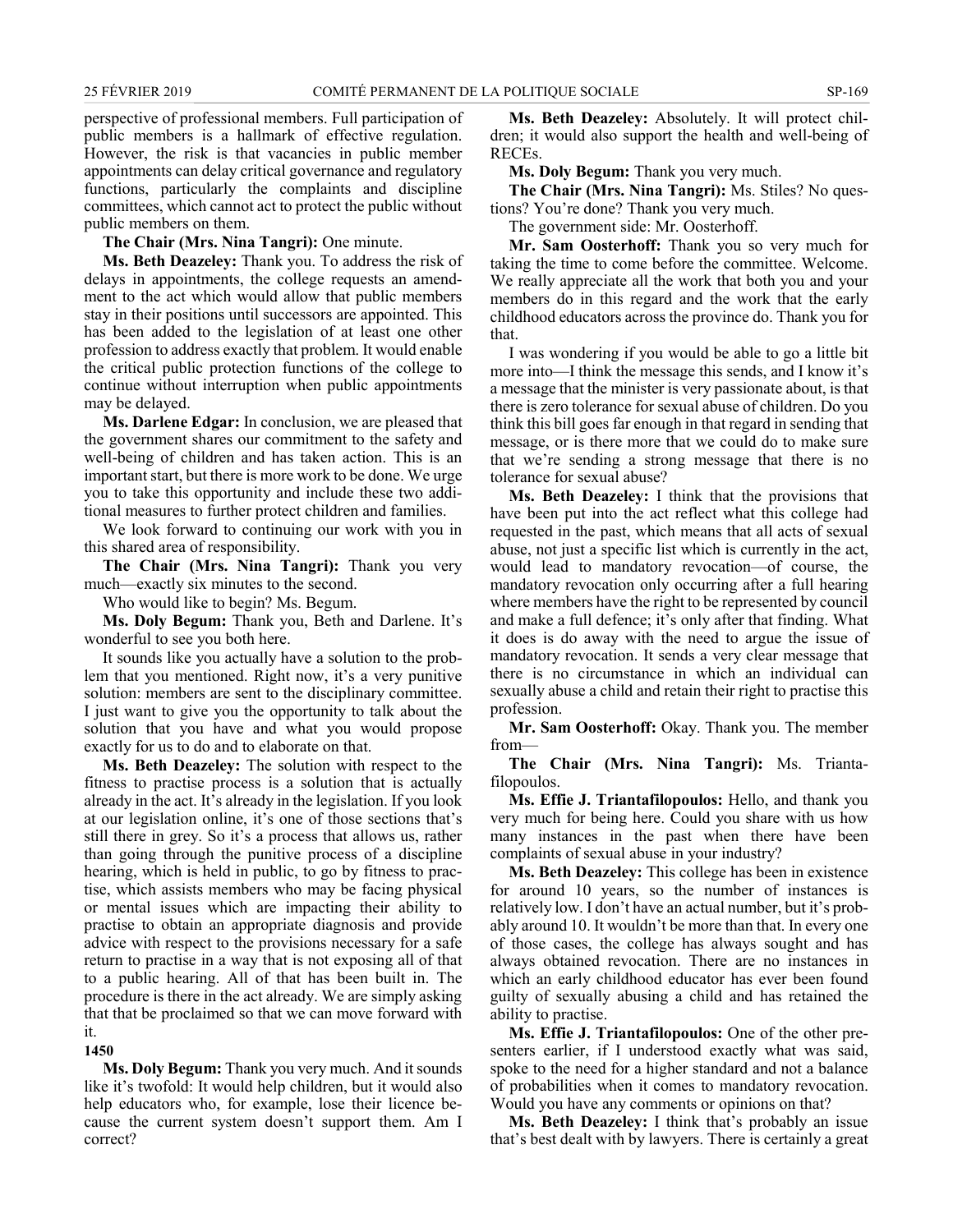deal of case law around the balance of proof in administrative law, and the Supreme Court of Canada has been very clear with respect to what that standard should be.

**Ms. Effie J. Triantafilopoulos:** And would there be any behaviour or remarks of a sexual nature from an ECE toward a child that should not result in mandatory revocation, in your view?

**Ms. Beth Deazeley:** Absolutely not.

**Ms. Effie J. Triantafilopoulos:** Thank you.

**The Chair (Mrs. Nina Tangri):** Any other questions? No?

Thank you very much for coming out to present to us today.

**Ms. Beth Deazeley:** Thank you.

#### ONTARIO INSTITUTE FOR STUDIES IN EDUCATION

**The Chair (Mrs. Nina Tangri):** We are a little ahead of time. Do we have the Ontario Institute for Studies in Education, University of Toronto, here? Please introduce yourself. You have six minutes to present, followed by seven minutes from each of the recognized parties. Go ahead.

**Dr. Mary Reid:** My name is Mary Reid. I'm an assistant professor at OISE, University of Toronto. I want to thank you so much for the opportunity to share my ideas regarding Bill 48, specifically the math proficiency test for teacher certification.

For the past 11 years, I've been teaching math curriculum courses to elementary teacher candidates. My research examines the math content knowledge of elementary teacher candidates and how this is connected to math anxiety and efficacy. Based on my experiences as well as my research, I believe there is room to improve math education across Ontario classrooms.

I encourage the government to consider what faculties of education such as OISE have implemented to ensure math proficiency in teacher candidates. At OISE, we recognize that candidates needed to improve their math content knowledge based on four years of math test data.

After reviewing our research results, our response was a mandatory math content course called Math Plus for all elementary candidates. Math Plus was implemented for the first time this year in the fall of 2018. The course focuses on grades 7 and 8 and the beginning of grade 9 numeracy concepts. Math Plus is comprised of face-toface lessons which focus on learning math in deep conceptual ways, weekly quizzes and weekly homework modules. This course is a degree requirement with a minimum pass rate of 75%.

We were awarded a federal grant last June to measure the efficacy of this course, and thus far, our preliminary results show that Math Plus has had a positive impact on our teacher candidates' content knowledge. Anecdotally, we've observed a culture of mathematicians develop here at OISE where teacher candidates are investigating math problems collaboratively, even during their spare moments between classes. We plan to publish the full findings of Math Plus over the next year.

Other faculties of education may have developed their own strategies for ensuring that their graduates have an appropriate level of math content knowledge. Local solutions like Math Plus are cost-effective and allow for progressive instruction and a system of formative assessments rather than a one-time, high-stakes proficiency test. I encourage the government to conduct a thorough scan of existing approaches and to learn from their successes.

With Bill 48 passing and the move to a math certification test on the horizon, I do want to share with you some of my ideas on the test. As you know, we must ensure the validity of the test. If we're intending to measure math proficiency, the test items must be based on Ontario math curriculum expectations up to grade 8 and some grade 9 numeracy concepts. The items should take a variety of forms, including open-ended questions, so candidates can demonstrate their reasoning through models, drawings and diagrams

A question that has been and will continue to be discussed is the timing of the test. The test should not be taken at the very end of the degree program, nor should it occur at the very beginning of the degree program. I suggest that the test be taken about eight months into the program so that TCs have the opportunity to access resources offered by their university and to delve deeply into the math curriculum. If candidates don't pass the test at that point, they need to set goals for improvement and be permitted to retake the test as often as required, similar to a driver's licence. There shouldn't be any limits.

We know there is contention about whether a math proficiency test should also include intermediate-senior candidates. Candidates at this level are certified to teach grades 7 to 12. Although most intermediate-senior candidates will only teach their teachable subjects in a high school setting, there are instances where intermediate-senior candidates are offered grade 7 and 8 core classrooms. In this case, the math proficiency test would be applicable.

In any case, I believe that there must be a change in the landscape and narrative in Ontario and beyond to one in which all teachers require competency in math, as do all citizens.

The development of test items is critical. Test items must pass bias and sensitivity screening. We must continually focus on diversifying the teaching population in Ontario. Research from various US states, as well as England, gives evidence that teacher certification tests may discourage marginalized groups from even entering the profession. Please refer to the research citations that I've offered you in the handout. The literature highlights some of the issues which stem from teacher certification tests.

I also question whether third-party test providers truly understand the context of Ontario's math curriculum and regulations. With this in mind, I would suggest a consortium of education faculties creating the math proficiency test.

**The Chair (Mrs. Nina Tangri):** You have one minute. **Dr. Mary Reid:** This would require a university to take the lead or chair the consortium.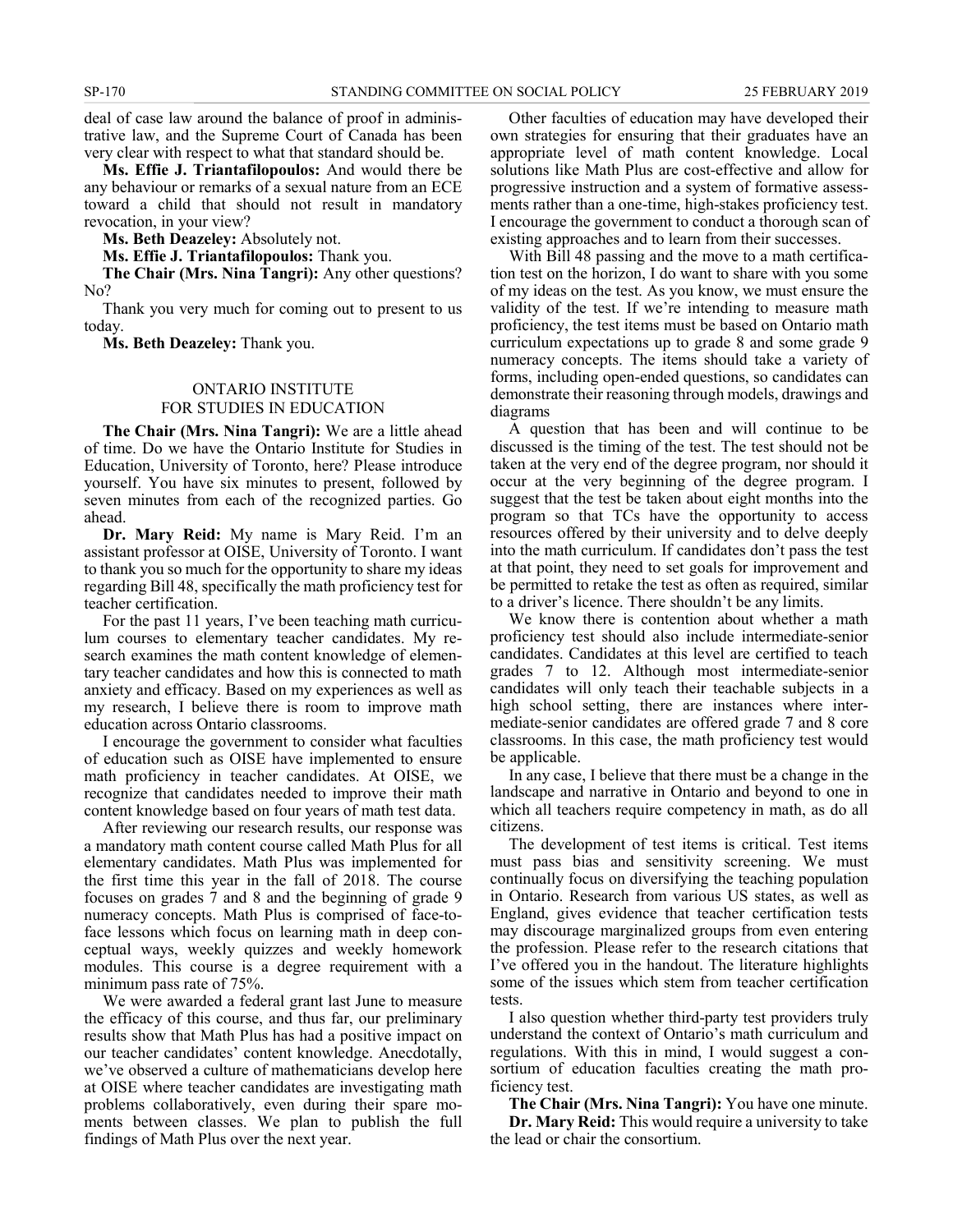With passion, I want to state that math content knowledge does not equal excellence in pedagogy, although it is a necessary part of math knowledge for teaching.

Lastly, I want to make clear that teachers see their largest gains in professional productivity during the early years of their career—their first five to eight years. Therefore, math professional development must continue when candidates transition into full-time in-service teachers.

The passing of a math proficiency test is not a certification that states that math learning has come to an end; it's only begun. The true solution requires a multifaceted approach with continued capacity-building based on empirical math education research.

**1500**

**The Chair (Mrs. Nina Tangri):** Thank you very much. We'll begin with the government side. Who would like to speak first? Mr. Oosterhoff.

**Mr. Sam Oosterhoff:** Thank you so very much, Dr. Reid, for coming before the committee today and for your passion for the subject. I can tell it's something you're very, very engaged with, and obviously, from the research you provided, I see your name is here a fair bit, so I know you've done a lot of work in this regard. I want to thank you for that and for taking the time out of your busy schedule to also come before the committee and bring forward your perspective.

I have a few different questions. First, I wanted to ask you—you mention you don't think it should be at the end or the beginning; it should be in the middle. Could you give me a little more understanding of that?

**Dr. Mary Reid:** Yes. We test our candidates—a diagnostic assessment—before they even begin classes. They don't do that well because they don't know how much they don't know now. When they start taking the math methods course—and this year they're taking the Math Plus course—they're realizing that there's a huge learning curve and their learning is very, very deep. Now that it's February, they've got two more classes of Math Plus, and they're ready for this test. I have no doubt that my candidates are going to pass this kind of test. I think you're going to get a lot of false negatives when it comes to the very beginning.

If you wait until the very end, there's research from the UK—England—which shows that it's not good to do it at the end, because what ends up happening is that you're going to get some failures and some people who are feeling that they've wasted two years of their lives trying to become a teacher. They can't pass the test and then they just fall into this downward spiral.

It's really important that the timing is critical. It has to be at a time when they're ready, and I believe they're ready around six to eight months into the program.

**Mr. Sam Oosterhoff:** Thank you. Another thing I was very curious about—and we've had a lot of discussions around this, around the pedagogy versus content learning. Could you speak to me a little more about that and what you see the situation being in teachers' programs across the province right now?

**Dr. Mary Reid:** Currently, before Math Plus was ever implemented, our teacher candidates had a math methods course and the math methods course was solely devoted to the pedagogy. It was about instructional strategies and the research that really drives excellence in mathematics teaching.

What I found as a teacher of math curriculum courses is that I was spending more time on teaching them why two negatives make a positive; what is Pythagoras's theorem; why does it work? As a result, based on the four years of diagnostic data that I have of math test results, we felt that the content knowledge needed to occur.

This Math Plus has nothing to do with pedagogy. It's all about cracking open grade 7 and 8 math textbooks and a little bit of grade 9 and really learning those concepts in a deep way, not cramming through memorization, but really understanding why those algorithms work and how it relates to real-life, everyday math. That is of utmost importance.

One of the byproducts of that is that it has actually positively impacted their math knowledge for teaching. Obviously you can't teach math unless you know the content quite well. So math knowledge for teaching and pedagogy involves—part of the key ingredients is having a deep conceptual knowledge of the expectations in the math curriculum.

**Mr. Sam Oosterhoff:** Thank you. Last for myself and I'm sure my colleagues also have questions—I wanted to ask you about the role that you see yourself and OISE playing in the development and implementation of a math content knowledge test, what you feel would be best for that.

**Dr. Mary Reid:** I think what would be best is the local solutions. However, if we have to have a test, then I think it needs to fall upon faculties of education, as well as teachers. I'm very reluctant to give it to a third-party provider. It's very costly. The costs are going to be downloaded onto candidates who are very poor already, especially with OSAP not being available to them. It's really important that the faculties of education need to come together, because we know the needs of our candidates best.

**Mr. Sam Oosterhoff:** Could you talk to me a little bit about—I'm sorry—just real quick about Lakehead, their program there and what they have in place? Do you think that's a fairly effective model? What are your thoughts?

**Dr. Mary Reid:** We do a diagnostic test, too, but our diagnostic test is used to inform our Math Plus. They do a diagnostic test—or they do a test as an exit requirement. So far, I think, not only do we have to give the test; we also have to give them source support and resources so that they can access that support. We have a few candidates who were struggling in math class, but we gave them additional support where the interventions were one-onone math tutorings, and they are passing now. They're actually doing really well.

We're talking about a lot of trauma that our teacher candidates have faced in high school math. Math is not this neutral discipline. It has got a lot of sociocultural aspects to math, social capital. It's important that we see math through this sociocultural lens. It's not just a matter of memorizing some facts.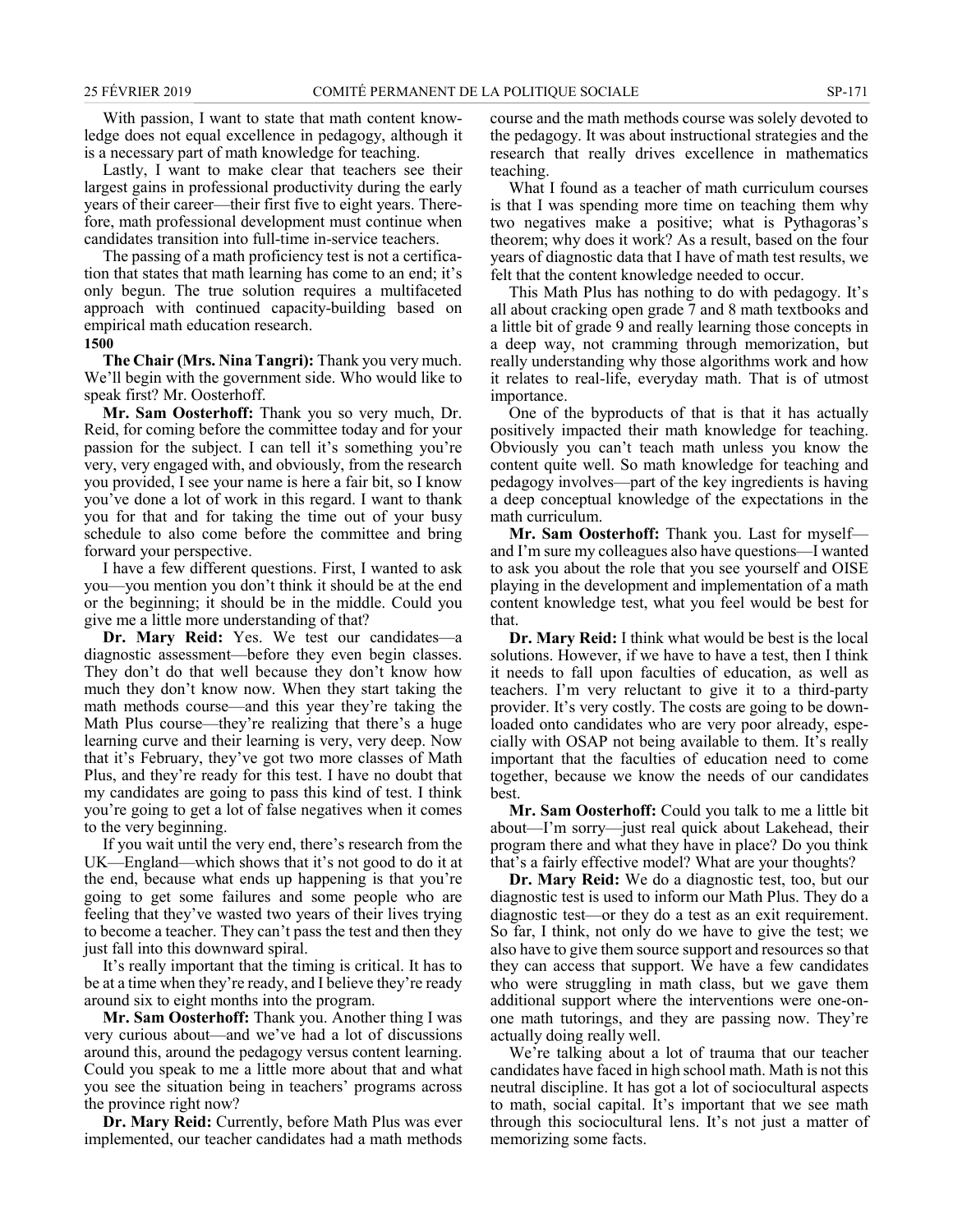**Mr. Sam Oosterhoff:** Do any of my colleagues have a question?

#### **The Chair (Mrs. Nina Tangri):** Mrs. Fee?

**Mrs. Amy Fee:** I just want to get your expertise. We heard earlier from OSSTF talking about discovery math and saying that it wasn't working at the secondary level, and I'm just wondering what your thoughts are on discovery math.

**Dr. Mary Reid:** I believe that discovery math is kind of a misnomer. Real, good math is a balanced approach. We don't want this dichotomous perspective that it's either traditional rote learning or that it's just inquiry and then there's no computational fluency. We need computational fluency. We need proficiency in operational skills. That is of utmost importance. That's going to be foundational, and then that will support you when you get into deep problem-solving. So it's a balanced approach.

Sometimes, based on my own experiences, I have seen the pendulum swing—only in some instances—but in the majority of the cases that I've walked into in the field, there has been a really good balanced approach. I believe that the new curriculum should really reflect that balanced approach.

As far as the secondary—

**The Chair (Mrs. Nina Tangri):** Thirty seconds.

**Dr. Mary Reid:** —I feel that as long as there is that balanced approach, there should be excellence in secondary mathematics.

**The Chair (Mrs. Nina Tangri):** Thank you very much. The opposition: Ms. Stiles.

**Ms. Marit Stiles:** Thank you so much, Dr. Reid, for joining us today. I just want to start by saying thank you for being here, because your expertise is pretty renowned and we really appreciate you being here. Just for those who may not already know, you have many years of teaching experience, I understand, as well as being a professor. You've been involved in much research, as you've provided here today.

I feel like, if I may just say this, it's so important that we have somebody with your level of knowledge and expertise here before us. I feel like this has been possibly something that has been missing up until now in this process. I really appreciate your shedding some light on where things are currently at in terms of the math class program, the efforts that have been going on among educators and faculty, and how important it is that we work together to get things right.

**Dr. Mary Reid:** Absolutely.

**Ms. Marit Stiles:** I really appreciate you demystifying a little bit the concept of discovery math as being this just evil concept when it's really about this balanced approach, which is what, certainly, I know most folks who are educators and in the education field have been saying for a long time.

By the way, just before I go on, I really also want to say thank you so much for the work that you do, particularly on gender and race in STEM. I think it has been really ground-breaking. Just a nod to thank you for your work on that.

You talked a bit about this concept of, "They'll continue to work together." One of the things that has really alarmed me, frankly, in the mention of the math proficiency test in this legislation is that we have no information—

**Dr. Mary Reid:** That's right.

**Ms. Marit Stiles:** —about what it's going to look like, how it's going to be developed, or who is going to develop it. I appreciate that you may not have all the answers, but I wouldn't mind if you reflected a bit more on that.

Then just one other point: When we first met after this was introduced back in October with the deputy minister and the assistant deputy ministers and asked them, and the political staff of the minister's office too, "Where has this been successful? Show us a jurisdiction. Explain to us how this is going to unfold," there was nothing. And that is, again, very alarming. So if you wouldn't mind expanding a little bit if you have concerns or suggestions, that would be much appreciated.

**Dr. Mary Reid:** The research is mixed as far as math certification tests. There's a lot of research that actually shows that there is little empirical evidence that there is a link between high certification test scores and high student achievement. That could be, probably, because the test itself is invalid. But we do know that content knowledge is important—so, not denying that. That's what it shows in the jurisdictions.

#### **1510**

I've given you the list of all of those research citations. It's important that you look at North Carolina. They've done a lot of big data studies.

What I am most concerned about is the marginalization of certain underrepresented groups that may not want to enter the teaching profession. There's very strong evidence from the United States that shows that. As well, there's some qualitative evidence from England that shows that people who have English as their second language or are plurilingual don't do as well on a math test. Math has a lot of language. It has a lot of sociocultural factors that are involved. If they don't understand because they don't understand the norms of the particular problem, then they're not going to do well. It may not mean that they don't have the mathematical ability. That's going to be really important.

Like I said, I prefer local solutions. I think OISE is doing an amazing job—the master of teaching program. I know that all of our candidates are going to be graduating with proficiency that will enable them to be excellent math teachers.

The Institute for Competitiveness and Prosperity, which is the ICP, just released a paper in the fall. Their number one recommendation to support the proficiency of candidates is to have a consistent course amongst all faculties of education. A course will ensure that the supports are in place; a test does not.

There are also issues of math anxiety. There are issues of money. Our candidates are very poor. I know that in the States, it's anywhere between \$100 to \$300 that they have to pay for this test. We have to learn from England, where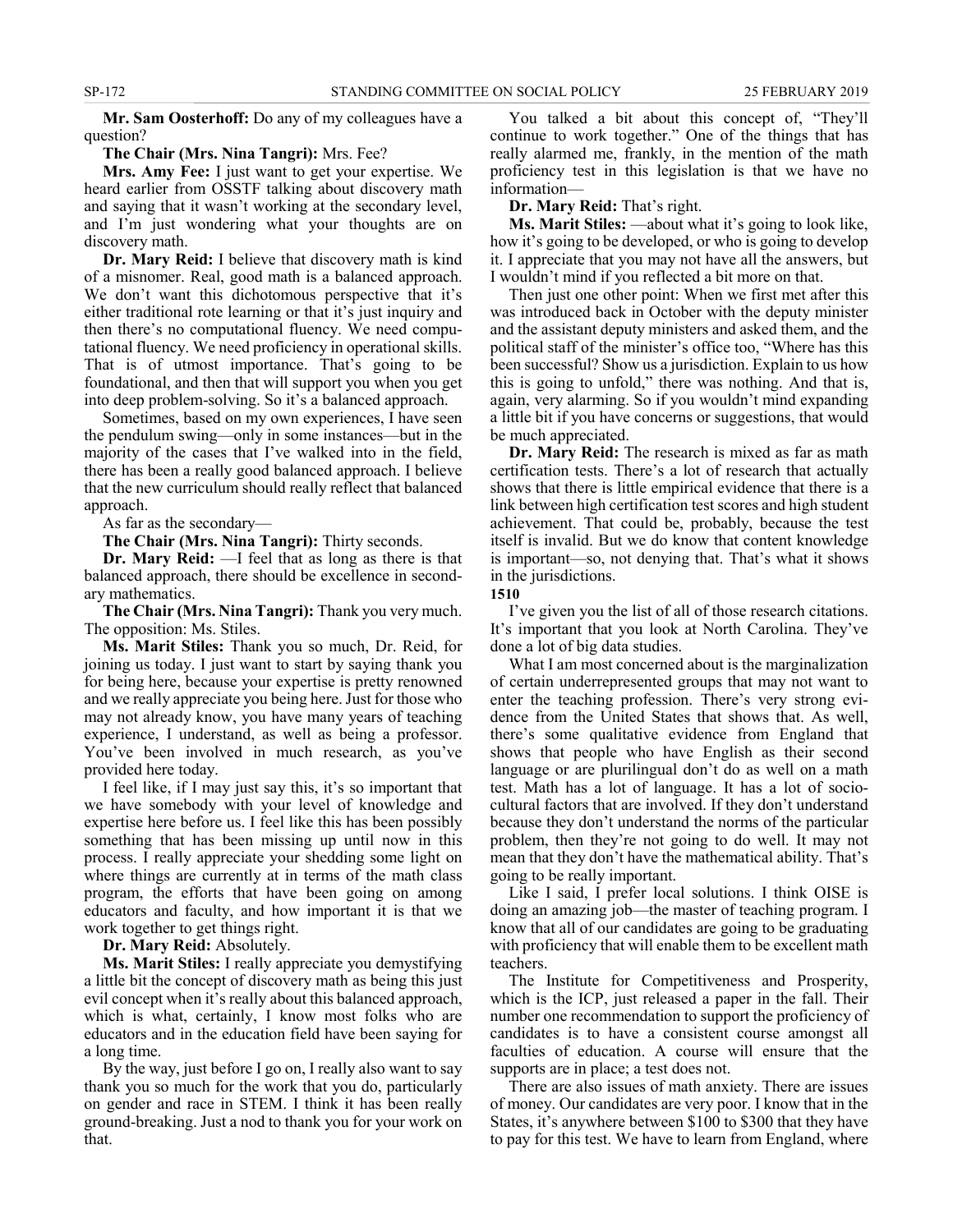they implemented this test in the year 2000. They did it fast and furiously, and there were so many grave errors and systematic issues that we really need to learn from.

If you can't get access to those articles, I will give you those PDF documents, because that research literature evidence is of utmost importance to review before we do this. This has never happened in Canada. We are going to be the first province, if this does happen.

Once again, I prefer the course, because the course allows for interventions, it's equitable and it ensures that students can overcome barriers of math anxiety and math efficacy, and they will be able to build their competencies in a much more equitable space and place.

**Ms. Marit Stiles:** Thank you very much.

**The Chair (Mrs. Nina Tangri):** Ms. Begum.

**Ms. Doly Begum:** Thank you, Dr. Reid. It's really eyeopening to listen to all of this. I wanted to ask: Were you consulted—has the ministry asked you—

**Dr. Mary Reid:** No, not at all. But my dean knows that I'm so passionate about this. The first thing he said when he was invited was, "Would you like to speak?" I immediately responded and said yes, with two exclamation marks.

#### **The Chair (Mrs. Nina Tangri):** One minute left.

**Ms. Doly Begum:** We're very glad to have you here.

One of the things you mentioned was that there's a right time to the test. There is also a right method to the test. English is my second language. I was the best student in math class because it was something I understood. We had teachers who also had English as a second language as well. Do you think there's a risk of losing potential teachers, as well, through this bill and the tunnel vision of this bill, in terms of just doing tests that way?

**Dr. Mary Reid:** Absolutely. We need to ensure that we read the North Carolina studies. There have been two or three studies done by Dan Goldhaber, I believe is the name. We need to read through those thoroughly. It's quantitative big-data sets which show that cut-off scores are of utmost importance. Cut-off scores vary across the United States, which is ridiculous. If you go to one state, you may pass the test; if you go to another state, you may not pass the test. So how are these cut-off scores going to be determined? Who is going to determine them? What does it really mean as far as your teaching ability?

Like I said, there's little empirical research that shows that test results impact student achievement. But that doesn't mean that content knowledge is not important; it's still important.

**The Chair (Mrs. Nina Tangri):** Thank you very much. Time is up. We'd like to thank you for coming out and presenting to us today.

We are slightly ahead of time, so we're going to take a little bit of a break until 3:20. We'll begin right away at 3:20.

I just want to remind everyone that the deadline to send a written submission to the Clerk of the Committee is 6 p.m. on Tuesday, February 26. Thank you very much.

*The committee recessed from 1516 to 1520.*

#### ASSOCIATION DES ENSEIGNANTES ET DES ENSEIGNANTS FRANCO-ONTARIENS

**The Chair (Mrs. Nina Tangri):** Good afternoon. We'll begin the next presentation. I'd like to call the Association des enseignantes et des enseignants francoontariens to the table. Please introduce yourself. You have six minutes to speak, followed by seven minutes each from each of the recognized parties. Thank you very much.

**M. Rémi Sabourin:** Merci beaucoup, madame la Présidente. Donc, Rémi Sabourin, président de l'AEFO, et avec moi, Pierre Léonard, directeur général. Je vais vous donner du temps pour pouvoir mettre vos appareils. **1520**

L'Association des enseignantes et des enseignants franco-ontariens est un syndicat qui représente plus de 10 500 membres du personnel enseignant, administratif, professionnel et de soutien qui travaillent au sein des conseils scolaires de langue française et pour d'autres employeurs francophones en Ontario.

Vous retrouverez les recommandations en français à la page 6, and on page 7 you will see all the recommendations written in English.

Donc, tout d'abord, l'AEFO tient à applaudir certaines des modifications qui s'appliquent à la Loi de 2007 sur les éducatrices et les éducateurs de la petite enfance, ainsi que la loi sur l'ordre des enseignantes et enseignants. L'AEFO apprécie que le gouvernement ait voulu préciser que les attouchements ou les comportements qui sont nécessaires dans le cadre des responsabilités professionnelles d'une enseignante ou d'un enseignant, ou d'un éducatrice ou d'un éducateur de la petite enfance, et les remarques qui sont appropriées dans un cadre pédagogique ne font pas partie de la définition de mauvais traitement d'ordre sexuel.

Au niveau du fonctionnement des ordres, l'AEFO rappelle régulièrement à ses membres qu'ils doivent avoir un comportement professionnel et éthique dans l'accomplissement de leurs tâches. Bien qu'une infime partie des cas d'abus sexuel ou d'inconduite sexuelle soit attribuable à des enseignantes et des enseignants ou des éducatrices et des éducateurs, l'AEFO croit qu'un cas de ce genre est un cas de trop.

Le gouvernement cherche à obtenir une révocation obligatoire du certificat d'un membre lorsque le comité de discipline conclut qu'une faute professionnelle de mauvais traitements d'ordre sexuel infligés à un enfant a été commise. Cependant, une révocation obligatoire enlèverait toute place aux facteurs atténuants—par exemple, des problèmes de santé mentale ou physique qui peuvent parfois contribuer à des comportements inappropriés et sur lesquels un comité de discipline devrait pouvoir se pencher avant d'infliger une sanction. La révocation obligatoire exclut également toute nuance ou facteurs atténuants dans les degrés de sévérité des gestes reprochés, ce qui limite l'analyse qu'on pourrait faire du cas individuel selon son bien-fondé.

Donc, les deux ordres font bien leur travail. Ils ne prennent jamais à la légère les allégations de faute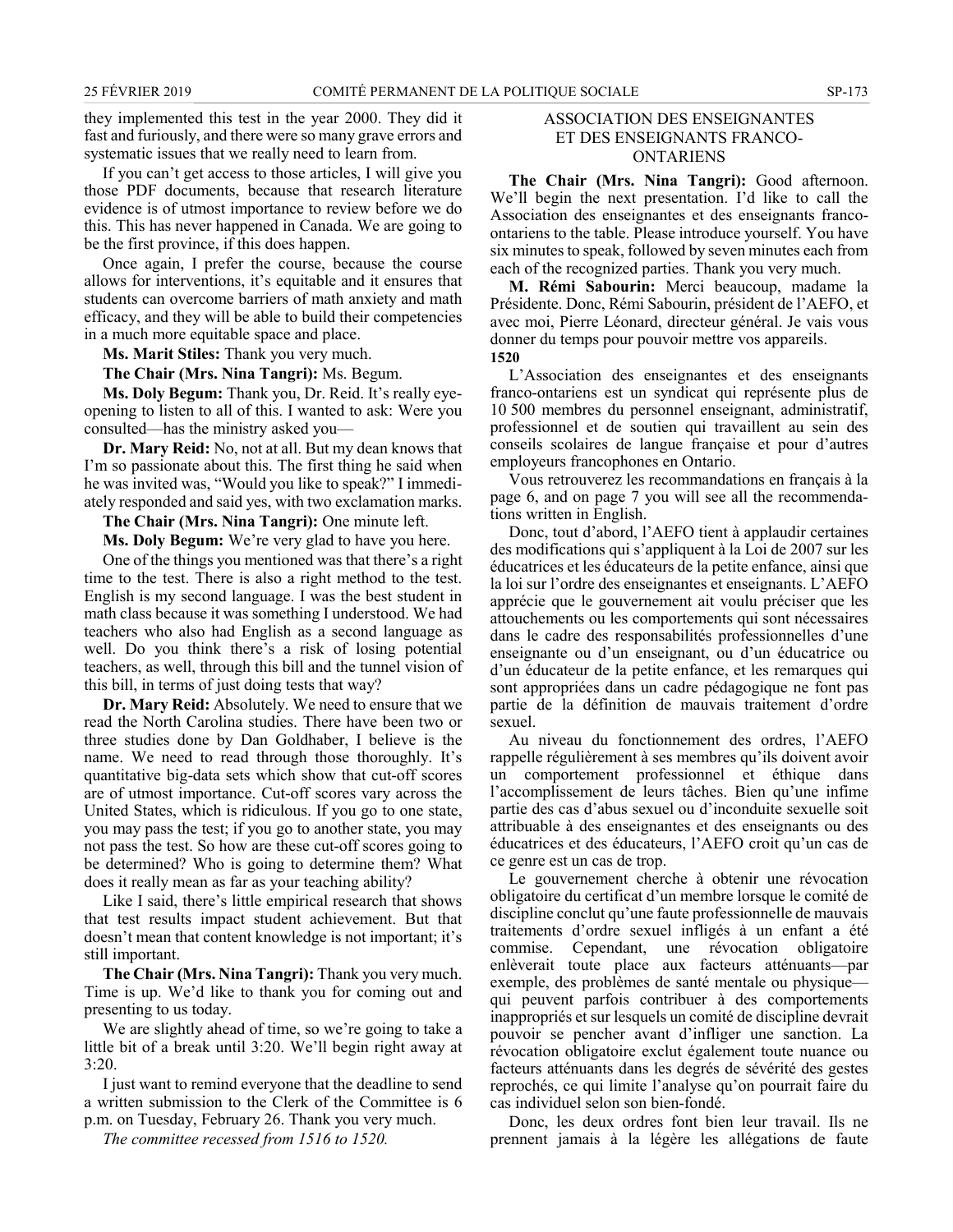professionnelle qui sont liées aux allégations de mauvais traitements d'ordre sexuel et n'hésitent pas à utiliser leur pouvoir discrétionnaire pour révoquer un certificat.

Tout en tenant compte de l'élément primordial de la sécurité, l'AEFO tient à soumettre les recommandations suivantes que vous trouverez là, notamment dans la perspective de justice naturelle, de respect des droits des individus, du processus juridique équitable et de la transparence.

Maintenant, par rapport à la composition du conseil et des comités de l'ordre des enseignantes et des enseignants, les modifications qui sont apportées, proposées par le gouvernement, donneraient beaucoup de pouvoir de modifier la composition du conseil et s'ingérer dans le choix de la présidence dudit conseil.

Le gouvernement veut aussi modifier la composition des comités d'enquête, de discipline et d'aptitude professionnelle. La loi prescrit un nombre minimum de membres. Les modifications à la loi donneraient au gouvernement le pouvoir de prescrire le nombre de membres. De plus, en ce moment, chacun de ces comités doit comprendre au moins deux membres nommés. Cette exigence serait également éliminée. Étant donné qu'une des responsabilités de l'ordre est l'autoréglementation, pour nous il est primordial qu'il y ait plus de membres élus afin d'assurer que les comités aient une meilleure expertise du domaine de l'éducation.

De plus, nous recommandons de maintenir les trois postes francophones qui sont désignés.

Lorsqu'on parle de la modification pour l'obtention d'un certificat de qualification et d'inscription, on sait que le gouvernement souhaite ajouter une exigence à l'obtention d'un certificat d'inscription : la réussite d'un examen en mathématiques. L'AEFO est d'avis que pour toute matière, ce ne sont pas les connaissances de base qui déterminent de manière exclusive l'efficacité de l'enseignement. Le succès de nos élèves dépend aussi d'une pédagogie qui met l'accent sur les stratégies d'apprentissage et le développement de l'enfant.

Par le passé, les gouvernements au pouvoir, qu'ils soient conservateurs ou libéraux, ont toujours eu recours à des experts pour les aviser dans le domaine de l'éducation, et on vient d'en écouter une, l'experte Mme la Dre Reid. Pourquoi ne pas mettre en place un groupe de travail provincial composé d'intervenantes et d'intervenants variés, dont l'AEFO, et pouvant aviser le gouvernement sur le fonctionnement des mathématiques, afin de tenter de cerner le vrai problème—problème qui, selon nous, ne peut pas être résolu par un simple test de compétences. Ce n'est pas un test de compétences qui détermine exclusivement si une enseignante ou un enseignant est en mesure de bien enseigner les mathématiques.

De plus, il ne faut pas oublier que le nombre d'étudiantes et d'étudiants qui graduent à chaque année de la faculté d'éducation est quand même un petit nombre. Si on veut vraiment régler le problème, il faut trouver d'autres façons, soit par la formation en cours d'emplois offerte par les employeurs—mais ce n'est pas à comptegouttes, 10, 100, 200 ou 300 nouveaux enseignants par année, qu'on va régler la problématique.

Donc, vous retrouvez les recommandations, comme j'ai mentionné, à la page 6 et également à la page 7 en anglais. Je suis prêt à prendre des questions.

**The Chair (Mrs. Nina Tangri):** Merci. Thank you very much.

I'd like to begin with the opposition. Who would like to speak first? Ms. Stiles.

**Ms. Marit Stiles:** Merci. Thank you very much for being here today. I just have a couple of questions, which I will attempt to ask en français.

Premièrement, sur les recommandations 3 à 11 l'AEFO a plusieurs recommandations. Le sujet des élèves qui ont besoin, en particulier, d'un animal d'assistance : quel est le principe de base pour vous, pour votre position?

**M. Rémi Sabourin:** Un des principes de base pour nous, c'est tout d'abord qu'il y ait des fonds qui soient disponibles et mis en place pour permettre à toutes les familles d'y avoir accès. Je ne pense pas que ça devrait seulement s'appliquer à certaines personnes. De plus, pour nous, ce qui est très important, c'est que s'il est pour avoir des animaux d'assistance dans les lieux de travail, il doit y avoir un programme de formation mis en place, un programme de sensibilisation qui doit être mis en place pour le personnel et les élèves. On ne peut pas amener des animaux dans une école et s'attendre à ce que tout se fasse naturellement de façon organique. Il va falloir qu'il y ait des règles, des politiques mises en place pour s'assurer que le tout se fait bien.

**Mme Marit Stiles:** Est-ce que vous avez des « concernes » à propos des enfants avec autisme, particulièrement quand leurs services sont annulés? Maintenant, il n'y a pas assez de services pour ces élèves. Quand le programme est annulé, il n'y a pas, là aussi, de services. Est-ce que vous avez des « concernes »?

**M. Rémi Sabourin:** Définitivement. Des services, ça va ajouter énormément dans les écoles aux besoins qui sont déjà criants partout dans les écoles. Donc, je pense qu'encore une fois, c'est important qu'avant qu'on fasse des changements qui touchent directement la salle de classe, il faut consulter les enseignants en salle de classe à travers leur représentant ou même directement avec les enseignantes et enseignants. C'est primordial de s'assurer—on ne peut pas juste dire, « Voici, on va mettre ceci en place », et penser que le tout va se faire. Il faut s'assurer d'avoir en place des politiques, soit à travers le conseil scolaire ou le gouvernement, dans ce cas-ci, avec les changements à la loi.

**Mme Marit Stiles:** Merci.

**The Chair (Mrs. Nina Tangri):** Mr. Harden.

**M. Joel Harden:** Merci, monsieur Sabourin et monsieur Léonard. Vraiment, aujourd'hui, on parle beaucoup des questions de violence dans les classes. Nos amis, les enseignants catholiques et aussi les personnes qui travaillent au secteur secondaire, dans les écoles secondaires, disent que c'est une question pertinente. Il y a une étude qui dit que pour vraiment proche de 87 % de nos membres, c'est bien visible, les situations de violence ou qu'ils ont même été affectés par des situations de violence.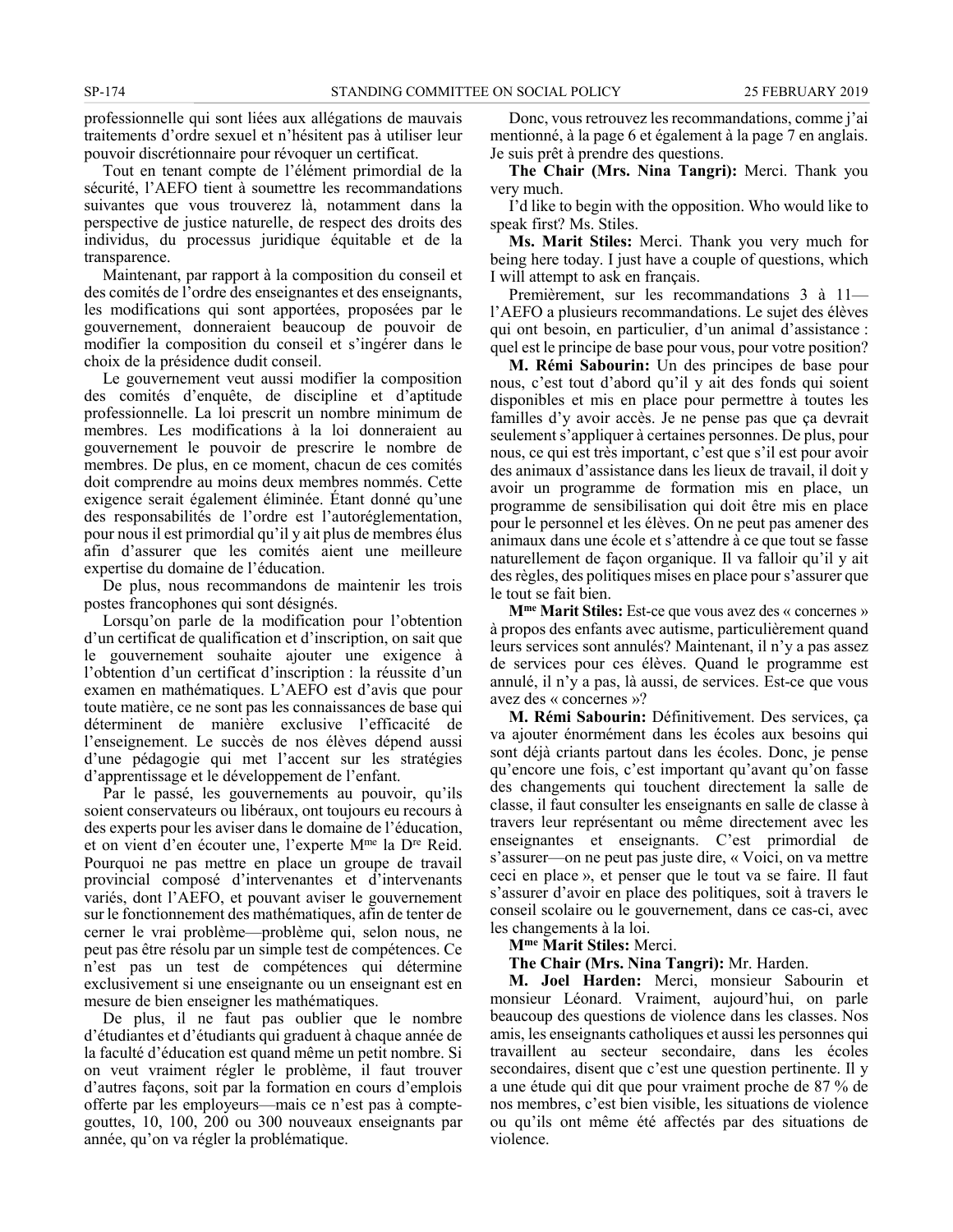Pour moi, quand je regarde ce projet de loi ici, je dis, est-ce qu'on est prêt pour faire face à cette situation? Avez-vous des idées?

**M. Rémi Sabourin:** Si on est prêt? Je peux vous dire qu'il y a du travail qui a été fait l'année dernière. Il y a un groupe provincial sur la santé et la sécurité qui a été mis sur place. Il y a des recommandations qui ont été faites. Il y a un guide qui circule maintenant dans les écoles, mais il y a encore énormément à faire. On a besoin, dans les salles de classe, de plus de ressources. On a besoin d'avoir le réflexe de protéger les employés qui sont dans les écoles. On est tous là pour les élèves. Ça, ce n'est pas contesté, et on est tous là pour leur sécurité, mais il ne faut pas également oublier la sécurité des employés, qu'ils soient membres de l'AEFO ou non.

#### **1530**

Donc, tout dans tout le secteur de l'éducation—et s'assurer aussi que les gens se sentent à l'aise de rapporter des incidents. Et on sait, dans les recherches, qu'une majorité des gens ne rapporte pas les incidents. Donc, ça a affaire avec le climat de l'école. Comment est-ce qu'on peut avoir un climat d'école qui va faire en sorte que je me sens à l'aise de rapporter des incidents? Encore une fois, je peux vous garantir que, pour les enseignantes et enseignants, c'est toujours difficile de rapporter des incidents. Mais il faut le faire. Pourquoi? Pour améliorer la salle de classe—et c'est ça le but. Donc, je pense que c'est important.

**M. Joel Harden:** Donc, pour nos membres qui sont touchés par des incidents comme ça, qu'est-ce que vous avez entendu de vos membres? Est-ce qu'il y a des situations qu'on est prêt à adresser en ce moment? Comme ma collègue a déjà dit, les enfants avec l'autisme qui manqueront de services le 1<sup>er</sup> avril, est-ce qu'on est prêt pour ça?

**M. Rémi Sabourin:** Je ne peux pas parler de façon spécifique, mais je pourrais vous dire que, en ce moment, le système est quand même presque à capacité. Donc, si on y ajoute, je peux voir que ça pourrait être extrêmement difficile de gérer la situation.

**M. Pierre Léonard:** J'ajouterais qu'il faut aussi la regarder avec la lentille de l'apprentissage des élèves. Lorsqu'on ne peut pas contrôler la violence, lorsqu'on ne peut pas aider les élèves qui ont besoin d'aide, qu'ils soient dans le spectre de l'autisme ou autre, ça dérange la salle de classe, ça dérange les élèves et ça perturbe le programme d'apprentissage. En bout de ligne, les élèves souffrent à cause du manque de services et du manque d'investissements pour aider les élèves qui ont le plus grand besoin.

**M. Joel Harden:** Merci.

**The Chair (Mrs. Nina Tangri):** Ms. Stiles?

**Mme Marit Stiles:** Sur la question des mathématiques et la modification du certificat de qualifications, pourquoi n'est-ce pas une bonne idée?

**M. Rémi Sabourin:** Ce n'est pas une bonne idée—puis je pense que la Dre Reid l'a très bien expliqué tantôt. Premièrement, ça ne devrait pas faire partie d'une attribution de l'ordre des enseignants. Je pense que les facultés d'éducation sont celles qui sont les mieux placées pour faire ce travail-là. Je pense que ça peut se faire par l'approche d'un cours, comme madame a expliqué. Il ne faut pas oublier, également, que la carrière d'un enseignant est sur une longue durée, et qu'une fois qu'un enseignant ou une enseignante est embauché par un conseil scolaire, il y a de la formation continue qui se donne également. Les employeurs donnent de la formation et ainsi de suite. Il ne faut pas voir ça—parce que en ce moment, ce que je vois dans le projet de loi c'est que nous allons seulement former 5 % par année en mathématiques qui auront les capacités selon ce qu'on cherche. Si on croit vraiment qu'il y a des lacunes en mathématiques, il faut attaquer le problème globalement. Je pense qu'on peut attaquer ce problème-là en rejoignant beaucoup plus d'enseignantes et d'enseignants. Qu'est-ce qu'on va faire avec les enseignants et enseignantes qui ont 10 ans, 15 ans ou 20 ans d'expérience?

**The Chair (Mrs. Nina Tangri):** Merci. I have to stop you there and go on to Monsieur Oosterhoff.

**M. Sam Oosterhoff:** Merci et bienvenue à Queen's Park aujourd'hui. C'est un grand plaisir de vous rencontrer encore. Merci aussi pour le travail de vos membres dans la province de l'Ontario. C'est très important pour l'avenir de notre province et pour la réussite des élèves dans toute la province. Merci beaucoup.

J'ai juste quelques questions et peut-être aussi que ma collègue a une autre question. S'il vous plaît, expliquez un peu les besoins du système scolaire francophone, avec le focus particulier de ce projet de loi.

**M. Rémi Sabourin:** Une des particularités pour les francophones, c'est au niveau de l'ordre des enseignants et la composition du conseil de l'ordre. En ce moment, il y a trois postes désignés pour les francophones. Ici, dans le projet de loi, on ne parle pas d'abolir ni de maintenir, donc on veut s'assurer qu'on maintienne les trois postes francophones désignés. Il y a des particularités—je dis souvent que le système francophone n'est pas meilleur, mais il est différent. Je pense que c'est important que cette voix-là se fasse entendre.

De plus, il ne faut pas oublier que l'ordre des enseignants a été créé comme un organisme d'autoréglementation et, pour ce faire, il faut qu'il y ait des gens de la salle de classe qui connaissent l'éducation, qui vont pouvoir siéger sur les différents comités. Donc, on doit s'assurer qu'il y a des francophones qui sont là, et également sur les différents comités—vous savez, il y a des comités de discipline; il y a différents comités—pour pouvoir traiter avec une certaine rapidité et pour que les personnes qui doivent passer devant l'ordre puissent avoir des services en français, puissent avoir des collègues francophones qui seront devant eux. Donc, je pense que c'est important de garder les postes désignés francophone.

**M. Sam Oosterhoff:** Notre dernière députation a expliqué beaucoup sa position sur le sujet de l'examen prescrit pour les compétences en mathématiques. Expliquez pour moi un peu les différences entre votre position et sa position. Par exemple, si tu préfères leur recommandation 17 au lieu de leur recommandation 16.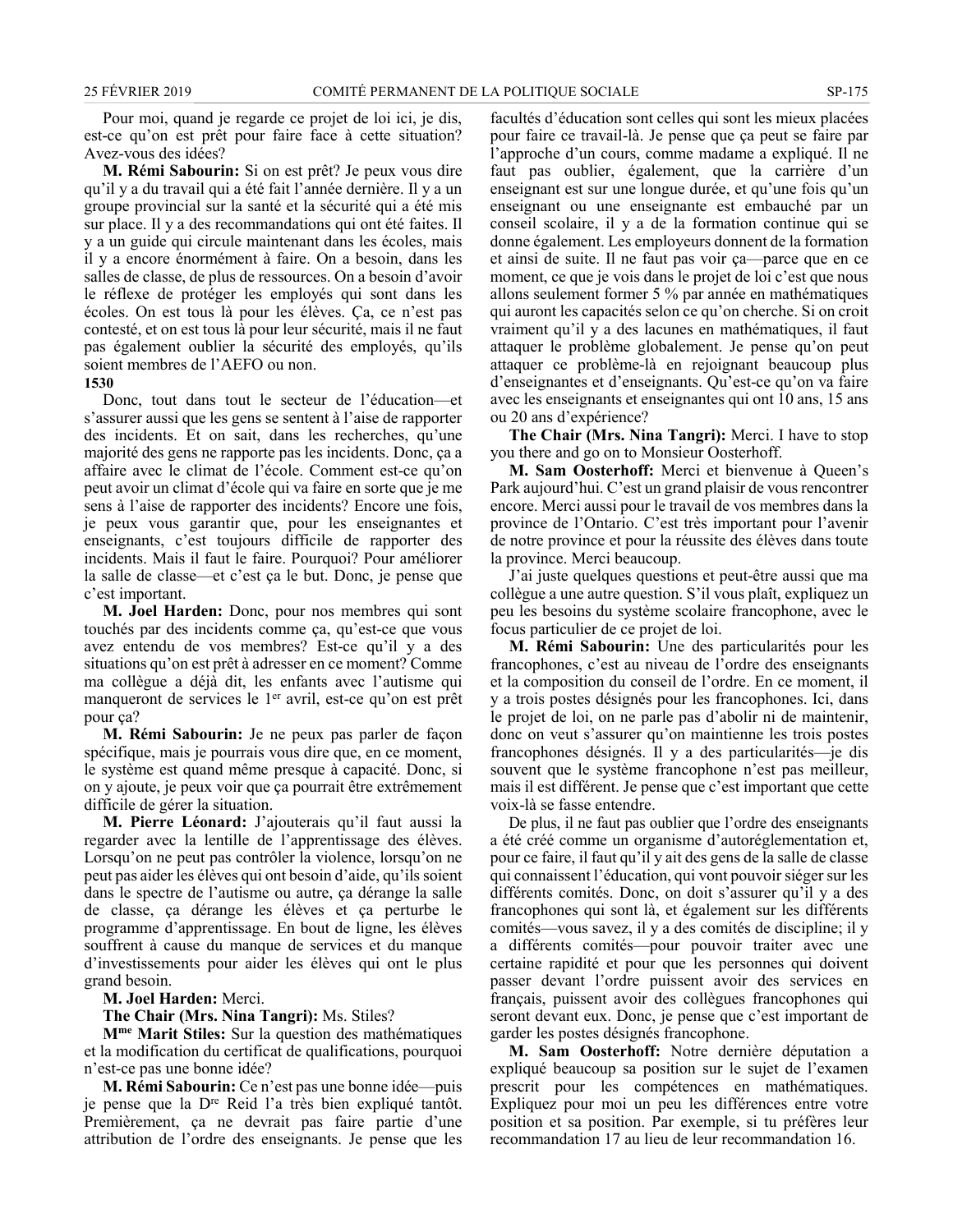**M. Rémi Sabourin:** Donc, un peu comme la Dre Reid a expliqué, on pense que c'est vraiment important que les facultés prennent charge des mathématiques et de l'enseignement et la préparation pour les mathématiques et que ça soit fait dans un cours, donc dans des leçons, et non dans un test où on va, comme la Dre Reid a mentionné, régurgiter de l'information pour passer un test avec des réponses à choix multiples. C'est important d'avoir une connaissance de base qui serait enseignée dans les cours, mais également qu'on puisse attacher la pédagogie qui va avec ça. C'est important.

Donc, je pense qu'on a une chance de faire quelque chose de bien ici en Ontario avec les mathématiques. Je ne suis pas contre le fait qu'on met une lentille sur les mathématiques—je pense que c'est important—mais il faut bien le faire. On a une chance de bien le faire, et c'est pour ça qu'on recommande également que différents groupes—qu'il y ait un comité qui soit formé, qu'on ait des débats, qu'on puisse entendre des choses comme ce que la Dre Reid a à dire et certainement aussi d'autres chercheurs qui vont peut-être contredire ce que la Dre Reid a dit, et aussi avoir certainement la voix des enseignants à ces comités-là.

Comme j'ai dit, je pense que c'est important, les mathématiques. Il faut trouver une solution. On voit qu'il y a des faits; qu'il y a des résultats qui sont à la baisse. Mais trouvons des solutions qui vont fonctionner à long terme et qui vont fonctionner pour l'ensemble, et non seulement les jeunes enseignants, parce que là on ne touche pas aux enseignants chevronnés.

**M. Sam Oosterhoff:** Merci beaucoup. Aussi, je pense que ma collègue a une autre question, en anglais.

**The Chair (Mrs. Nina Tangri):** Merci. Madame Fee? **Mrs. Amy Fee:** I do apologize right off the top. I am

sorry, but I cannot ask the question in French.

**Mr. Rémi Sabourin:** That's okay.

**Mrs. Amy Fee:** I want to look at the service dog side of the recommendations here. You may not be aware, but I have been long advocating for the use of service animals in schools for children with disabilities. One of the key pieces is definitely to look at that competing rights piece as well. You do mention that in there. That does, in my view, need to be taken into consideration: the allergies and the phobias of staff as well as students.

One thing I did want to mention: You had talked about making sure that the school and the teachers were informed about the service dogs. I have done extensive work with my own child's service dog with the Lions Foundation as well as National Service Dogs, which is located in the riding of Cambridge, MPP Karahalios's riding. They do presentations for the schools. They go out and support staff as much as they can. They are charities, so they are short on staff at times, but they do go out and they meet with staff, and students as well. Then if issues come up after the dog has been in the school, they do go back and they work with staff, and they do check-ins and make sure that things are going well. I just wanted to let you know, from at least those two organizations that I do know, what they do to support schools.

My question for you is around determination of need. When a service dog is recommended, a medical professional has to recommend the dog. Usually a service dog provider will then assess the situation as well, to see if a service dog is best for the type of situation that the medical professional is looking to support.

I'm just wondering, from your perspective, if there has ever been an incident that you can think of where a school board administrator could overrule, or should be able to overrule, the medical professional who says that the student needs the service animal in the classroom. **1540**

**The Chair (Mrs. Nina Tangri):** You have 45 seconds to please reply.

**M. Pierre Léonard:** Si j'ai bien compris la question, c'est est-ce que des autorités médicales ont eu préséance sur d'autres autorités médicales qui disaient qu'il devrait y avoir un animal de compagnie dans l'école? C'est difficile à répondre parce que l'école, la direction d'école, le surintendant doivent tenir compte du bien-être de l'ensemble des élèves. C'est possible qu'il y aurait des accommodements à faire, soit pour les élèves qui ont des allergies, soit pour l'élève qui a besoin de l'animal de compagnie. Donc ça fait partie, on pense, de l'éducation qui doit être faite au préalable pour permettre à l'élève qui a besoin de l'animal de compagnie de s'intégrer avec son animal et aussi pour l'ensemble de l'école—non pas seulement la classe—d'être capable d'accommoder ce besoin important.

Donc, ce n'est pas d'avoir préséance sur un plutôt que l'autre. On pense que le système scolaire doit accommoder. Il faut qu'il y ait des règles. Ça ne peut pas juste simplement être une autorité médicale qui dit oui et quelqu'un d'autre qui dit non parce que les experts ne sont pas souvent d'accord. Il faut tenir compte de l'ensemble des besoins de l'ensemble des élèves et aussi des travailleurs et travailleuses, des éducateurs dans l'école.

**The Chair (Mrs. Nina Tangri):** Merci beaucoup. Thank you very much for joining us here today. We look forward to hearing more.

**Mr. Rémi Sabourin:** Thank you. Merci.

#### UNIVERSITY OF ONTARIO INSTITUTE OF TECHNOLOGY, FACULTY OF EDUCATION,

**The Chair (Mrs. Nina Tangri):** I'd like to call upon the faculty of education, University of Ontario Institute of Technology. I'd just like to remind you that you have six minutes to present, followed by seven minutes each from the recognized parties for questions. Please introduce yourselves.

**Dr. Ann LeSage:** Hi, I'm Dr. Ann LeSage, associate professor at UOIT.

**Dr. Robyn Ruttenberg-Rozen:** And I'm Dr. Robyn Ruttenberg-Rozen, associate teaching professor at UOIT.

Honourable MPPs, members of the Standing Committee on Social Policy: All squares are rectangles. I see that some of you appear to be puzzled by what I just said. Don't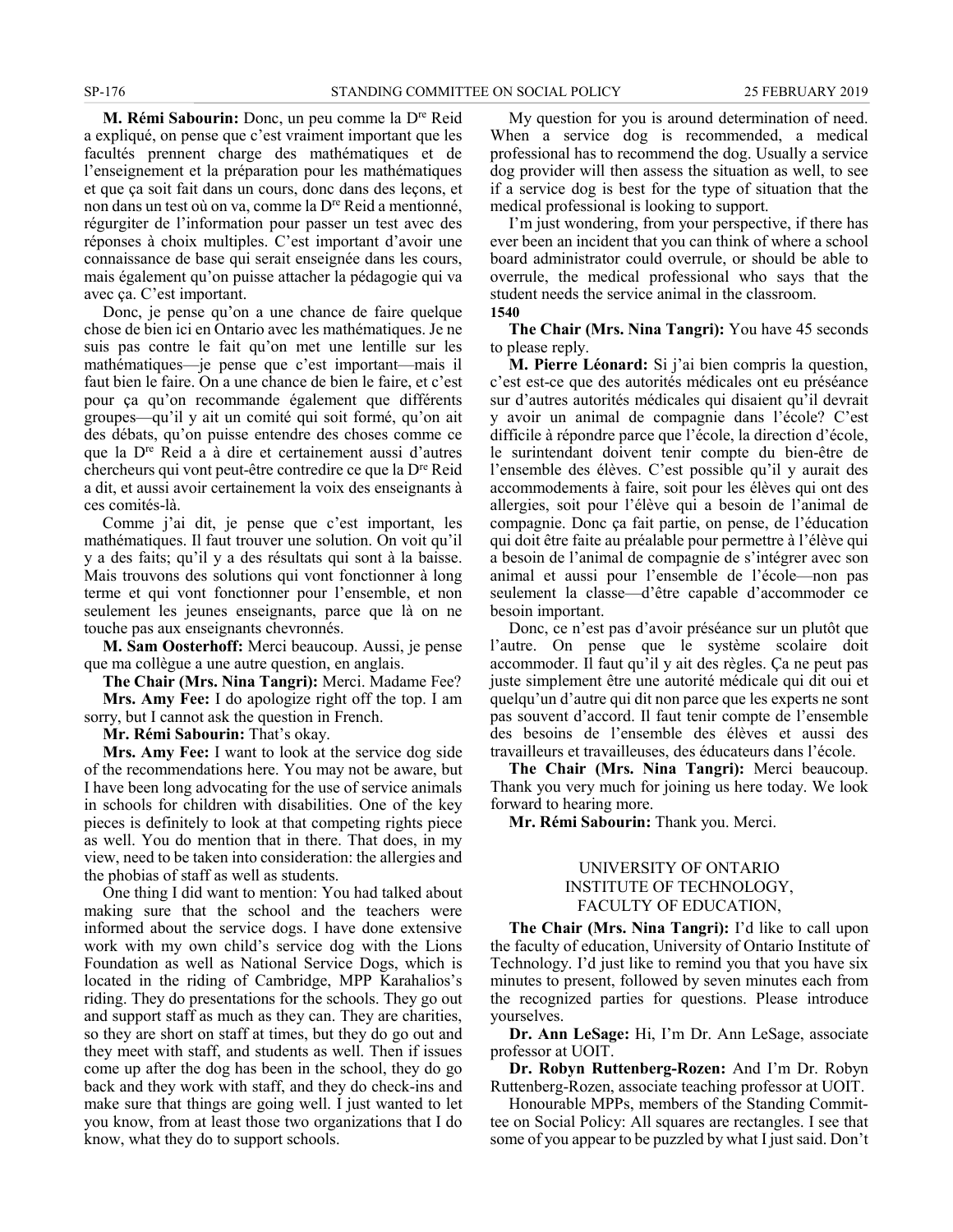worry; we are used to it. Our students often give us the same look when they hear that statement for the first time.

"All squares are rectangles" is an absolutely true mathematical statement. Yet our students have learned implicitly through their schooling that a square is a square and a rectangle is a rectangle and never the two should meet. When our students encounter this new idea, they start with surprise and then they progress to upset and anger. Why had they not learned this knowledge when they were in school? It seems so simple.

But what is this knowledge? This is the knowledge needed to teach mathematics in Ontario. It is the knowledge that squares are rectangles, and that quadrilaterals are categorized according to their properties. Do our students begin their education programs with this knowledge? Perhaps some of the knowledge, but some of the mathematics they have learned has to be unlearned in order to teach, like "squares are squares and rectangles are rectangles," and some of their knowledge has to be expanded, and still some mathematics they learn is new for them.

This is because the teaching of mathematics requires a significantly different type of mathematical knowledge than does the doing of mathematics. What do faculties of education do to nurture this knowledge? We have just moved to a new four-semester extended teacher education program in the province of Ontario. Many faculties have created new math content courses with the intention of teaching this content knowledge required for teaching elementary mathematics. Specifically at UOIT, we have implemented a mandatory mathematics content course for all our teacher-candidates. We are just beginning to explore the impact of these innovative program changes on the growth of mathematical content knowledge for our recent graduates and their future students.

**Dr. Ann LeSage:** Bill 48, subsection 18(1)(c) of the Education Act, is proposing that a certificate of qualification and registration only be issued to persons who successfully complete a prescribed examination relating to proficiency in mathematics. Any one-time, one-shot assessment measures knowledge at an instant in time. One-time assessments assume that knowledge is stagnant and that teachers cannot continue to grow and learn throughout their careers.

As we begin to think about proficiency in mathematics, we wonder: How do we measure the complexity of proficiency in mathematics? What exactly does "proficiency in mathematics" mean? How do we define it? Is the same mathematical proficiency required to teach kindergarten as to teach grade 6? Will a one-time assessment limit access or present barriers to individuals who have the potential to be great mathematics teachers, especially those from underrepresented communities? Doesn't it behoove us to ensure that we provide access to those with the potential to be great mathematics teachers and role models for Ontario students?

We agree with the inclusion of professional standards for teaching mathematics, but it should be a standard that supports access to more than those who are good testtakers. Instead, we believe that an assessment of mathematical content knowledge should be part of a broader approach.

We're proposing a three-pronged approach. If you see in our coloured handout that little Venn diagram—I'm going to talk about that three-pronged approach. Our suggestion is that we involve multiple stakeholders—faculties of education, school boards, professional organizations and government agencies—and that we work collaboratively to improve the mathematical content knowledge of teachers.

First of the three prongs would be our faculties of education. We should include mathematics content knowledge courses specific to the knowledge required to teach K-to-6 mathematics. We're already doing that at U of T; we've been doing that for a very long time.

Second, the mathematical content knowledge assessment should act formatively, which means it's not an endof-the-year knowledge test. As such, it should be used to inform teachers' next steps in their development of knowing mathematics. To create this test, we require a committee of multiple stakeholders that would work together to co-develop an assessment tool, and that assessment tool should be based on research. The assessment data that we collect—

**The Chair (Mrs. Nina Tangri):** You have one minute. **Dr. Ann LeSage:** —should be used to provide us with trajectories for professional development.

Third, we should have university-school partnerships established to support and nurture mathematical growth for teaching.

**Dr. Robyn Ruttenberg-Rozen:** UOIT is a STEM university. We already have programs in place to support the first and the third prongs. Since the inception of the extended teacher education program, we have developed and implemented the 36-hour mandatory mathematical content course required by all teacher candidates in the program. The course supports the development of mathematical knowledge specifically for teaching.

Additionally, we are working on collaborative research projects to develop professional development for our own students and teachers within the system.

**Dr. Ann LeSage:** I've been working in teacher education—

**The Chair (Mrs. Nina Tangri):** Thank you very much. Your time is up.

We're going to begin with the government side: Mr. Oosterhoff.

**Mr. Sam Oosterhoff:** Thank you so very much for coming before the committee today. Thank you also for bringing forward the three-pronged approach. It's very, very interesting. We, of course, wanted to hear from people like yourselves who are experts in the field and have done a lot of work in this regard. That's one of the most wonderful parts of these types of committees: hearing from people like yourselves who do work in this space.

I'm just wondering if you could speak a little bit more about the faculties portion of this, around what has been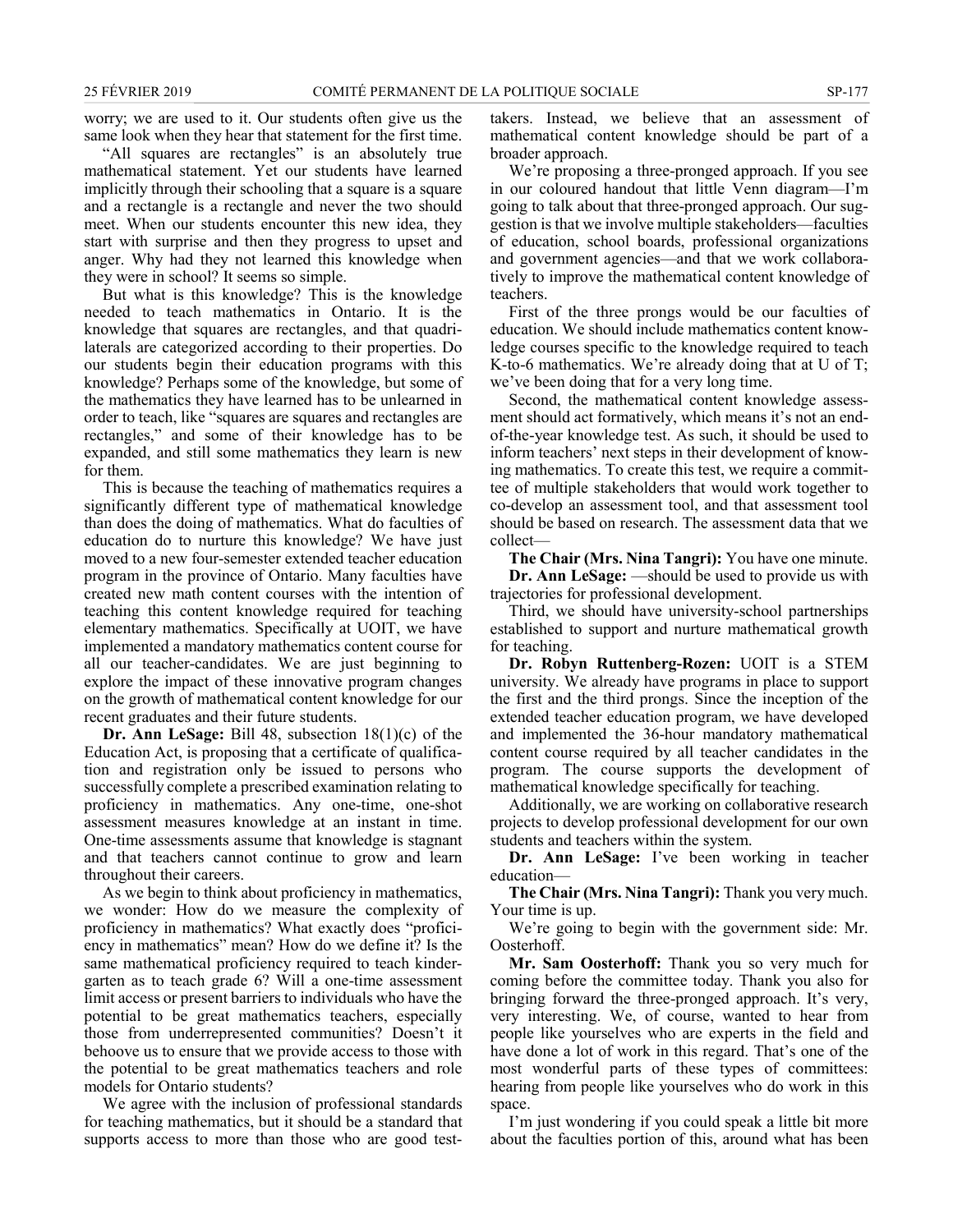done at Lakehead and at other universities, those testing mechanisms and what that can look like.

**Dr. Ann LeSage:** Within the province of Ontario, Lakehead has been doing an assessment for some time. So I'm not going to speak to what Lakehead does, but I can speak to what we have done at UOIT.

We started our elementary teacher education program in 2006. Starting in about 2009, I worked on developing an assessment test. I have publications that speak to the validity of that test, but we ran that assessment as a diagnostic tool. What we did is, we ran that assessment. It focused on rational number understanding: fractions and decimals. There's a lot of research that will support that that understanding is central to the core of K-to-6 mathematics. It's an area that teachers struggle with.

What we did at the time was, before we had the new extended program, we offered a math content knowledge course that was an elective course. If our student teachers didn't do well on the math assessment, we strongly recommended that they take an elective course.

At that time, we also offered math camps, which ran for an entire week before we started our program. It focused, again, on mathematics content knowledge.

Since then, we've evolved into an extended program, and now all teacher candidates are required—it's no longer an elective course; it's now a mandatory content knowledge course. We no longer do the assessment because all teacher candidates have to take the course, so there's no reason to give them the data that says, "You might want to get some extra content knowledge," because all of our teacher candidates—whether they're primary or junior or they're high school math and English teachers still have to take the math content course. **1550**

**Mr. Sam Oosterhoff:** Earlier, we heard from Dr. Reid from OISE, who spoke about some of the differences between the math content courses and, of course, pedagogy courses. I was wondering if you could dig a little more into that and some of the differences there and what we can be doing to perhaps incentivize more participation in the content and not just the pedagogy side of things.

**Dr. Robyn Ruttenberg-Rozen:** Content is extremely important. Knowing mathematics is extremely important. There has been a ton of research on the differences—not much agreement on what that mathematics is, and the field is still in the process of discussing what it means to know mathematics for teaching. We have separated it out into three different areas: into content knowledge—knowledge of mathematics—knowledge of mathematics for teaching and knowledge of how the student learns mathematics. We can put it on a nice little graph and show it all separate, but in practice it all intertwines together. It's an important thing to note. So even though we will teach a separate content course and we'll teach a separate methodology course, at some point they have to meet so that we understand how that mathematics supports the teacher's teaching and supports the learner's learning. In the end, the consensus is, that's really important right now while we're discussing what that content is.

**Mr. Sam Oosterhoff:** I don't know if my colleagues had any questions—yes. Then I'll pass it over—

**The Chair (Mrs. Nina Tangri):** Mrs. Fee.

**Mrs. Amy Fee:** Kind of playing off that last answer, but going into the actual schools themselves: Earlier, we heard from OSSTF, talking about discovery math at the secondary level really not working for them. I'm just wondering if I can get your thoughts on discovery math, the basics, rote math and what you're looking at. We're hearing that maybe there needs to be a balance. OSSTF was sort of saying no to discovery math. You have the expertise and I'm wondering what your thoughts are on that curriculum piece in the schools.

**Dr. Robyn Ruttenberg-Rozen:** Discovery math is a very interesting area. It's very ill-defined. There are two schools of thought. There's a school of thought, "Let's just let the kids go and do math," and there's a school of thought, "Let's let the kids go, but put parameters around them so they experience math as mathematicians do." If you're going to define "discovery"—although it shouldn't be just confined to discovery math—that works. The kind where we just let people go doesn't work. So it gets confused a lot of the times because the labels are the same, but they shouldn't be.

If we give children the opportunity to experience math like mathematicians, with deep problem-solving, working on something, working on a problem, supported—it's always supported by fluency; fluency is extremely important—then it works really well, but if we define it as something that's like a free-for-all, it does not work very well.

**Dr. Ann LeSage:** And I think you need to be really careful about tossing around terms like "discovery" when nobody—and I'm not saying you in particular; I mean, in general, our teaching group—because there is no definition. Even the terms "problem-solving" or "problembased learning"—it's nebulous.

I don't think anybody would say that you throw the baby out with the bathwater. There's a fluency that students need. They need the fluency in order to be able to operate as mathematicians in a problem-solving context. It's a matter of how we balance that, what does that actually look like, and how we support teachers so they can balance that within their classrooms, whether they're in secondary school or elementary school.

**Dr. Robyn Ruttenberg-Rozen:** There's an important point to this, that—

**The Chair (Mrs. Nina Tangri):** Thirty seconds.

**Dr. Robyn Ruttenberg-Rozen:** —mathematical content knowledge is actually key to being able to support it. So it really all works together in one big loop.

**Interjection:** Could you just define fluency—

*Interjections.*

**Dr. Robyn Ruttenberg-Rozen:** Fluency is being able to have calculations—but also being able to understand which type of calculation to use. So it's fluency and flexibility which is really important.

**Dr. Ann LeSage:** Not just memorizing. **Mrs. Amy Fee:** Thank you.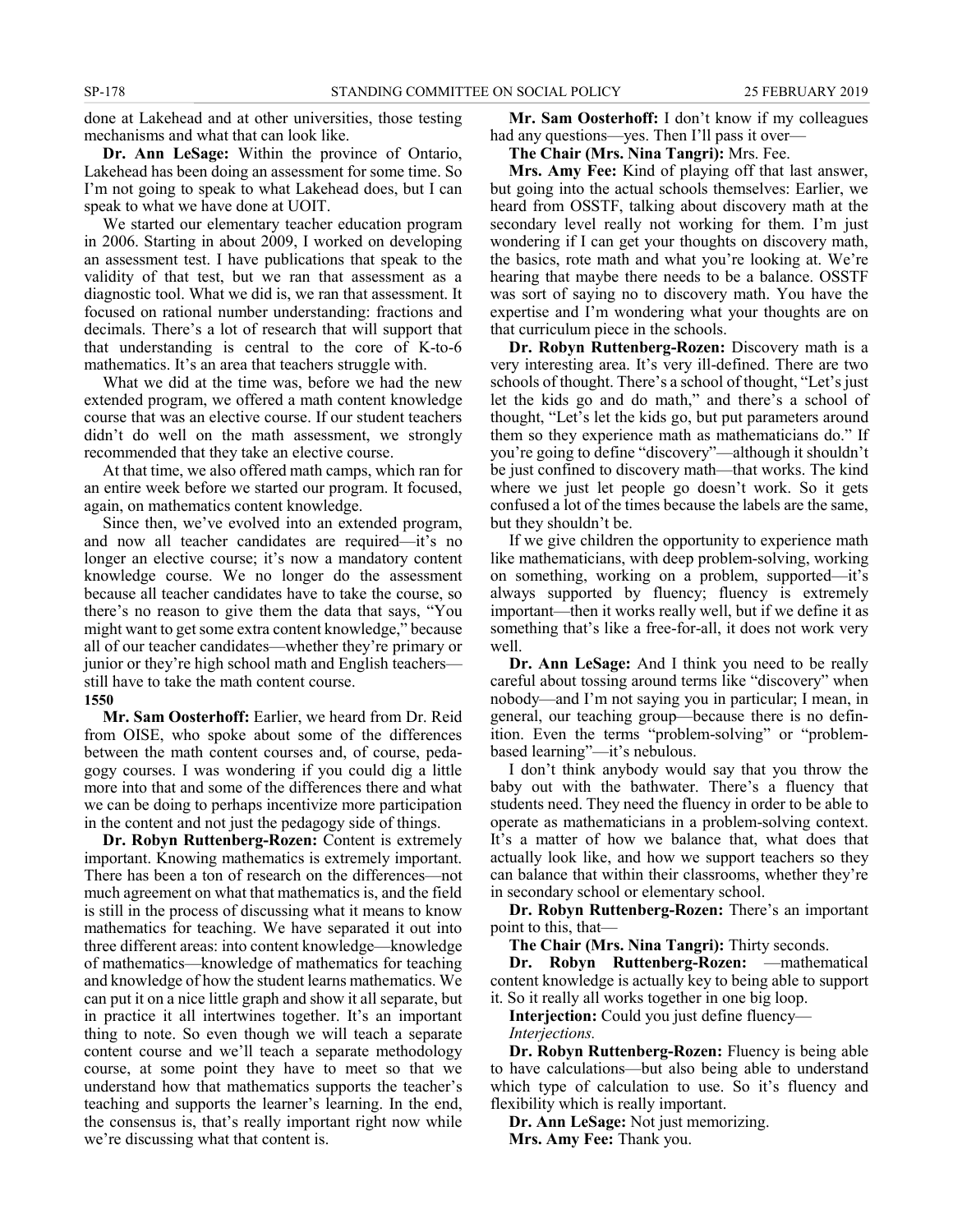**The Chair (Mrs. Nina Tangri):** Thank you very much. I'd like to go to the opposition. Who would like to ask a question? Ms. Stiles.

**Ms. Marit Stiles:** Thank you so much for coming here today. As you may know, we have less than eight hours in total to review this legislation and to receive comment from stakeholders and other interested parties. When you consider that there's everything from service animals in schools to math tests to completely rethinking the College of Teachers, it's a lot. It's so important to have this opportunity, and we were urging the members opposite to allow for much more consultation and discussion around this. Anyway, we're just so happy you're here.

You raised many important issues, some similar to the ones that Dr. Reid mentioned earlier today. You talked a bit about the limitations, I think, of just testing. If you could sum it up—I know this was your approach; I like a diagram, so I'm thrilled with this.

Actually, maybe I'll take a different approach. Dr. Reid talked about some of the barriers that student teachers will experience with tests. I have to admit that when I was going to school I was terrified of tests. I've learned to get through that a little bit, but it became a huge barrier for me. Even when I was going to university, I was trying to avoid courses that had that kind of testing. We know that some students actually do have barriers. If you add language to that or other issues like that—those are all barriers that don't really give you a great read, as well, of how good a teacher you're getting at the end of it. Could you comment on some of that?

**Dr. Ann LeSage:** That's an awfully big question.

**Ms. Marit Stiles:** Sorry. I know. And we only have eight hours.

**Dr. Ann LeSage:** I'm just going to reiterate: You want a comment on the idea of using a one-time assessment tool. Is that what you're asking?

**Ms. Marit Stiles:** Yes, please, because that is what is being proposed by this government.

**Dr. Ann LeSage:** Right. We are struggling with that, because any type of assessment measures the knowledge that you have at an instant in time, and you could be having a great day or a bad day. So we've got to be really careful about what that looks like. We don't want it to be a summative assessment, meaning that it's not a measure, a gatekeeper, for whether you get into the profession. We're suggesting that it's some level of formative assessment, meaning that we are to use that knowledge to help teachers decide which PD and how they move forward in their career, not to stop them from moving forward in their career.

It's a discussion I don't think that you can have by saying, "Yes, we're going to do this assessment," without thinking about the complexity of what that professional development looks like. If we're going to do a test, then how do we support teachers who don't do well on that test? And what is the content of the test, is a really big question. As they move forward in their career, it's really about their trajectories and how they move forward, and then how we work as a team to support them at faculties, at OCT, in the schools.

**Ms. Marit Stiles:** This government has done away with some of the supports that teachers counted on to be able to continue their education, particularly in areas like math, additional qualifications. We talk about all of these concepts like math tests and such, and to me, they seem like they're perhaps just ideas that have been floated because they're catchy, slick slogans, but they have big potential impacts on how we do our work.

We don't have any information in here at all about how this test will be developed. I wondered if you could comment. If they are going to move forward with this illadvised idea, what would you advise in terms of who should be developing a test like this? Is that an impossible question?

**Dr. Robyn Ruttenberg-Rozen:** The first thing I want to say about this test is, if teachers view themselves as learners, students will view themselves as learners. So whatever this test does, it needs—as the end result, teachers need to feel that they have potential for growth, and so that they could eventually convey that to their students. The people who are in the field—the faculties of education, the OCT, the school boards, the teachers—are the people who know what's going on and know how to support their teachers, and they really need to be part of that development.

**1600**

**Ms. Marit Stiles:** Have you ever been consulted by the government at all on this, since this new government was elected?

**Dr. Ann LeSage:** We had a meeting last week, online, with the Ministry of Education, all of the faculties of education representatives and OCT on this. We had an online meeting for—three hours?

**Ms. Marit Stiles:** And was there a consensus in that meeting, or was there support for the test?

**Dr. Ann LeSage:** It was a lot of discussion, and it was just more question-raising than anything: "What is this test going to look like? What do we"—

**Ms. Marit Stiles:** And they didn't have specifics to provide to you yet?

**Dr. Ann LeSage:** No, it was data collection. It was a big discussion: "What are we thinking about? In what direction might faculties go? What research do we already have? What have we already been doing?" It was actually quite interesting because all 13 were there.

**Ms. Marit Stiles:** Thank you. Do you guys have any questions?

**The Chair (Mrs. Nina Tangri):** Ms. Begum?

**Ms. Doly Begum:** Thank you so much to both of you for coming in today and doing this. You mentioned the learning curve that happens in terms of what we learn here earlier on—a square is a square, a rectangle is a rectangle—and then later on, and I'm sure there are teachers who have different methods and different ways of teaching as well.

Recently, there was a cancellation of the math skill improvement for teachers, that you might have heard.

**The Chair (Mrs. Nina Tangri):** One minute.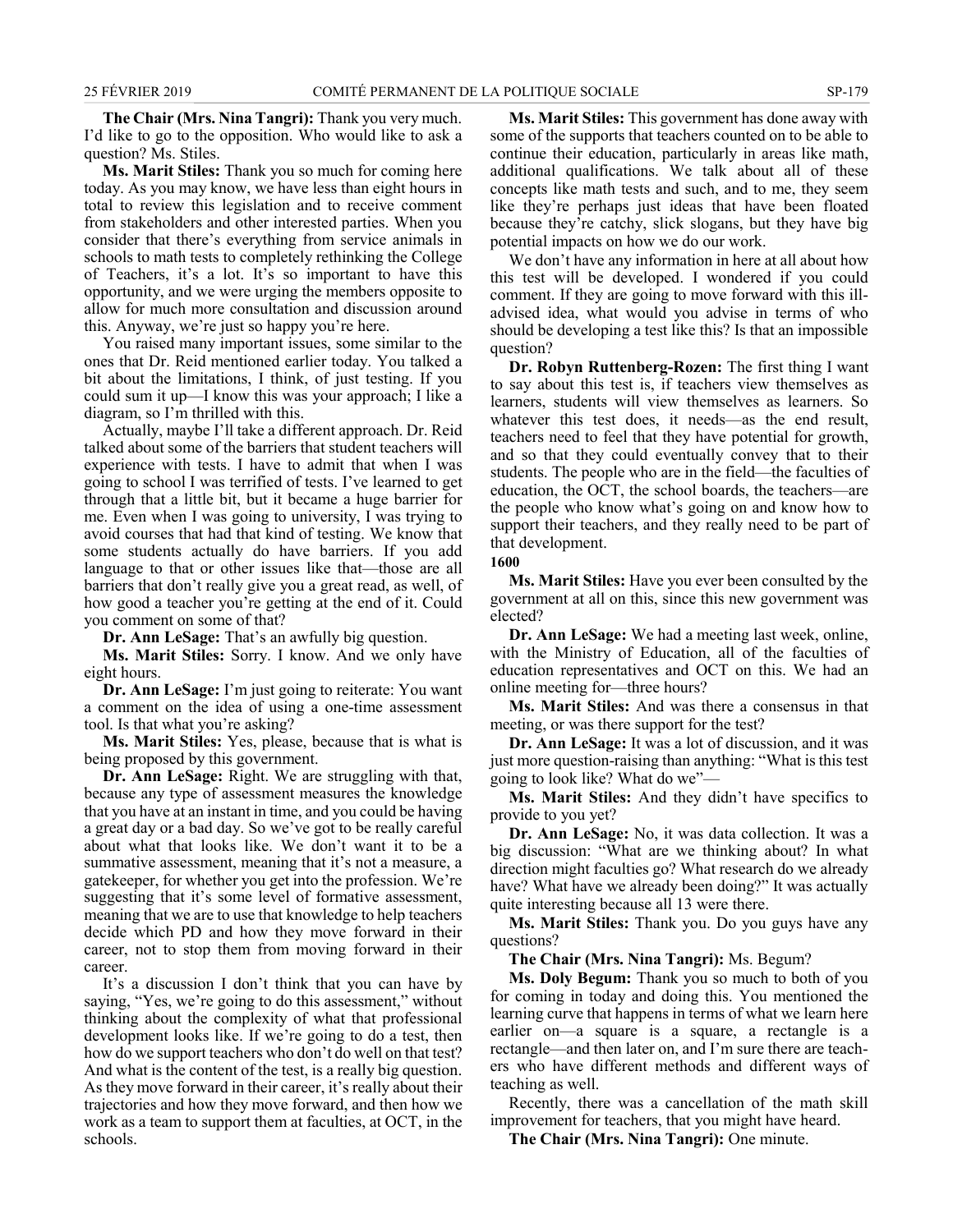**Ms. Doly Begum:** The government cancelled the development that takes place for teachers to enhance their learning so they can come to the classrooms and teach their students.

While this government is demanding a test for teachers, would you say this bill needs to include aspects of development of teachers that are ongoing, so that things like this training that was cancelled needs to be put in place so that teachers are getting the ongoing development they need so that they can keep up with teaching their students?

**Dr. Robyn Ruttenberg-Rozen:** If we go back, teachers have to be considered as learners. Every country that has not considered their teachers as learners is not doing very well right now in the area of math, to put it nicely, but it's way worse than I said. They need a place to grow.

Again, we can't view math as a gatekeeper for them. It can't. It feeds into the fear of math that way.

**The Chair (Mrs. Nina Tangri):** Thank you very much. We appreciate you coming out to present to us today.

**Dr. Robyn Ruttenberg-Rozen:** Thank you.

**The Chair (Mrs. Nina Tangri):** I'd like to call upon Sharon Gabison, please. Is Sharon here?

*Interjection.*

**The Chair (Mrs. Nina Tangri):** Oh sorry, my apologies. I'm jumping ahead here.

#### ONTARIO PUBLIC SCHOOL BOARDS' ASSOCIATION

**The Chair (Mrs. Nina Tangri):** The Ontario Public School Boards' Association: I'd like to remind you that you have six minutes to present and seven minutes from each of the recognized parties. Please introduce yourselves.

**Ms. Cathy Abraham:** Thank you very much. My name is Cathy Abraham. I am president of the Ontario Public School Boards' Association and have been a part of OPSBA's executive for seven years. I am also a public school board trustee with the Kawartha Pine Ridge District School Board and have been a trustee for 15 years.

Joining me today is our executive director, Rusty Hick, who has over 30 years of experience as an educator through his previous roles as a teacher, principal, superintendent and director of education. We thank you for this opportunity to address the Standing Committee on Social Policy.

OPSBA represents 31 English public district school boards and 10 school authorities across Ontario. Together, we serve more than 70% of the elementary and secondary students in this province. We advocate on behalf of the best interests and needs of the public school system in Ontario. We are here today to share our thoughts with you about some of the proposed legislative changes in Bill 48.

School boards have a responsibility to promote student achievement and well-being. We all want safe and supportive classrooms for children. As local trustees who are on the ground, we hear first-hand about the needs of our students, their families and school communities. That is

why it was important for us to appear before you today to speak about the proposed amendments.

We strongly believe students with special needs and their families deserve to have the supports and resources that allow them to engage in their classrooms and school activities. School boards across the province have noted an increase in the number of requests for the accommodation of service animals due to the proven benefit they can have for some students with disabilities or special needs. Service dogs, for instance, can help lower a student's anxiety and stress level, teach behaviour management or modification skills, and foster a sense of responsibility, which all help to create the best conditions for a student to fully participate in their learning.

Many of our board members already have a service animal policy or procedure in place, while others review on a case-by-case basis. At the same time, we must also keep in mind the rights of students and staff who may have a fear of animals, cultural sensitivities, or physical or medical realities of their own.

At my home board, we have a comprehensive service animal protocol in place. The protocol outlines the procedures necessary for bringing a service animal into a school or board site, identifies potential concerns and offers practical strategies to support access. The protocol also promotes confidence in our schools and board sites by recognizing and meeting the special needs of diverse student, staff and community populations. But I know there is an inconsistent approach for requesting the use of service animals across the province that can be confusing and frustrating for parents who are seeking support for their children.

OPSBA supports the development of a consistent provincial service animal policy with minimum requirements that boards can adapt locally. School boards are also looking for consistency in the certification and mandatory training of service animals. In addition, school boards need a clearly defined, common understanding of the use of emotional support or therapy animals for which there is no current legislation or provincial certification. This continues to be a grey area.

As a publicly funded school system, we welcome the opportunity to participate in any discussions and provide our input. We recommend that any stakeholder engagement on this issue be done as soon as possible, as policy implementation is anticipated for the start of the upcoming 2019-20 school year.

At this time, we feel we would be remiss if we didn't mention the ongoing underfunding of special education and supports for mental health in this context. OPSBA continues to advocate for increased opportunities, supports and coordinated services for students with mental health and special needs. Both of these issues represent significant cost pressures for our school boards and impact student achievement and well-being. These issues were outlined in our recent funding submission to the Ministry of Education and are part of regular conversations with ministry staff.

We just had an OPSBA board of directors meeting this past weekend at which every member board had a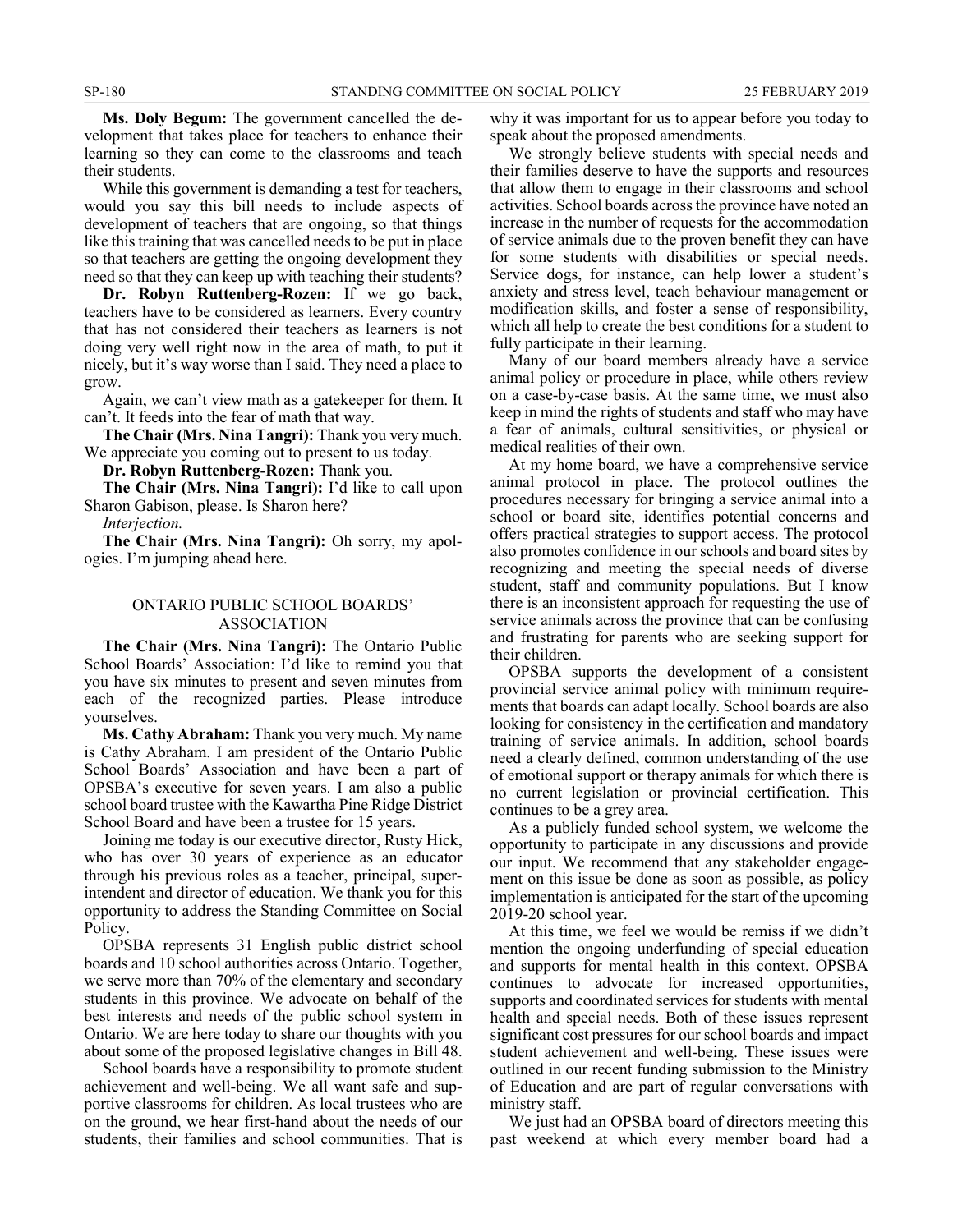representative in attendance. One of the major discussion topics was the recent announcement about changes to autism services. Our member boards expressed concern about the lack of detailed information, given the April 1 deadline, and what this will actually mean at the local level. They have questions as to how many students will now be in schools full-time who were previously off-site and receiving therapy and whether or not there will be enough qualified staff to support them. OPSBA will be asking the Ministry of Education for information and will connect further with its member boards.

I would like to ask Rusty to speak now to some of our other observations on the proposed legislative changes—

**The Acting Chair (Mr. Sheref Sabawy):** One minute left.

**Mr. Rusty Hick:** Thank you. We're certainly aware of and appreciate the government's commitment to increasing student performance in mathematics. We recognize that there have been steps taken to this point, including the development of a teacher's guide, a parent fact sheet and some reallocation of funding for teacher professional development. We certainly support that and ongoing learning for our teachers.

The proposed amendment requiring teachers to complete a math test to obtain a certificate of teaching raises a number of questions for our member boards, including:

—will it lead to other tests in other areas of proficiency; —will this apply to all student teachers at all panels from junior, intermediate, senior and so on; and

—how will the public consultations that have recently concluded affect or will they in any way affect recommendations about a test?

We would like to see all stakeholders involved in the implementation of any tests, including, of course, schools and school boards, where we see our teachers do great things every day.

**The Chair (Mrs. Nina Tangri):** Thank you very much. We'll begin with the opposition. Who would like to start? Ms. Stiles.

**Ms. Marit Stiles:** Thank you very much for your presentation and for being here with us today. As I mentioned to previous presenters, we have very limited opportunity for consultation on this really important and far-reaching legislation. I think it's so important that our school boards are represented through the association.

I just had a couple of follow-up questions on some of the points you made. You mentioned something that I don't want to get lost here. I had noticed that Bill 48 proclaims some provisions that were already existing in previous legislation that was I think introduced back in May. They would have to set up this fund for counselling and therapy for victims of abuse or harassment—that the Ontario College of Teachers would have to do that. What really boggled my mind since this was introduced in October was that the colleges have been aware that they had to set up these therapy and counselling funding programs since last spring. My understanding is that they're ready to go. So what I cannot for the life of me

understand is why this government is forcing victims to wait until January 2020. I think that is what you might have been referring to in your presentation. I wondered if you have any further comments on that.

**1610**

**Mr. Rusty Hick:** Thank you for the question. What I would say is that we certainly support the funding for counselling for victims of any abuse and we certainly support the revocation of member certificates for those who would engage in anything like that. And then what I would ask is that, when this implemented or if this implemented, consideration be given to past victims that we have and that a grandparenting of this be considered.

**Ms. Marit Stiles:** Yes, certainly—within at least this period, because we're talking about a pretty significant delay for those supports to get to victims and survivors of abuse, which is buried within a bill that purports to be hopefully toughening things up. Anyway, that's just an aside, really.

I am also very concerned about some of the issues you mentioned in terms of what it takes to make a school truly safe and supportive. I wondered if you wouldn't mind perhaps expanding a little bit on what you think this bill is missing or rather where the government is failing, perhaps, to adequately address—you know, where there are other areas for support and safety considerations.

**Ms. Cathy Abraham:** We don't have a lot of time.

You know, our biggest issue is always about consultation. When issues come up, we always want to have the opportunity to share with you our expertise, because certainly school board trustees across this province are more aware of what's happening in their own schools in their own communities than almost anyone else. We are the people on the ground, as I indicated, and that's a pretty big blanket statement, because I will tell you that the challenges that you may have in Rainy River are not the same as the ones in Toronto, or the ones that you have in Ottawa are not the same ones you have in Limestone.

Trustees work very, very hard and our school boards work very, very hard to meet all the needs as they come through the door. So what are the biggest challenges? For us, certainly in this context and because it would fall under this context, it is about funding for special needs. I have said, and we always have been saying in a consistent manner, that there is never enough funding for special needs. There is not a single school board in this province that doesn't already spend over the provincial allocation for special needs, and it depends on how big your budget is how much you're spending over, but it's a significant percentage across this province.

So whether it be Bill 48 or whether it be any other bill that impacts our students with special needs, we need the support from this ministry to be able to continue to offer adequate supports for our kids, because that's our job and we're good at it, but we need supports from our ministry for that, to adequately fund those things.

**The Chair (Mrs. Nina Tangri):** I apologize. Mr. Harden?

**Mr. Joel Harden:** That's fine, thank you.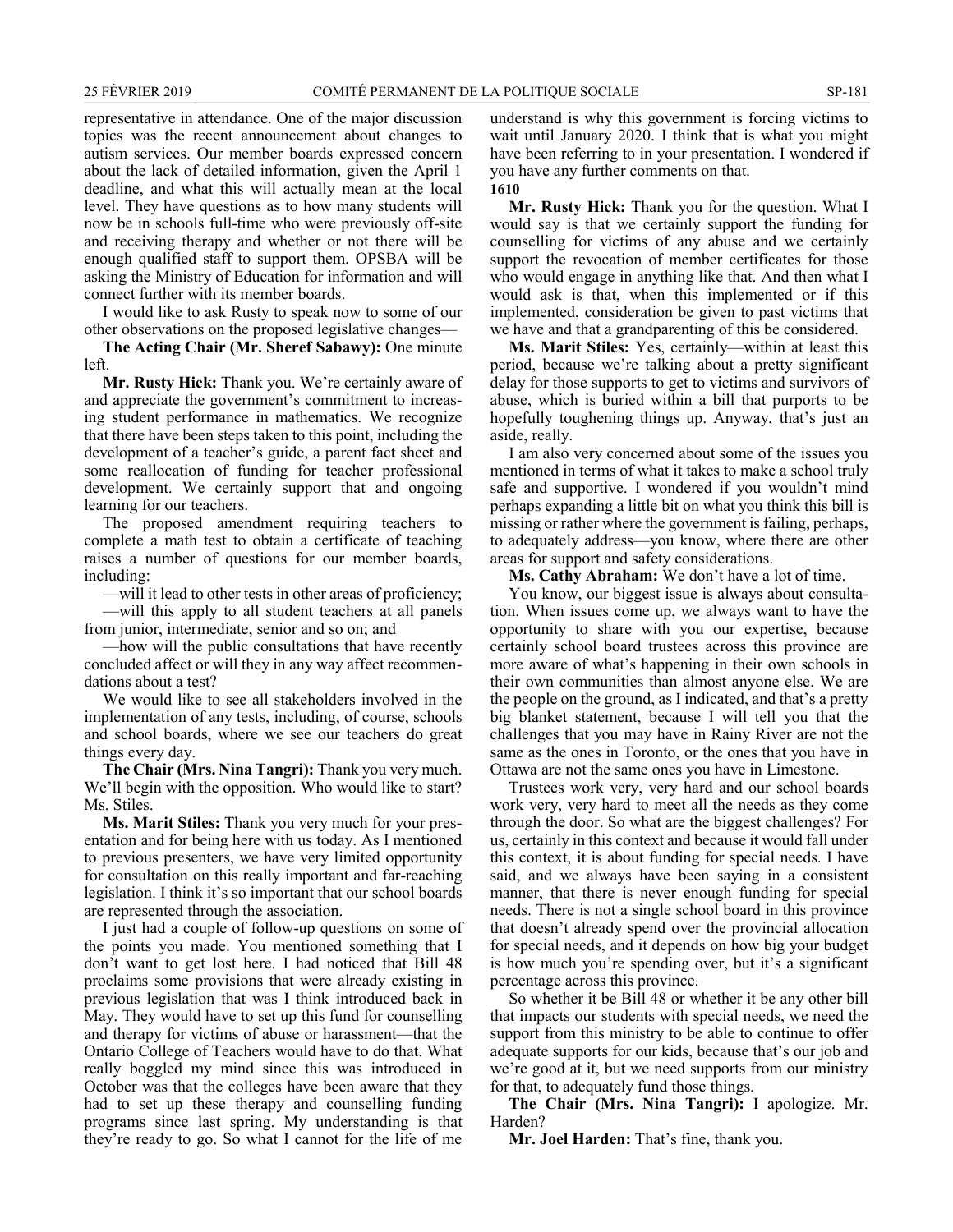You mentioned in your comments about getting ready for April 1. Given what you just said, I'm curious to know if you've had any communication with the government about the Ontario Autism Program and what you're being asked to be ready for by way of preparations for April 1.

**Ms. Cathy Abraham:** Not that I'm aware of.

**Mr. Rusty Hick:** No, I think the issue for us is realizing what it looks like on the ground. We have a big-picture idea of what's happening in terms of funding. We know that some parents will have a little bit of support that haven't had it in the past, those who have been sitting on a wait-list, and others will have less support. We're looking to see how that is going to impact individual schools. It will, of course, vary school by school. So, again, until you get drilled down right to the school level that's where you're going to get some of the best answers about this in terms of the individual impacts.

**Ms. Cathy Abraham:** But I would reiterate that no matter who shows up at our door, we will serve them to our best ability.

**Mr. Joel Harden:** Of course, of course. But I'm quite concerned that you've not heard anything. I think that should make us all pay attention, because as advocates for people with disabilities, which I am assuming we all are in this room, the notion that a major change in the education of students with special needs is forthcoming within weeks, and no school board, just so I understand you correctly, has been consulted on—

**Ms. Cathy Abraham:** We have not been advised.

**Mr. Joel Harden:** Okay. So I guess what I would ask you to comment on briefly in the time we have left is this. A number of educators, educational assistants, folks who work in schools, have contacted me personally, shown me pictures of injuries they had sustained in the classroom, talked lovingly about the children who have helped them sustain those injuries—not as adversaries, but as a tragic situation. Who are we to assign blame, then, if we allow this particular situation to get worse? I'm not asking that in a partisan way. I want to know where the breakdown has happened here.

**Ms. Cathy Abraham:** I'm going to refer this to the educator.

**The Chair (Mrs. Nina Tangri):** You have 30 seconds. **Mr. Rusty Hick:** I think most educators will tell you that students today are coming in with more complex needs than perhaps they've seen in their careers. At the same time, there are limited supports, regardless. There is

always going to be an incident where something happens where no one expected it. Those challenges do arise. We're not in the business of blaming. We think the best solution is to bring all stakeholders to the table and talk about what's best for kids, focus with the student at the centre and do what we absolutely can. No matter what background people are coming from, they have the best interests of the kids at heart, and they'll work to the best solution. But there's no magic cure here.

**The Chair (Mrs. Nina Tangri):** I'd like to go to the government side. Mrs. Fee.

**Mrs. Amy Fee:** Thank you to both of you for being here today. I am a former trustee, but with the Catholic board. Thank you so much for taking the time to come and bring your stories and your thoughts to this committee.

I wanted to touch on the service dog piece. I have long been an advocate for students who have service animals to be able to bring them to their classrooms, and I think the public boards have done a great job on that competingrights piece. Many of the families I have spoken with, as well as service dog providers, have talked about how school boards have been working with families to look at, maybe, the placement of an animal in the classroom versus a child who has an allergy. If the school is large enough, maybe the child with the service animal moves to another classroom—obviously, the same grade, where they actually have another classroom available. Looking at those competing rights has been done very well, I think, according to the service dog providers I've talked to regarding a lot of public boards in the province. So I want to thank you for that.

Also, I did notice during my time as a trustee that public trustees were speaking up and saying that they felt that there did need to be provincial policy around this.

One of the things that I have been long advocating for is, while taking those competing rights into consideration, though, that if none are brought up and a dog is recommended by a medical professional for that child—if a medical professional makes that determination—then a service dog provider has to determine whether or not the service animal can support the child in the ways that the medical professional is asking for support to be covered.

Do you think that there is a time when a school board official, an administrator, should be able to overrule that medical professional and say the child does not need the dog, even if there are no competing rights at play?

**Ms. Cathy Abraham:** What I would say is that it's not just one simple question. That's never going to happen unless there's a concern in the school. So then it's a matter of communicating; it's a matter of everybody meeting and meeting the best needs of that student. It's not a black-orwhite, yes-or-no question, and it's not a black-or-white, yes-or-no determination by anyone; it's a team effort for the best needs of that student. I can only speak for my own board: That's what the protocol says. You gather the folks who are around that kid, like the parents. Obviously, you're involved, the medical professionals, your professionals at the school—and the best needs of the school, and coming up with the best needs for everyone. But certainly, they're the medical professionals.

**The Chair (Mrs. Nina Tangri):** Any other questions from the government side? Mrs. Martin.

**Mrs. Robin Martin:** How do you think we can ensure that all members of the teaching profession, including principals and senior school board administrators, have a voice in the new governance structure that's being discussed? Do you have any suggestions as to how we can make sure everybody gets their say?

**Mr. Rusty Hick:** You're referring to the College of Teachers and the makeup of that?

**Mrs. Robin Martin:** Yes. You had very little in your submissions.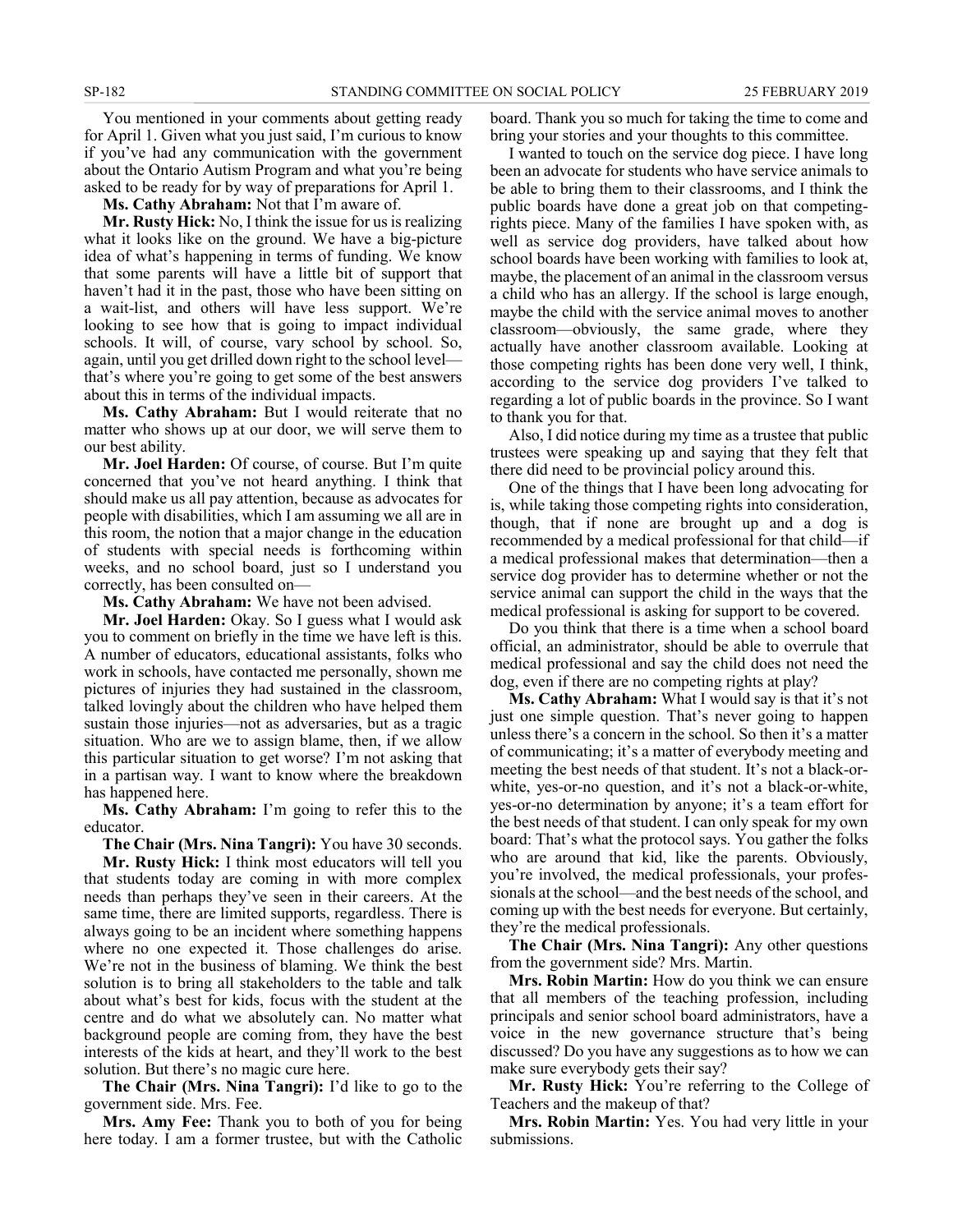**Mr. Rusty Hick:** You're right. We weren't really coming to comment on that directly. We felt that it's a governance structure that's outside of what we wanted to comment on directly, quite frankly.

**Mrs. Robin Martin:** So you have nothing else to add in that regard?

**Mr. Rusty Hick:** We think that regulation of the teaching profession is a really good thing.

*Interjection.*

**The Chair (Mrs. Nina Tangri):** Any further questions? Mr. Oosterhoff.

**1620**

**Mr. Sam Oosterhoff:** Sorry, I just had a question myself—a different question. I don't think you can answer that one.

My question is around the governance piece as well. I'm just wondering about—here, it says seven and seven. I'm just wondering where you felt that number came from and what the review that's ongoing and wrapping up now—what that looks like and what accommodations are happening on the school board level about that review.

**Mr. Rusty Hick:** You're talking about the governance composition of the College of Teachers?

**Mr. Sam Oosterhoff:** Yes.

**Mr. Rusty Hick:** What I would I say is that it has probably been an evolving institution. In the lifespan of institutions, it's relatively young, I would suggest. So reviewing and understanding the makeup of the governance based on what has happened to this date I think is a good idea. No one would probably argue with that. I'm a certified teacher myself. Having been a member of the College of Teachers, I certainly see the benefits that it provides.

The governance structure is important, and we've seen some, I would say, arguably unfortunate circumstances with respect to disciplinary actions over the past. But I think that has tightened up over time. Whether the governance structure could help to support tightening that up in the future is something that the committee needs to consider.

**Mr. Sam Oosterhoff:** Thank you. That's all.

**The Chair (Mrs. Nina Tangri):** Thank you for coming to present to us today.

**Ms. Cathy Abraham:** Thank you. **Mr. Rusty Hick:** Thank you.

#### DR. SHARON GABISON

**The Chair (Mrs. Nina Tangri):** I'd like to call Sharon Gabison, please. Sharon will be giving us a PowerPoint presentation. She's just setting up.

When you're ready, if you could please introduce yourself.

**Dr. Sharon Gabison:** Hi. The display is not working. That's fine; you have your handouts—oh, yes, it is, and now I have to figure out what I'm going to do here.

Okay, let me just introduce myself. My name is Sharon Gabison. I'm a parent of a 22-year-old son with autism and a developmental disability. I've also been a very strong advocate in the community for the past 15 years, when my son was first diagnosed with autism at the age of five.

I'm here today on behalf of other parents such as myself, who have had children who have aged out of the system and with respect to school-aged children who are no longer in the school system. I've had the opportunity to actually reflect back and see how we can make the system work better for our children by harnessing the current funding that's in the educational system in order to provide services for children with autism and improve their educational experiences.

Just as a point: I was not aware that my son was not going to be graduating with a high school diploma until he was early in his high school career, which was very disheartening to me. Had I known this information ahead of time, I probably would have advocated much more strongly. But in the meantime, we try to choose the battles that we can manage.

There are two messages that I'm trying to get you guys to think about before I leave today. The first message is the picture on the screen: basically, sweatering the money to the child. I'm just going to talk about that.

In real life, this is what is supposed to happen. You have a child who's registered for school. It's usually identified quite early on in the system that they will need some sort of support. They undergo an IPRC, which you're well aware of, and then they also undergo an individual education plan. That's implemented, and what are the outcomes? They're very different, depending on each individual child. Some children are no longer able to attend school because of their extreme behaviours. Many children don't get the proper educational experience because they're not necessarily taught in the best way that they can learn. Despite PPM 140, the ABA-based strategies are not necessarily effective in trying to educate our children.

I've been through three governments in my lifetime, all with trying to advocate for children with autism and now adults with developmental disabilities and autism. In 2011, the TDSB had a demonstration classroom—the cost of that demonstration classroom was approximately \$300,000 a year—which was able to provide ABA intervention to provide a proper educational experience for three individuals with autism. This classroom went on for several years; I encourage you to go back to previous Minister Coteau, who will be able to probably give you some information about that.

As you know, there was an ABA pilot classroom in 2017-18, and it is still ongoing. I've been trying to get the external report of the evaluation but I haven't been able to. We also know that there is a connections program to help with transitions, which has more of a consultative basis and has no long-term benefit for transitioning children from community-based programs to school-age programs.

Sorry about the very small handwriting. I can't see it— I'm over 40; I'm almost 50—I don't know about you guys. You have your handouts. You can see that there is a lot of money in the education system. Based on my first slide, you can see that the estimated was approximately \$3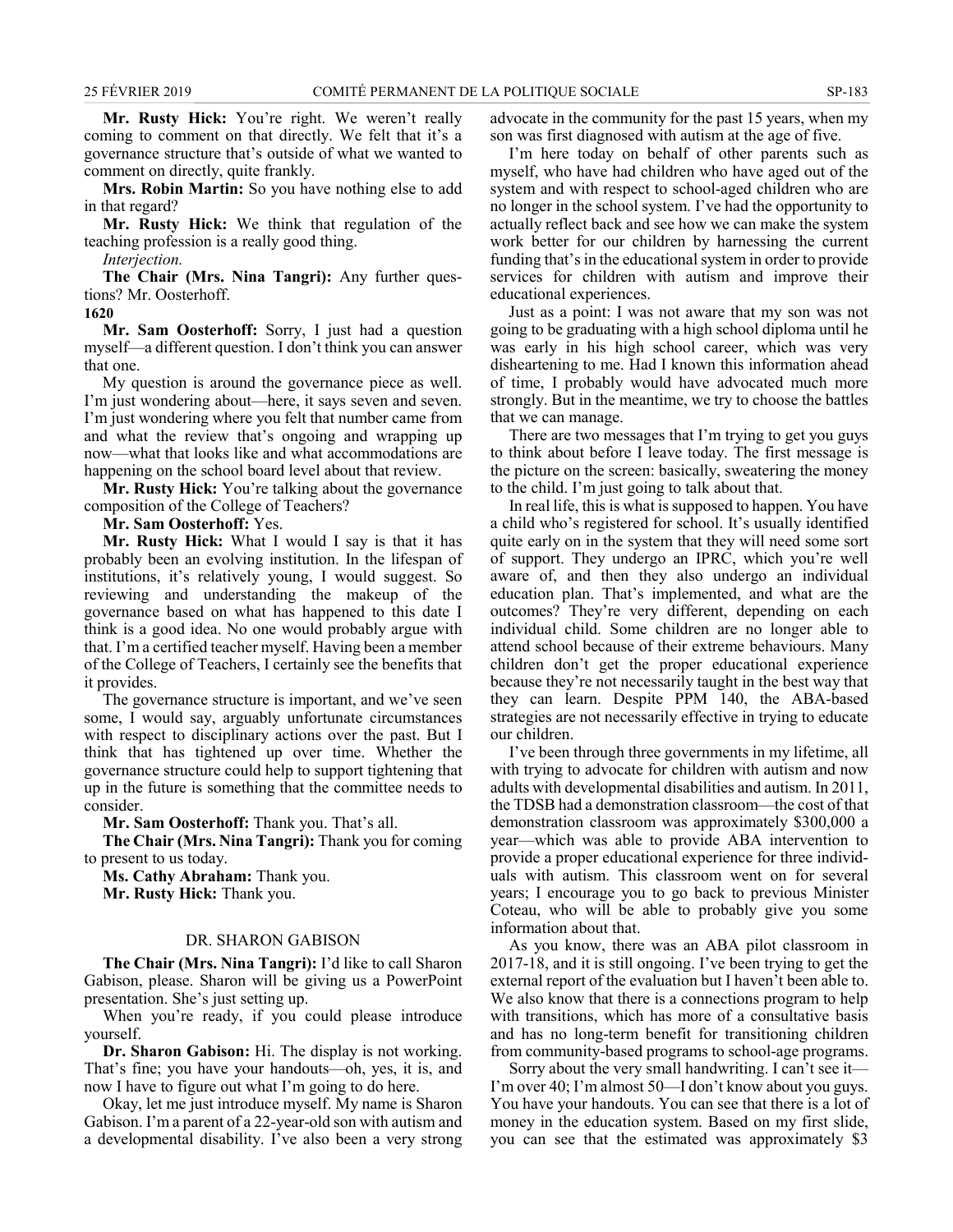billion in special education funding. The problem is, that funding doesn't necessarily reach that child.

So what does proper ABA in the classroom look like? It's really based on an intentional tiered delivery model system in which there is a one-to-one educational intervention for a child with autism which can actually be tapered as the child's skills improve over time. When I talk about a tiered delivery model, this is not necessarily training educational assistants for delivery of ABA. This needs to be done by properly trained professionals who have not necessarily just taken the 40-hour RBT course but have actually physically demonstrated their competency to deliver ABA. There is a board-certified behaviour analyst involved in the program as well as oversight from clinical psychologists, and there are other requirements.

We're not just talking about training educational assistants. We need proper oversight. We need proper program planning. Data collection must be taken. There needs to be a curriculum decision-based model. It has to be individualized for the provision for children with complex needs who will need curriculum modifications in order for them to develop the foundational skills that allow them to learn.

**The Chair (Mrs. Nina Tangri):** You have one minute.

**Dr. Sharon Gabison:** I'm going to make four recommendations. As I said, the first one is for the educational money to be sweatered to the child so that children with autism and others with developmental disabilities can learn. To also deliver proper ABA in the classroom—for those individuals to be properly trained. It can begin early in the teachers' educational training. If the school boards are not able to do that, let them contract the services out, as they would do—for example, send children off to charter schools. In the long term, there is no oversight. That's the biggest problem that many families face, that there is no oversight in the delivery of their child's education in terms of learning the essential educational skills that they want. Most importantly, in order for this to happen, there really needs to be a huge attitudinal shift within the school boards to allow this model of educational delivery in the classroom.

**The Chair (Mrs. Nina Tangri):** Thank you very much. We'll begin with the government side. Mrs. Amy Fee.

**Mrs. Amy Fee:** Hi, Sharon.

**Dr. Sharon Gabison:** Hi.

**Mrs. Amy Fee:** Thank you for being here today. I just want to talk to you a bit about the bill and bring us back into the section about service animals. You know that I've been a long-time advocate for this and for the need, for students, especially with autism. But it's not just students with autism who have had struggles getting service animals into their schools. I'm just wondering if you personally have talked to any families about either the benefits that they've seen having a service animal in the classroom or struggles they may have faced trying to get the dog into the classroom.

**Dr. Sharon Gabison:** Thanks, Amy, for the question. I can actually speak from my own personal experience. My son did have his service animal in the classroom. There was a huge struggle to try to get the service animal in the classroom. It took us about eight months. I'm going to be completely honest with you; it wasn't until I appeared on a TV talk show with the school board, the superintendent of special education—I received a phone call the following day that allowed me to bring my son's service dog to school. Coincidentally, that was quite interesting.

With the behaviours that have been—the service dog for my son has been used in the classroom to help him with transitions within the classroom, to help regulate his behaviours. I know that there were some issues with respect to transportation. I was told that the bus driver was allergic to the dog and the dog could not attend on the regular school bus and therefore the school board ended up spending a lot of money transporting my son to school by taxi twice a day, to and from his school. I think that's a huge waste of money, to be honest with you, but it has definitely helped my son in terms of helping him focus during his transitional periods and to keep him calm. **1630**

Other families, I know, have had experiences of trying to bring their children's service dog to school, and there is so much inconsistency within the school boards. Even within the same school board there are a lot of inconsistencies among schools.

**Mrs. Amy Fee:** When I've looked through different boards' policies, they can be very wide-raging. Some have even gone as far as to say that, for the purposes of that policy, if the child is unable to handle the dog—they are actually using that term incorrectly when they're saying that—they won't consider the dog to be a certified service dog for that actual procedure.

I'm wondering if there is anything that you think should be included in a PPM around the use of service animals or, on the other side, should not be included in a PPM.

**Dr. Sharon Gabison:** I think when you're dealing with a child with autism, sometimes they can't necessarily be considered the handler, and there need to be some supports. So I think within PPM 140, there do need to be some accommodations. If it has been medically recommended that a service dog would be beneficial for the child, I think that should be the end of the conversation and accommodations should be made.

**Mrs. Amy Fee:** Thank you.

**Dr. Sharon Gabison:** You're welcome.

**The Chair (Mrs. Nina Tangri):** Mr. Oosterhoff?

**Mr. Sam Oosterhoff:** Thank you so very much for appearing before the committee today. My question is, really, what would you want to see in this type of policy? What particular directives do you think should be included?

**Dr. Sharon Gabison:** I would like, for a parent who enrols their child in a school, once they're identified and they have had even an early identification, not necessarily just the IPRC, that they have the option of pulling their child out of school and sending them off to an ABA-based educational setting which is funded by educational dollars. Period.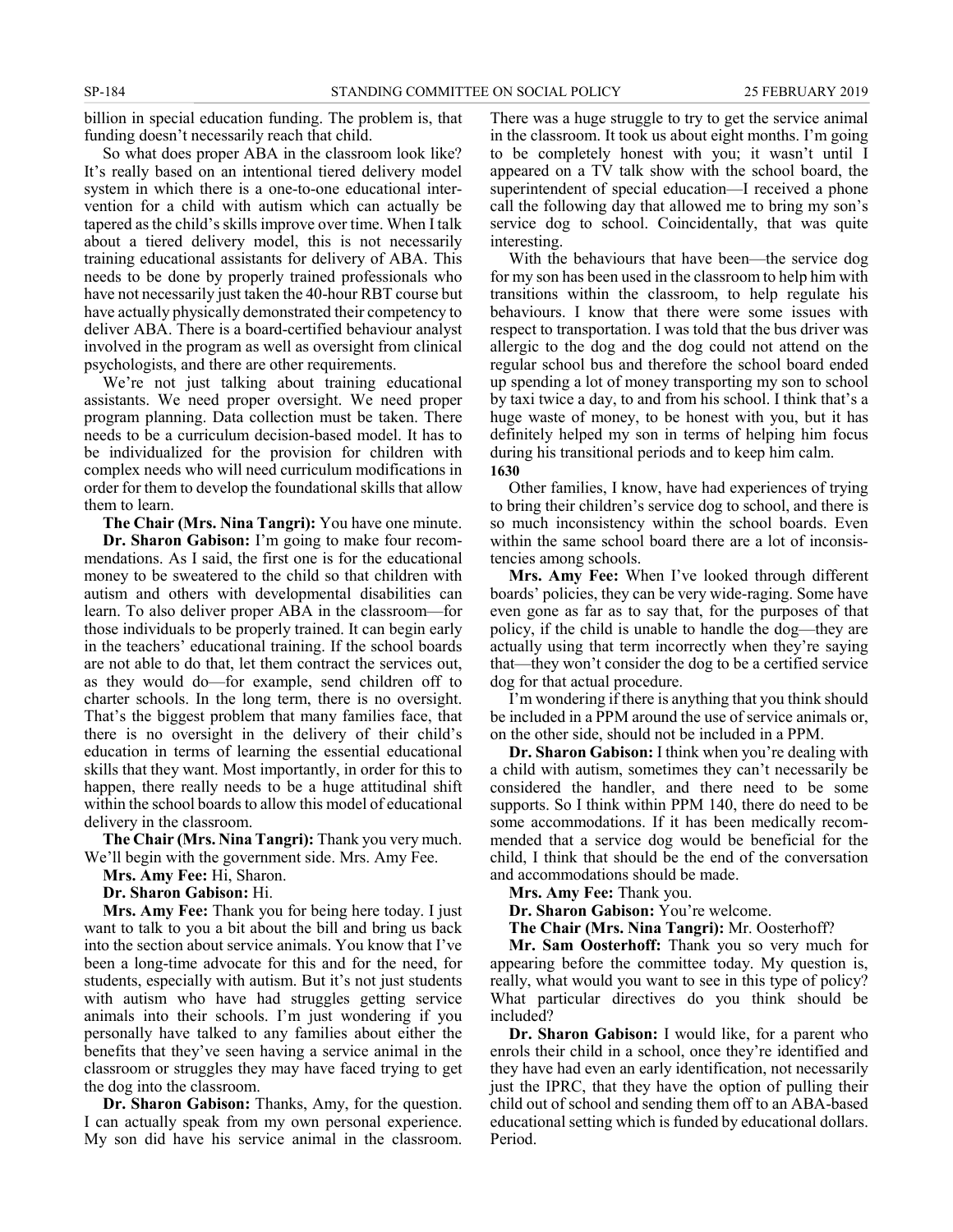If ABA can be provided in the classroom, then it should be provided properly, and there has to be a proper alternative. It can't be educational assistants who have received 40 hours of training in ABA-based strategies, because if it's not delivered properly, the child can actually regress and there could be a lot of repercussions that are undesirable.

**Mr. Sam Oosterhoff:** Thank you for sharing.

**Dr. Sharon Gabison:** You're welcome.

**The Chair (Mrs. Nina Tangri):** Anyone else? Any other questions from the government side? Mrs. Martin?

**Mrs. Robin Martin:** Just on the service dogs again, because you had this experience yourself, were there any particular things that would have made it easier for you? I think you talked a little bit about inconsistency and stuff like that. I know you had one experience, but what kinds of directions would be helpful for someone going through it?

I have a daughter, as well, who has autism. We never went the service dog route, but we had a dog at home, which was very helpful as far as calming the child. So I do understand the implications of that for a child. My daughter is around the same age as your son, and we didn't get as far as having the service dog in the school.

**Dr. Sharon Gabison:** Yes. I think I've spoken with you on the phone before.

**Mrs. Robin Martin:** Oh, okay.

**Dr. Sharon Gabison:** There needs to be a transparent, consistent policy across the different school boards with respect to allowing service dogs in schools. I don't think it should be something that is a question; it should be allowed. It's an extra tool that's used. Some would argue that it's the same as an assistive device like a wheelchair or a walker. You're not going to not let the person inside the classroom because there is an allergy. I could be allergic to metal; I could be allergic to plastic. Are you going to tell me I can't bring a wheelchair into the school? So there needs to be a transparent policy that's across all the boards, and it shouldn't even be a question of being allowed. It should be allowed; it should be accommodated. The parents should not have to jump through hoops to get their child's service animal in the classroom.

**Mrs. Robin Martin:** Thank you.

**Dr. Sharon Gabison:** You're welcome.

**The Chair (Mrs. Nina Tangri):** Thank you very much. We'll move to the opposition. Mr. Harden.

**Mr. Joel Harden:** Thank you very much for coming today. I have an anecdote to share, and I would like your reaction. I have a very good friend whose partner just got a teaching job at Rutgers University in the United States. They moved from Toronto. Their son had been on the wait-list for the Ontario Autism Program and they were thinking about how to integrate their son into the school system in a safe and supportive environment, but they had been there for two and a half years. They left for New Jersey in June. In July their son was assessed, and in September their son was enrolled in a five-student ABAsupportive classroom that was integrated into the full classroom by the afternoon—in the New Jersey public school system.

**Dr. Sharon Gabison:** It wasn't Alpine, was it?

**Mr. Joel Harden:** No, this is in the public school system in a middle-class neighbourhood not far from Rutgers University. Why can't we do it here?

**Dr. Sharon Gabison:** Exactly. There are a lot of barriers. I'm going to tell you, I've heard anecdotal information from other parents, such as myself, that there have been—even with the best intentions, in 2011, when the demonstration classroom was in existence, it fell apart because not everybody who was the front-line staff teachers, educational assistants—was completely supportive of it. That's where I say that there really needs to be an attitudinal shift among many different stakeholders, including the teachers, the principals and school boards, the unions and the parents, where everybody is working towards educating the child. It all should be about educating the child.

What you describe with your friends who have gone down to New Jersey—if that was my option, I would have done it without even thinking for 30 seconds. It would have been my dream.

I'm going to give you an anecdotal example: My son graduated from high school—and I'm going to put "graduated" in quotations; it means different things to different people—but he did not get a secondary school or high school diploma. He could not really read more than four letters together. We had to put our dog down at the end of December. We did it at home. The palliative care doctor came over and put the dog down and left us all of this material to read. My son picked up the book, and I kid you not, he read "grieving" and "children."

Now, he has been attending a day program. Since September, he has been getting literacy training. They're using an evidence-based program. I can tell you that he did not learn how to read "grieving" in school. He was doing things in his high school that he learned when he was five years old in his ABA program: cutting and pasting and colouring by numbers. That is unacceptable for an adult.

**Mr. Joel Harden:** I totally hear you. Good news for you, Sharon: Before you came, there were a number of presenters representing teachers and education workers. The attitude is absolutely open to wanting to accommodate them. But the fear, the very ever-present fear—and I feel it in my role as the critic for people with disabilities—is that we're nowhere near ready. The government hasn't done enough consultation with people who are going to be on the front lines, receiving what would appear to me to be a very untenable situation for everybody in the public school system, given existing levels of violence that we have—that I'm not going to blame on any one party. It's a difficult situation.

I guess my question for you is, when we think about a safe and supportive environment in the classroom, do you think autism supports should be afforded to students and their families on their income or on their age?

**Dr. Sharon Gabison:** No, it should be afforded to all. It should be based on need. We're talking about the autism program. I'm a postdoctoral fellow, I have a PhD in medical sciences and I'm a physical therapist in my career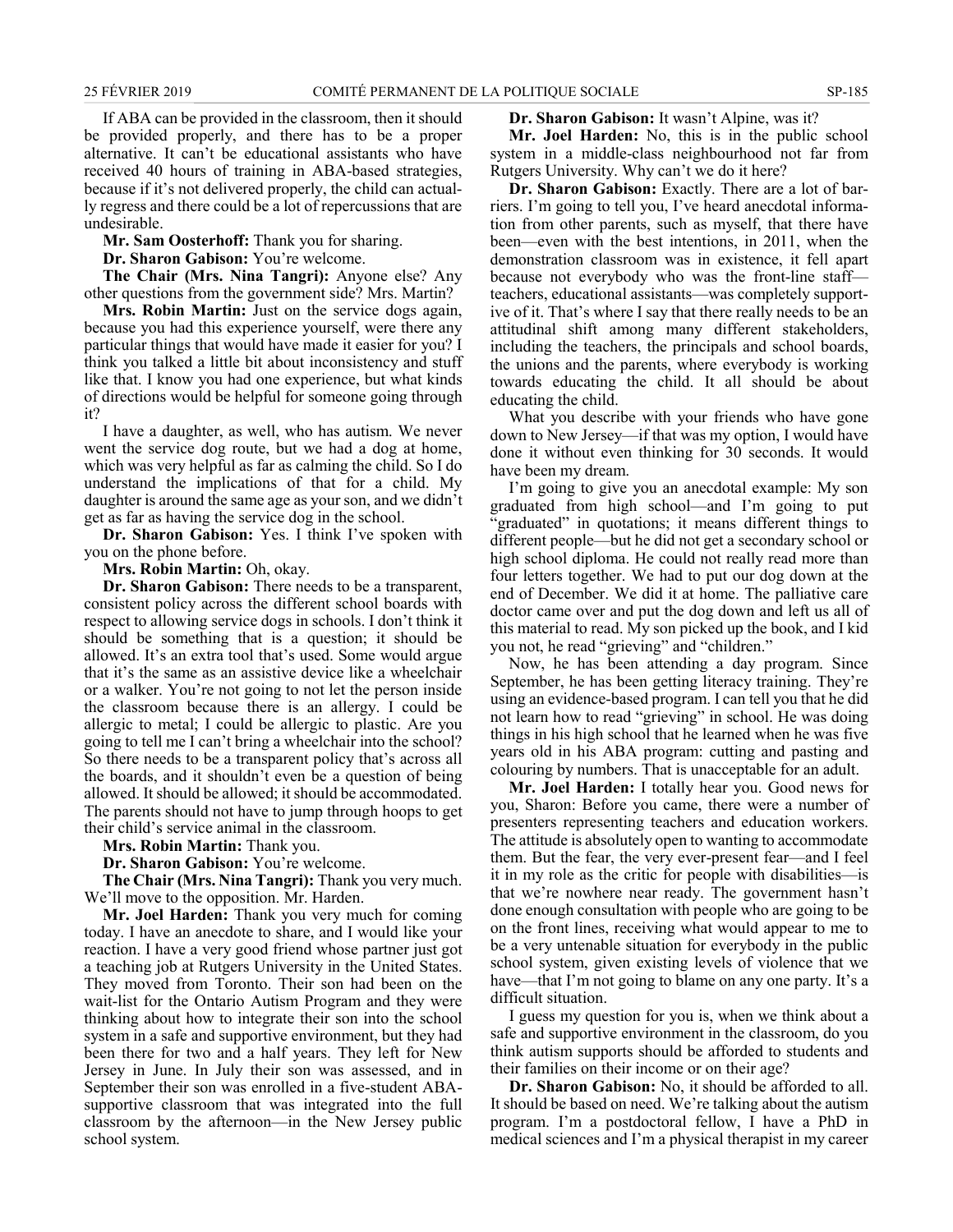life. I'm well versed in disability and health. If you're going to talk about that comparison, and while I have my opportunity here—what the government has done with the current autism program is basically tell everybody who needs a bypass that they're only going to bypass two vessels in the heart. When you show up to the hospital, if you need a quadruple bypass, you're only going to get a double bypass. And by the way, if you make over \$55,000, you have to pay for the second one. That's really what they've done.

This is not a social service; this is education. This is a basic human right. It should not be income-tested and it should not be age-tested. It should be based on need. You don't show up to a hospital and they turn you away because you make more than \$55,000 a year.

**Mr. Joel Harden:** I'm not sure how much time I have left, Chair.

**The Chair (Mrs. Nina Tangri):** You have two minutes.

**Mr. Joel Harden:** Okay. I just want to say something I'd like you to react to, too: I want to congratulate you, because I've met so many parents like you, who have helped their kids get through very difficult situations. You've supported the public school system. You've not just done it as a parent; you've done it as a researcher. What I want to invite you to consider is, we're in this moment now where we have an opportunity to convince our friends in government to figure out a way to reallocate funds so that we actually have an autism program that works for kids, that works for autistic adults, that works for our public education system.

The minister responsible for the file is a friend of mine. We're both from Ottawa. I actually see this government as having enormous compassion towards people with disabilities, and I believe that. But we have an issue over how much we need to allocate to make sure that students with autism and teachers working with them have the resources they need.

#### **1640**

The case I've put forward privately and publicly here is that we have a situation in which—

#### **The Chair (Mrs. Nina Tangri):** One minute.

**Mr. Joel Harden:** —corporate leaders in Ottawa have approached me. All kinds of different people have approached me to say, "We would be willing to think about forgoing a planned corporate income tax cut to us," because that money could be reallocated very successfully to enable and empower students with disabilities and their teachers. What do you think about that as an idea?

**Dr. Sharon Gabison:** Well, I think that it's being socially responsible, in living with the sort of culture that we have to look after our most vulnerable members in society and ensuring that we provide the best opportunities for them to lead a meaningful, dignified life. So I commend those corporate people. We don't want to be seeing our children as a burden to the system at all, but the reality is that we are either going to pay now or pay later, and that's really what it's all about. You can decide when you want to spend that money, but that money is going to be spent, and you're probably going to be spending a lot more money in 20 years when these kids are adults and they need to be supervised 24/7 because they haven't learned the basic skills of how to go to the washroom or how to read or how to count their money.

**The Chair (Mrs. Nina Tangri):** Thank you very much for coming and presenting to us today.

**Mr. Joel Harden:** Thanks very much for coming.

**Dr. Sharon Gabison:** Thank you.

#### ELEMENTARY TEACHERS' FEDERATION OF ONTARIO

**The Chair (Mrs. Nina Tangri):** I'd like to call upon the Elementary Teachers' Federation of Ontario. I'd like to remind you that you have six minutes to present, followed by seven minutes each from the recognized parties. Please introduce yourselves.

**Mr. Sam Hammond:** My name is Sam Hammond. I'm president of the Elementary Teachers' Federation of Ontario. I'm here with Jerry DeQuetteville and Federico Carvajal.

I'd like to start by thanking the committee—actually start by thanking that parent for making the heartfelt presentation that she did—but take the opportunity to speak to you on behalf of Ontario's 83,000 public elementary teachers and education professionals.

Our submission covers several areas of Bill 48 where we believe amendments need to be made.

As you know, the Ontario College of Teachers was established in 1996 following Ontario's Royal Commission on Learning, which recognized that the teaching profession should be self-regulated. The royal commission stated in one of its recommendations, "Professional educators should form a majority of the college, with substantial representation of non-educators from the community at large."

The current composition of the council of the Ontario College of Teachers achieves this balance between the self-regulation of the profession and community representation. The changes proposed under Bill 48 would pave the way for the government to not only change the composition of the council but also of the committees of the college, resulting in unprecedented government interference and effectively ending self-regulation of the profession.

The tens of thousands of teachers represented by ETFO are extremely concerned by this government overreach and perceive this as an attack on their profession. We urge the government and the opposition to amend Bill 48 so that the current composition of the Ontario College of Teachers is maintained.

Ontario has an internationally recognized education system and consistently performs well in reading, mathematics and science when compared to other OECD jurisdictions. The government is operating and perpetuating a misconception that Ontario's math instruction is in crisis. The slight decline in standardized test results reflected in limited data sources like EQAO does not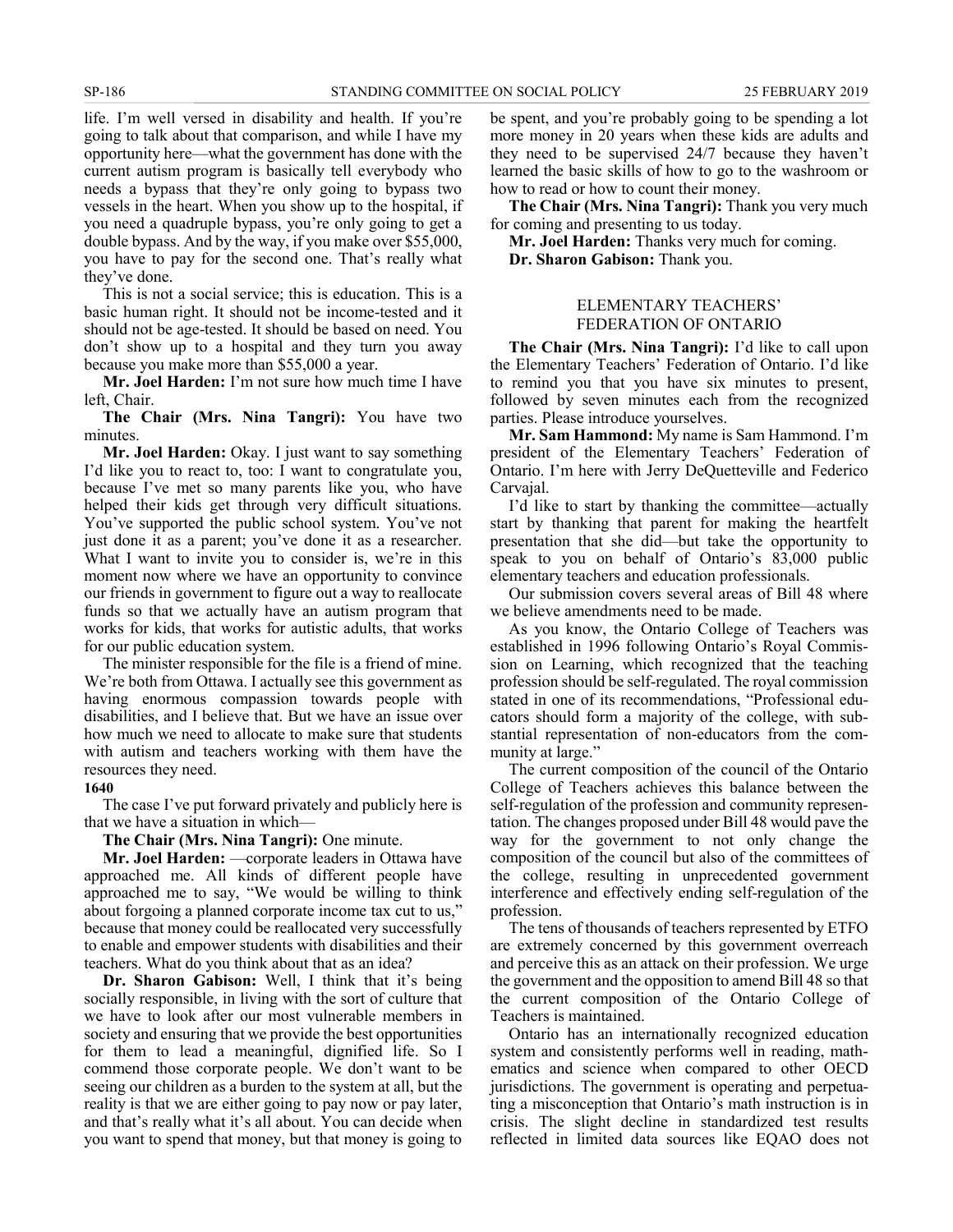provide, in any way, a complete picture of math instruction in the province.

Much controversy has been created over discovery math. The reality is that discovery math is not part of the curriculum. While the current curriculum already includes math fundamentals at its core, ETFO believes there is some room for improvement. We have made suggestions on this to the government consultation that was held in the fall.

Requiring teacher candidates to complete a mandatory math test prior to receiving teacher certification is neither necessary nor helpful. In fact, we can't find any link between teacher candidates taking a math test compared to the pedagogy and results of EQAO standardized testing. Instead, the government should focus on providing support for professional learning accompanied by appropriate resources to assist educators in the classroom.

ETFO is committed to eradicating sexual misconduct and sexual abuse of students and children. We acknowledge the important responsibility of the College of Teachers and the College of Early Childhood Educators in investigating and addressing allegations of this nature. It is through this lens that we are looking at some of the changes brought forward in Bill 48.

Both colleges already have the ability to revoke the certificates of members who engage in sexual abuse, sexual misconduct or any other professional misconduct. ETFO believes that sections of Bill 48 place additional and unnecessary restrictions on the discretion of disciplinary committees of the colleges, and that this may have some unintended negative consequences on sexual abuse survivors in how they engage in a disciplinary process.

There is currently a lack of consistency, as we've heard, in the education sector regarding the regulation of service animals in schools. While some school boards have existing policies or guidelines on the issue, others do not. ETFO welcomes the government's intention to address the gap in the policy framework. There are competing human interests as well as various legal obligations that school boards need to fulfill, including the Human Rights Code, the Education Act and the Occupational Health and Safety Act.

We urge the government to consult with stakeholder organizations, including ETFO, prior to drafting any policy regarding service animals in schools.

**The Chair (Mrs. Nina Tangri):** One minute.

**Mr. Sam Hammond:** I thank you for your time, and I look forward to answering any of your questions.

**The Chair (Mrs. Nina Tangri):** Thank you very much. We'll begin with the opposition. Who would like to start? Ms. Stiles.

**Ms. Marit Stiles:** Thank you so much for your presentation, and for coming here today and sharing with us some of the perspectives of your members, who are, of course, really the heart of our education system, along with, of course, our students.

I really appreciate the amendments that you've provided—the recommendations. One of the themes that I think we've seen emerge today from various presenters—in fact, I think there has not been one presenter who has said something different, really—is a lack of time and consultation and input into some of these really important measures.

Also, I think it's fair to say, this omnibus bill includes so many disparate elements that really should be considered separately, because they're very important and they have significant impact.

One of the things that I am very concerned about—I think we are very concerned about—is how this math test will evolve. I wonder if you've been asked at all for the opinion of your association, your union, about the math test, or what your members think, or if you have any information from the government about how it's going to evolve.

**Mr. Sam Hammond:** We have not had a direct sitdown consultation with this government with regard to the math test. When I met with the minister, I was very clear, based on ETFO's position and, in fact, what the vast, overwhelming majority of our members are saying—as well as experts and researchers, I might add—as I suggested: that the math test in no way links to, or is a bridge to, somehow correcting the concerns that the government might have now with math instruction or math scores in the classroom.

From what I've sat through and heard, I agree: There has been a consistent echoing of a lack of consultation from this government with stakeholders on a number of different issues, and that would be one of them. There's such value in it. Even if stakeholders don't agree on particular positions, there's a lot of value in broad consultation, and not simply a link through a website, but a sit-down conversation with stakeholders.

#### **1650**

That happened, for example, when Mike Harris was in office. He actually brought people in and actually consulted with them; agree or disagree with the direction they took, that did happen. Through those consultations, there were amendments that took place through some of the processes—the amalgamation of boards, for example.

**Ms. Marit Stiles:** I know my colleague has a question as well, but I just want to touch again on your comments about the Ontario College of Teachers and the makeup of that organization, which, again, I want to point out—this came up very early on today. The college had not completed their review when this legislation was introduced in October and, in fact, haven't even met yet to consider what their recommendations might be. So it seems incredibly pre-emptive and, in fact, premature. In fact, we are supposed to go through this legislation line-by-line on Monday and Tuesday next week, and I'm not even sure how the college will have input, so it seems extraordinarily premature. I'm certainly going to move that they carve out all of these pieces so that we can deal with them separately.

Do you have any other comments? Obviously we have political concerns around potential political interference as well, and what we've just seen with the government putting many of the former candidates for the Conservative Party in positions of authority in education, like the new EQAO chair: full-time now, \$140,000.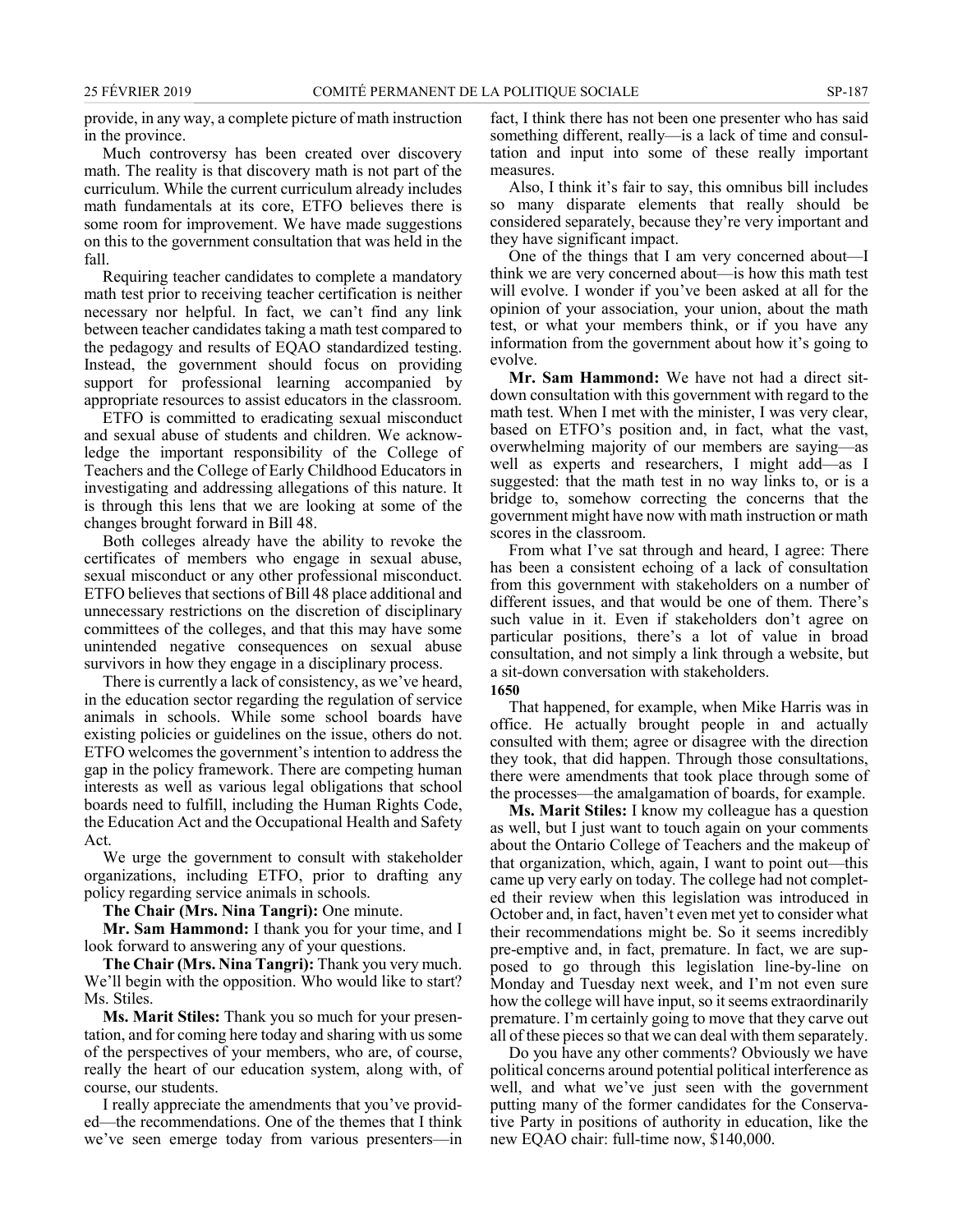Any comments on your concerns around political interference, potentially?

**Mr. Sam Hammond:** It is concerning to us when we see that the college is meeting later this week for the council to consider the review and the recommendations in that review, and well prior to that, the government is putting forward changes to that body, as opposed to allowing that process, as you suggested, to work its way through. Let it go to the college, that the college deal with their review and that they deal with what they think are reviews.

If the government feels that there need to be changes, I would suggest they should be letting that play out and providing input to the college at an appropriate time, and not prior to. When I went through and read the recommendations from the college and I look at what's in the bill, it is concerning that all of what's being put forward in the bill has been put forward when it has, as opposed to waiting for that process to play out. We've seen that a number of times in a number of different situations.

**Ms. Marit Stiles:** I defer to my colleague.

**The Chair (Mrs. Nina Tangri):** Ms. Begum.

**Ms. Doly Begum:** Thank you to all of you for coming in today and for the specific recommendations. You have actually gone through and provided specific recommendations on each one of the items.

One of the things I wanted to follow up on was, there has been cancellation on the teachers' skill development programs for math skills, just earlier on, done by this government. Meanwhile, they're demanding that teachers now take a test to qualify. We heard from previous presenters that this kind of method can actually discourage teachers from becoming teachers. Some might actually become disheartened. What are your thoughts on that? How do you think we can amend this bill so that this government can actually have a bill that focuses on teachers as well as students?

**Mr. Sam Hammond:** Well, it's a very broad question. **The Chair (Mrs. Nina Tangri):** One minute.

**Mr. Sam Hammond:** I would amend it by deleting the section around that math test and I would continue, for example, with the funds and the supports that have been put forward in the past through the Ontario Teachers' Federation for teachers to provide them additional learning opportunities related to math and how it applies in the classroom.

And I ask this: Why just a test on math? I'm not advocating this to anyone, but why not a test on Englishlanguage skills, literacy skills, social studies skills? I'm not sure what the connect is.

I would amend it to delete it and continue to provide the supports and the resources that were there in the past through the Ontario Teachers' Federation.

**The Chair (Mrs. Nina Tangri):** Thank you very much. We'll move on to the government side. Mr. Oosterhoff.

**Mr. Sam Oosterhoff:** Thank you very much, Mr. Hammond, Jerry and Federico, for taking the time to come before the committee today. On behalf of the Minister of Education, I also want to thank your membership for the

work that they do every day in our schools across the province and, really, the excellent supports that they provide to the future of our province. Thank you.

I did have a couple of different questions in a couple of areas, and I know my colleague does as well, so I won't take too long. I did want to ask: Do you have any concerns with the existing governance model of the OCT?

**Mr. Sam Hammond:** My response to that is that I think this is the third time in 20 years that the governance model has been reviewed. I think, in all fairness, that we should allow that process to play out internally at the council this week, and let them make decisions based on the information that's before them.

**Mr. Sam Oosterhoff:** So you don't have any current concerns, or you do, or you just want to see it all turn out, how they do it? Could you explain that a little more?

**Mr. Sam Hammond:** I'm not sure what you mean by "concerns."

**Mr. Sam Oosterhoff:** I'm just curious: Do you think everything is fine right now, then, the way it is?

**Mr. Sam Hammond:** I don't sit on the council, so I can't give you an internal "I think everything is running smoothly." I don't, quite frankly, on a day-to-day basis, follow the College of Teachers and the structure there. But I would suggest that your government internally, or ETFO internally, needs to look at and address issues that they think are of concern to them.

**Mr. Sam Oosterhoff:** Thanks. You mention here that we're operating under "a misconception that Ontario's math instruction is in crisis."

We earlier heard from the OSSTF, who expressed a lot of concern around discovery math as being one of the major reasons for what they thought also is a decline in these scores. I was wondering if you'd be able to talk about that. Because here you say, "Much controversy has been created over 'discovery math.'" They say that discovery math is one of the reasons for the decline. You say that discovery math isn't being taught. I'm just wondering if you could jibe those two.

**Mr. Sam Hammond:** Who suggested that—

**Mr. Sam Oosterhoff:** The OSSTF. They called it "snake oil."

**Mr. Sam Hammond:** I'll let Jerry answer your question.

**Mr. Jerry DeQuetteville:** If you look at the math curriculum, there's nothing in there around discovery math. I can't speak to what our friends in OSSTF were talking about.

One of the challenges has always been the balance between the focus on fundamentals—kids learning the multiplication facts, and that sort of thing—and problemsolving, being able to explain how you got where you got and so on. One of the difficulties that I think we had in the elementary panel was, when there was a significant focus on literacy and numeracy, there were a lot of resources placed on literacy—a lot of resources placed on literacy and I don't think there was as much on the numeracy as there could be or should be. That was one of the reasons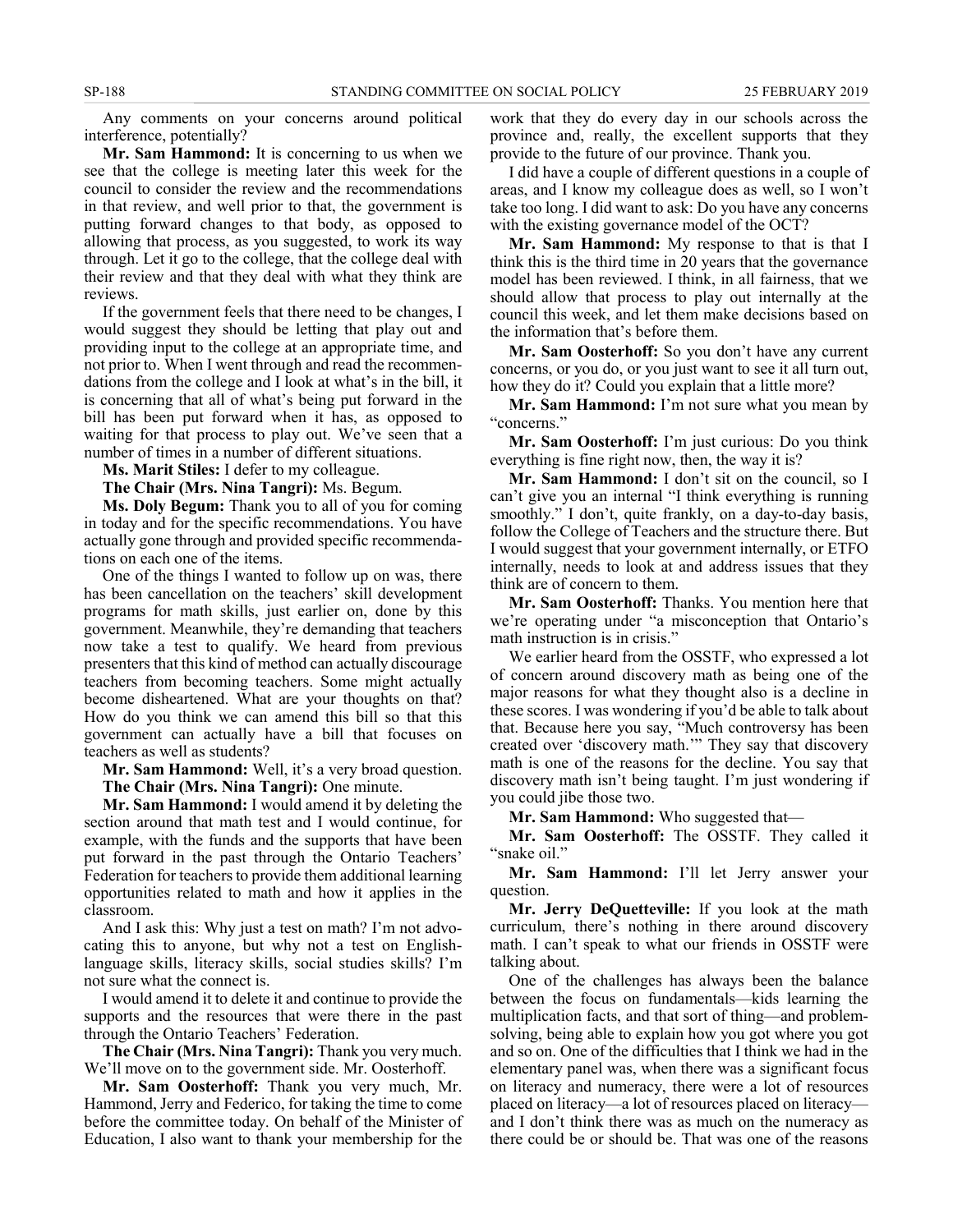why, as an organization, we have been advocating for professional learning for our members on numeracy.

I think there are some difficulties with how it was rolled out in different school boards. In some school boards, teachers were told, "You're not allowed to use textbooks anymore"; in other school boards, they're still using them. So, there were a lot of mixed messages.

Those are the sorts of things that we think need to be clarified before we go down a particular road that has no evidence of having any impact.

**Mr. Sam Oosterhoff:** So you would say that there is no impact right now, that there is no problem with current math instruction?

**Mr. Jerry DeQuetteville:** You look at the fact that Ontario is in the top 10 of math performance in the world. That's not something we should be ashamed of; it's something we should be proud of. But we should always be looking at how we can work to do better.

**Mr. Sam Oosterhoff:** Okay. I'm just trying to understand it, because it says that we're operating under a misconception that Ontario's current math instruction is in crisis. That's your wording. So I'm just wondering: ETFO's position would be that everything is fine in math?

**Mr. Jerry DeQuetteville:** Our position would be that our math instruction is not in crisis, and that as a system we're doing well, but there are areas to improve, and we would certainly be more than happy to work with our partners, as we've always done, to improve.

**Mr. Sam Oosterhoff:** Thank you so much. One last question—I'm sorry, but I'm just really curious about the discretion piece in the sexual abuse component. We want to make sure that there's mandatory revocation. I'm sure you would agree that, of course, there can be zero toleration for sexual abuse. I'm just wondering what that discretion would look like—if there is a remark or behaviour of a sexual nature from a teacher toward a student that would not or should not result in mandatory revocation.

**Mr. Sam Hammond:** I think our position is that they all need to be dealt with on an individual basis. Off the top of my head, Sam—great name, by the way—

**Mr. Sam Oosterhoff:** Thank you. I was going to give you a compliment.

**Mr. Sam Hammond:** I couldn't give you a definitive answer on "This is acceptable, and that's not." When we're talking about this kind of issue, none of it is acceptable. But I think what we're saying here throughout the whole process is that each incident needs to be dealt with on an individual basis, based on all of the facts.

**1700**

**Mr. Sam Oosterhoff:** Thank you. Just one more question.

**The Chair (Mrs. Nina Tangri):** Mrs. Karahalios: just over a minute.

**Mrs. Belinda Karahalios:** Thank you, gentlemen, for coming in today. My question is around mandatory math testing. Speaking with parents, a lot of them are frustrated with the math, the way in which it's taught at schools, and the retention of math knowledge of their children. A lot of them are paying for tutoring, whether that's through

Kumon or whatever the case is, in order to bring them up to the level that is acceptable so that they can obtain a passing mark.

On page 7 you have: "Requiring teacher candidates to complete a mandatory math test"—you don't believe that will "lead to improvement in math instruction or math outcomes." What are your concerns about the mandatory test? Are you concerned about the pass rate for the teachers? Will it hinder people from wanting to get into the teaching profession? What exactly is your concern around that?

**The Chair (Mrs. Nina Tangri):** Thirty seconds.

**Mr. Sam Hammond:** I think it's a number of different things, but I'm not sure—at the very core of our opposition to it—what the purpose of it is when you're talking about pedagogy. If you want to improve teacher instruction, then put the resources and the funding in to help teachers do that. Having them write a test in May, and them not getting a position in teaching, let's say, a year and a half or two years later—what is the connection in terms of how that's going to improve instruction in the classroom, as opposed to ongoing professional development with numeracy?

**The Chair (Mrs. Nina Tangri):** Thank you very much. We appreciate you coming out today.

**Mr. Sam Hammond:** Thank you.

#### MS. DEANNA ALLAIN

**The Chair (Mrs. Nina Tangri):** I'd like to call upon Deanna Allain. I apologize if I mispronounced that.

Deanna, you have six minutes to present, and there will be questions for seven minutes from each of the recognized parties. Please introduce yourself.

**Ms. Deanna Allain:** Do I just go now?

**The Chair (Mrs. Nina Tangri):** Go ahead, please, yes.

**Ms. Deanna Allain:** Hello; my name is Deanna Allain. Many of you here today likely know me quite well from my frequent visits to the Legislature. With me today is Lily, a one-year-old golden doodle who is in training with me to become an autism service dog. I've spent the last eight years working with service dogs in training in Ontario. I spent the past few years successfully advocating for improved access policy and standards in school boards, among service providers, with my local city of Hamilton and, of course, here in the Legislative Assembly of Ontario. I have also spent the last few years studying the legislation in other provinces in Canada and engaging with a wide variety of people from the service dog community in Ontario.

Over the last two years, I visited Queen's Park several times and lobbied dozens of MPPs and ministers in both the previous and current governments. In May of last year, MPP Monique Taylor presented a private member's bill with a clear and well-supported direction to take to improve service dog accessibility in Ontario. I am speaking before you today as Bill 48 has a very brief section discussing service dog accessibility. Having never been contacted or consulted on this bill, despite even speaking with the Minister of Education about working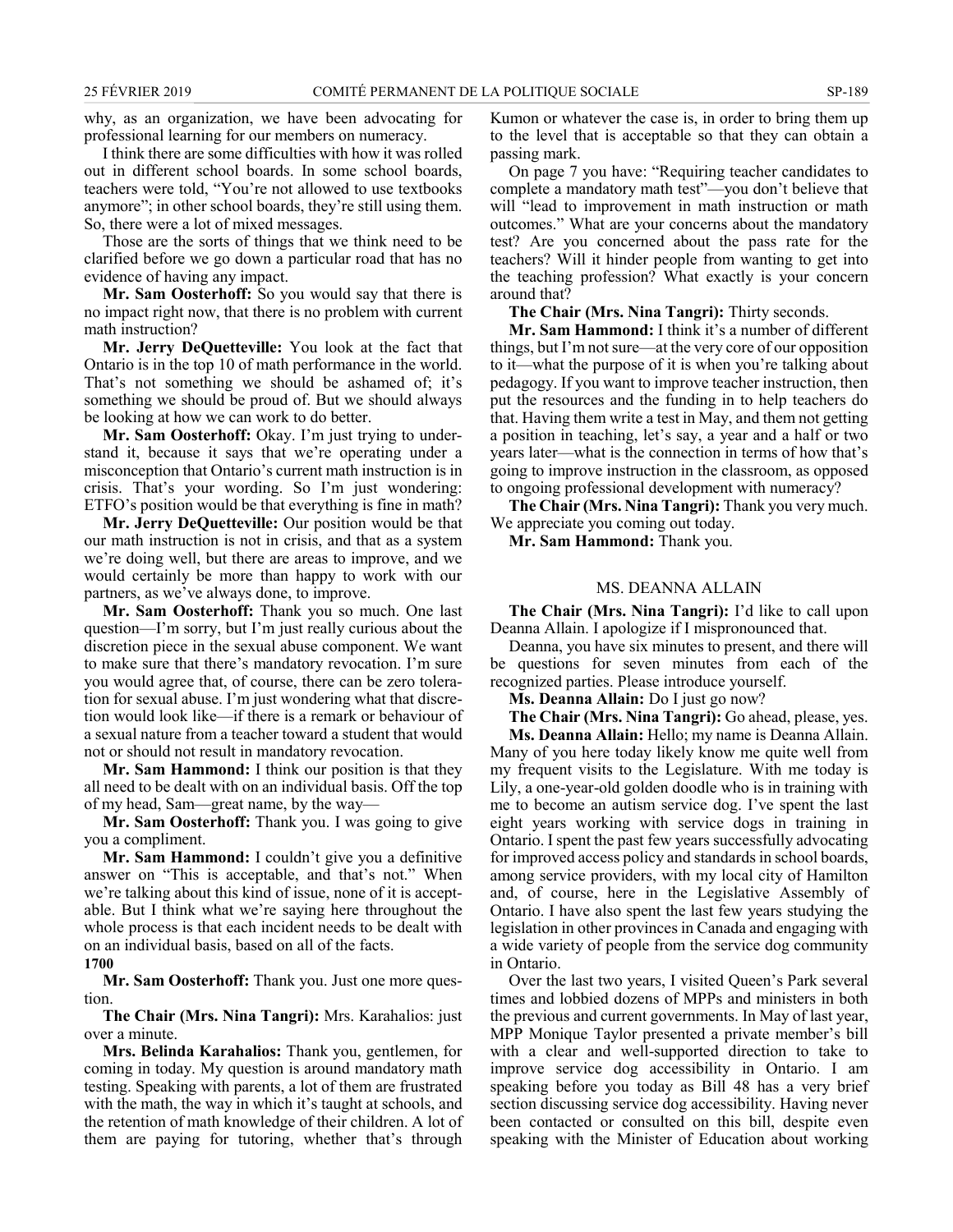together the day before it was originally tabled, I had no idea the government was even interested in moving forward with service dog accessibility legislation.

That said, I would like to begin by offering some context to service dog accessibility and specifically what I know needs to take place for any changes to be successfully implemented in Ontario.

The service dog community in Ontario is comprised of a variety of different service dog teams. Under the AODA Integrated Accessibility Standards, it is identified that service animals in Ontario are identified by any of the professionals listed under item 80.45. That is the only qualification for a service animal in Ontario. This means that any discussion currently about being required to have a "certified" service dog is complete misinformation. The only instance in which there is an exception for this is for guide dogs servicing the visually impaired, which must come from specific organizations listed under the Blind Persons' Rights Act and also receive an identification card from the Attorney General's office. All other service animal legislation is governed by the minister of accessibility.

As I said before, I do want to address my specific concerns and cautions respecting schedule 2 of Bill 48. It states in full that the minister may establish policies and guidelines respecting service animals in schools and require boards to (a) comply with policies and guidelines and (b) develop policies in accordance with those policies and guidelines.

First and foremost, I want to make myself absolutely clear: I am calling on this committee to remove schedule 2 in its entirety and move that the minister of accessibility launch a public consultation, including any and all stakeholders in service dog accessibility. The minister of accessibility can then pass legislation governing service dog accessibility across the entire province, not just exclusive to schools and facilities under the Ministry of Education.

It is my opinion that this proposed amendment really isn't a change at all. The ministry is not making any changes for better or worse respecting service dog accessibility in schools in Ontario. I have been deeply frustrated by the misinformation being spread about this item, in that this in no way solves any issue or concern respecting service dog accessibility.

This—today—is the first time anyone has taken part in any public consultation respecting schedule 2 of Bill 48, and as you all should know, policies and guidelines are only suggestions that school boards may choose to follow.

School boards in Ontario comply by their procedures, which are specifically adapted to meet the needs of given communities. The Ministry of Education should not force a procedure to be implemented, which I have heard is a concern based on the way in which the bill is being discussed.

As I have been clearly advocating to MPPs like yourselves, I know that a thorough and public consultation engaging with any and all stakeholders in the service dog community, and those impacted by accessibility standard

changes, is the only way to successfully move forward with provincial service dog legislation. I continue to call on the ministry of accessibility to engage with myself and others on this matter so that we may address concerns respecting accessibility into schools, access rights for service dogs in training handled by able people, and confusion or misinformation respecting the status and standards of service dogs.

**The Acting Chair (Mr. Sheref Sabawy):** To the government side, MPP Amy.

**Mrs. Amy Fee:** Hi, Deanna.

**Ms. Deanna Allain:** Hi.

**Mrs. Amy Fee:** Thank you for coming in today and talking about this, and bringing Lily with you. It's the first time I've got to see Lily, so that's pretty amazing.

I know you've been a long-time advocate for service dogs here at Queen's Park. I have as well, and I have heard what you said today. But I want to bring it back to this bill and get your thoughts on, if a PPM does go forward, what you would like to see in that PPM, and what you think school boards need to have in that directive.

**Ms. Deanna Allain:** I think as far as what the ministry can do right now, because there hasn't been a consultation reaching out to engage with people who are impacted by service dog use or service dog training or having service dogs in the facility specifically—they haven't been sought out. They haven't been necessarily directly invited. I know I was directly invited to be here today to speak, and that's why I'm here, but otherwise I might not have seen this taking place and I wouldn't have had the chance to speak.

So I think the first step in the right direction is to actually engage with all of these people to find out what are those barriers that—in particular, in rural communities, allergies is a common issue that pops up, or people who have very severe PTSD and fears respecting service dogs in schools.

I know you brought up before the dialogue about whether or not a service dog has to be handled by the person with a disability, because that's the only way we identify service dogs in Ontario. The question then becomes: So who would handle that service dog? Then, are we questioning the undue hardship? Are we engaging with unions then about what that would look like as far as what an employee having to handle a service dog while working to support a student in the classroom might look like? What happens if that employee is absent for the day? What if you have a substitute who has some kind of an accommodation that they cannot work with a service dog and they didn't know that was entailed in the job description? There are a lot of levels to being able to engage with a very thorough service dog policy and recommendations.

I think the point is, with the Ministry of Education, all they can really do is advise with recommendations because every school board is so unique, and the needs of each school community are so unique.

**Mrs. Amy Fee:** I'm wondering if you can talk about students in your role and what you have experienced trying to access schools with a service dog that's in training.

**Ms. Deanna Allain:** As of right now, there are no school boards anywhere in Ontario that permit service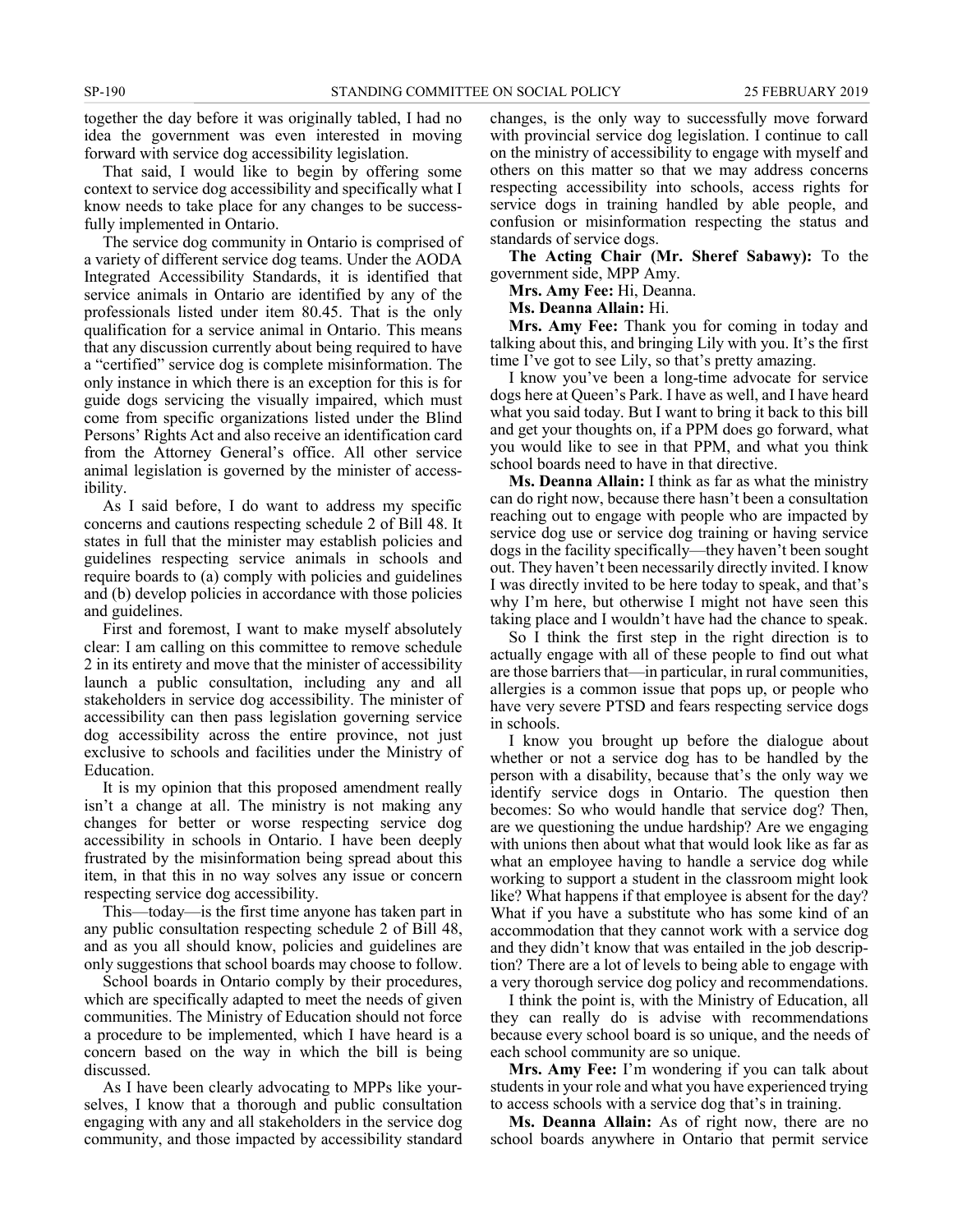dogs in training handled by able people—period. There is no policy respecting it because they also don't exist under Ontario legislation.

Everywhere that I go in public, I have absolutely no rights. Technically, I could be denied on the transit trying to get here today or trying to get here into the building itself. Every time that someone who is an able person training a service dog goes out in public they accept that risk: that by training a service dog, they might not be able to get where they need to go at any given moment.

That said, my local school board in Hamilton, the Hamilton-Wentworth District School Board, did permit me, but they didn't have a policy in place. We're actually working together right now to open some more dialogues on starting to become the first school board in Ontario to create that policy and procedure in place to support service dogs in training in the schools.

The important thing about that—having that precedent in place before a ministry were to go forward with accessibility is really important. But having ministry support in having a board go forward with something like that is also very important because if the ministry is on board, it encourages more boards to be open to that kind of an idea.

**Mrs. Amy Fee:** One other thing that I've been talking a lot about today is school boards and determining need. I'm sure you're well aware that, for a child to get a service dog, it has to be medically recommended. Then, a service dog trainer will work with that family and work with that child to see if a service dog can in fact support the child in the way the medical professional is hoping to see that support.

#### **1710**

I'm wondering your thoughts on school boards determining need and what that should look like in a PPM. So, taking away all the competing rights, and maybe that's already gone through and has been checked off—the dog is fine; the behaviour is good with the dog—what does that look like at the school board level? Should they have that right, do you think, to be able to say that a child needs that dog in the classroom?

**Ms. Deanna Allain:** This is where my point comes in: that this should actually be dealt with in the ministry of accessibility. Also, I want to reiterate that trainers do not have a role, as far as legality goes, of a service dog being in place. Even with a child with autism—I know people who have trained their own service dog to mitigate a variety of different kinds of disabilities, including autism. I don't know what they've done as far as gaining access in schools, but they should also have the exact same rights, because that's the only standard for a service dog: having that note from some kind of a medical professional to say that that dog mitigates their disability, the point being that already, under the ministry of accessibility, as I'm sure you know, under—I believe it's their first schedule—one of the first organizations that is listed as having to be in compliance with all of their standards is school boards.

There's a lot of confusion there. I think school boards consider themselves to be private property. I hear that quite a bit, and because of that, they feel they can use their own discretion as to whether or not to permit service dogs. I believe there has to be a procedure in place because of various instances of competing interests, but that, in the end, as much as possible, all of the access rights for a person using a service dog or potentially a person training a service dog should be met.

**Mrs. Amy Fee:** Thank you, Deanna.

**The Acting Chair (Mr. Sheref Sabawy):** Any further questions? Okay. We move to the NDP side. MPP Doly, please.

**Ms. Doly Begum:** Thank you, Deanna, for being here today. I know that when we met, you were very excited about the government showing interest in terms of what you had to ask of the government as well. Just briefly, how long have you been training and how long have you been advocating for this?

**Ms. Deanna Allain:** As you know, I'm quite young; I'm 18. Not to age myself too much, but I actually started working with these service dog agencies when I was at the age of 10. I met somebody and I started going out to their training classes. They used to hold them out in Cambridge; then they held them out in Guelph. So I would go and volunteer, and I would support them in their training on a weekly basis. Then, when I was about 14, my folks finally caved and let me start raising service dogs on a full-time basis.

What that entails is, I get a puppy at a young age and I take them everywhere with me. I'm responsible for their care, their training and for their development until they go into advanced training and potentially become service dogs.

I did that from 2014 until just this past year, and then Carlin, as I'm sure most people are familiar with, left me and has actually been placed. He's under the ownership of a couple of priests at a church. He goes and visits schools and provides really great support through that.

With Lily now, I'm working with another agency, so I work on a case-by-case basis supporting families through a board-and-train kind of fashion, but in the midst of all of this, I'm also engaging on a very regular basis with a number of people across the province who have access issues. If they're having issues, say, with their school or with various different service providers, they reach out to me. Whether they're in Ottawa or if they're even further than that, I'm assisting them over Facebook Messenger and things like that so that they know how to advocate for themselves properly and gain those access rights that they actually have.

**Ms. Doly Begum:** So not only have you been advocating for service dogs, but you've been training for quite a number of years. You've also been connected with a lot of different agencies and organizations, as well as us. It sounds to me like you've done more consultation on this section than the government itself has done on this entire section, which is unfortunate because I know you came to Queen's Park to advocate for this, but the fact that you weren't consulted really concerns me. The fact that a lot of people who know about this weren't consulted really concerns me.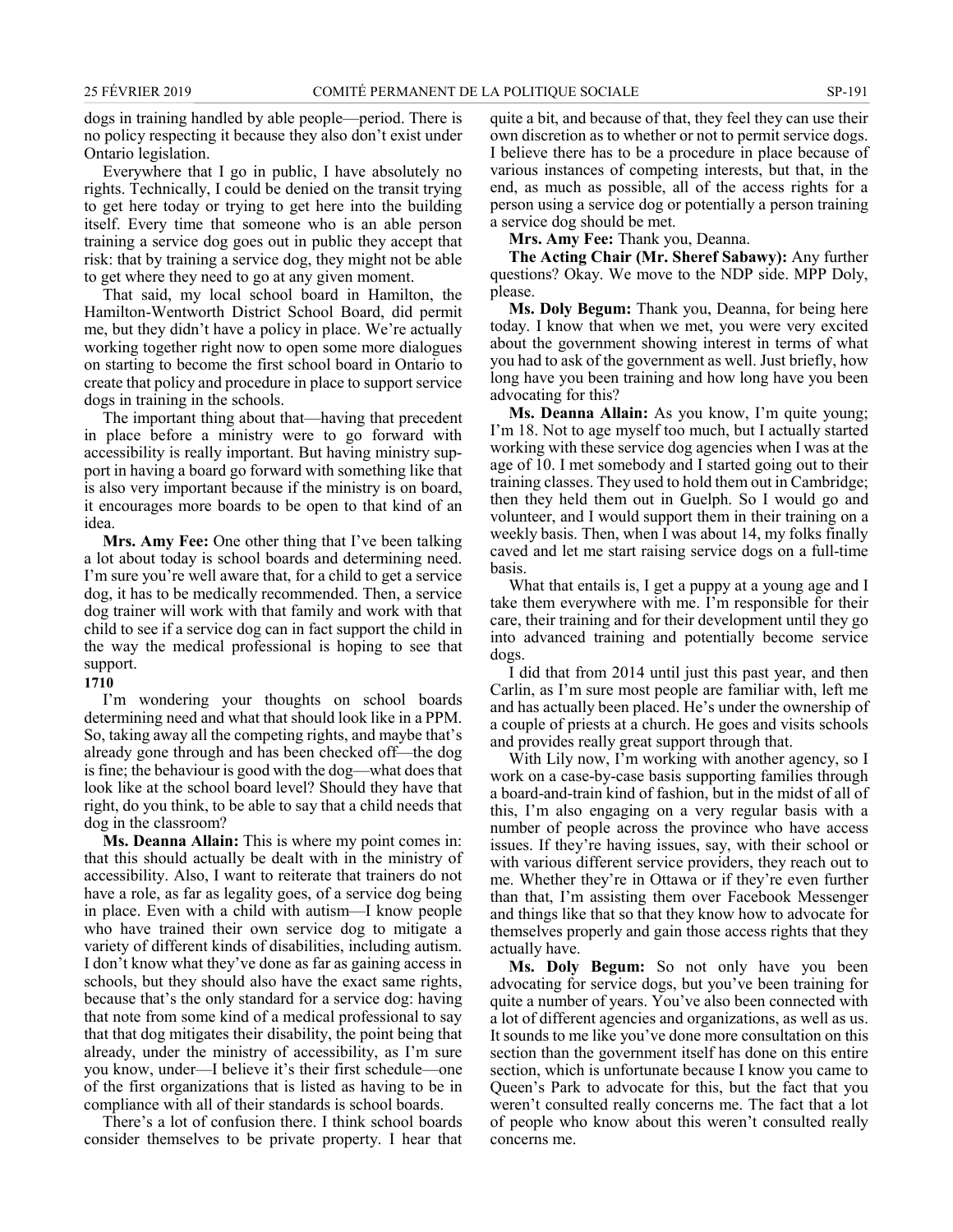We're talking about doctors versus teachers and who has a better say. Would you say that this section doesn't really go in depth in terms of what the needs are of kids with special needs, as well as individuals in general with special needs and how they will need service dogs in different ways in life and in the province and how we haven't really done enough—going back to your request that this needs to be an accessibility ministry issue versus just focusing on one thing?

**Ms. Deanna Allain:** If I'm not mistaken, the actual section is only about five lines long. The words of that section say that the minister may take action; the minister may create policies or guidelines. As I said before, the only way that actual action, in a very tactile way, takes place in a school board is through a procedure. So, policies and guidelines are what, say, the school board trustees will put forward, which are great. They advise the board, but the board can always choose not to do any of that. It doesn't even stipulate that the minister is interested in improving that service dog accessibility—which means that, in theory, based on this legislation, the minister could present a policy that says, "No more service dogs in schools. That's my recommendation." That's how specific this legislation is.

**Ms. Doly Begum:** Thank you.

**The Acting Chair (Mr. Sheref Sabawy):** Any other questions?

Thank you very much.

**Ms. Deanna Allain:** Thank you.

#### ONTARIO AUTISM COALITION

**The Acting Chair (Mr. Sheref Sabawy):** Ontario Autism Coalition, please. You have six minutes to present, and we'll have discussion—seven minutes for the government side and seven minutes for the opposition. You can proceed. Please introduce yourself.

**Ms. Laura Kirby-McIntosh:** Good afternoon, and thank you for the opportunity. My name is Laura Kirby-McIntosh. I'm the proud mother of two teenagers on the autism spectrum and am a high school teacher with 25 years' experience in the classroom. I also have the honour of serving as the current president of the Ontario Autism Coalition.

The OAC's mission is to ensure that publicly funded services for individuals with autism and their families are accessible, ethical, evidence-based and comprehensive. Yes, we protest a lot. But more importantly, we've presented our proposed solutions to countless government officials—including many of you here—over the years. We will meet with anyone from any party if they are interested in helping the autism community.

In my remarks today, I'll begin by sharing my thoughts about service dogs in schools. Next, I'll speak to the current problems which contribute to unsafe and unsupportive classrooms in Ontario. Lastly, I'll talk about the impact of the changes to the Ontario Autism Program on the school system.

Let me begin by sharing a photo with you. It's a photo that truly embodies the expression "a picture is worth a thousand words." In the centre of the photo is disability rights advocate David Lepofsky, chair of the AODA Alliance, whom I'm proud to call my friend. Standing next to him—this tall guy—is my son Clifford, along with his loyal autism service dog, Basil. On the other side of David stands Kenner Fee—yes, that Fee—and his service dog at the time, Ivy. Although the two boys in the photo look very different, their dogs look like they're practically twins. They're both black labs, they both are wearing vests from the Lions Club Autism Assistance Dog Guides program, and both dogs received exactly the same training and successfully passed the public access test.

The reason we took the photo that day was to highlight the inequity experienced by our boys. At that time, only our son's dog, Basil, was permitted to attend school regularly. Kenner's family, meanwhile, had to bring an entire case before the Ontario Human Rights Tribunal because their school board refused to admit service dogs. The OAC supported Kenner's family by protesting outside the school board in Kitchener and sharing this photo far and wide. It's a photo that illustrates how inconsistent policies from one school board to another can serve to create accessibility barriers within our province.

It was a bit of a disappointment to the OAC, then, to see the vague language contained in this act about service animals. We had hoped for something much stronger and more detailed. Many boards, as you know, already have policies respecting service dogs, but there is no requirement that these policies be consistent. This is a human rights issue. We've seen many cases where school boards have decided that a student is doing just fine without their service dog present, without any effort to test whether the outcomes would improve with the dog present.

Finally, the act says nothing about how policies will be enforced. The reality today is that the ability of the student to have the support of their service dog in school depends far more on their postal code than it does on their level of need. To be blunt, this act is far less than the autism community had been hoping for.

As much as I wholeheartedly support the admission of autism service dogs into Ontario classrooms, I must add one thing before I move on: Service dogs are not trained to intervene during an autistic meltdown. They cannot respond to a child who has become aggressive or violent. I would remind members of this committee, therefore, that service dogs are no substitute for trained, experienced and compassionate education workers or for the delivery of meaningful ABA in classrooms.

**1720**

Secondly, I want to talk about unsafe and unsupportive classrooms. Unfortunately, in my opinion, this bill shies away from addressing many of the issues that make Ontario's classrooms less that safe and supportive. To be specific, the OAC is deeply concerned that this bill ignores several crucial issues that affect the safety of all students with disabilities, not just those with autism.

The bill says nothing about the overuse of suspensions, exclusions and expulsions against students with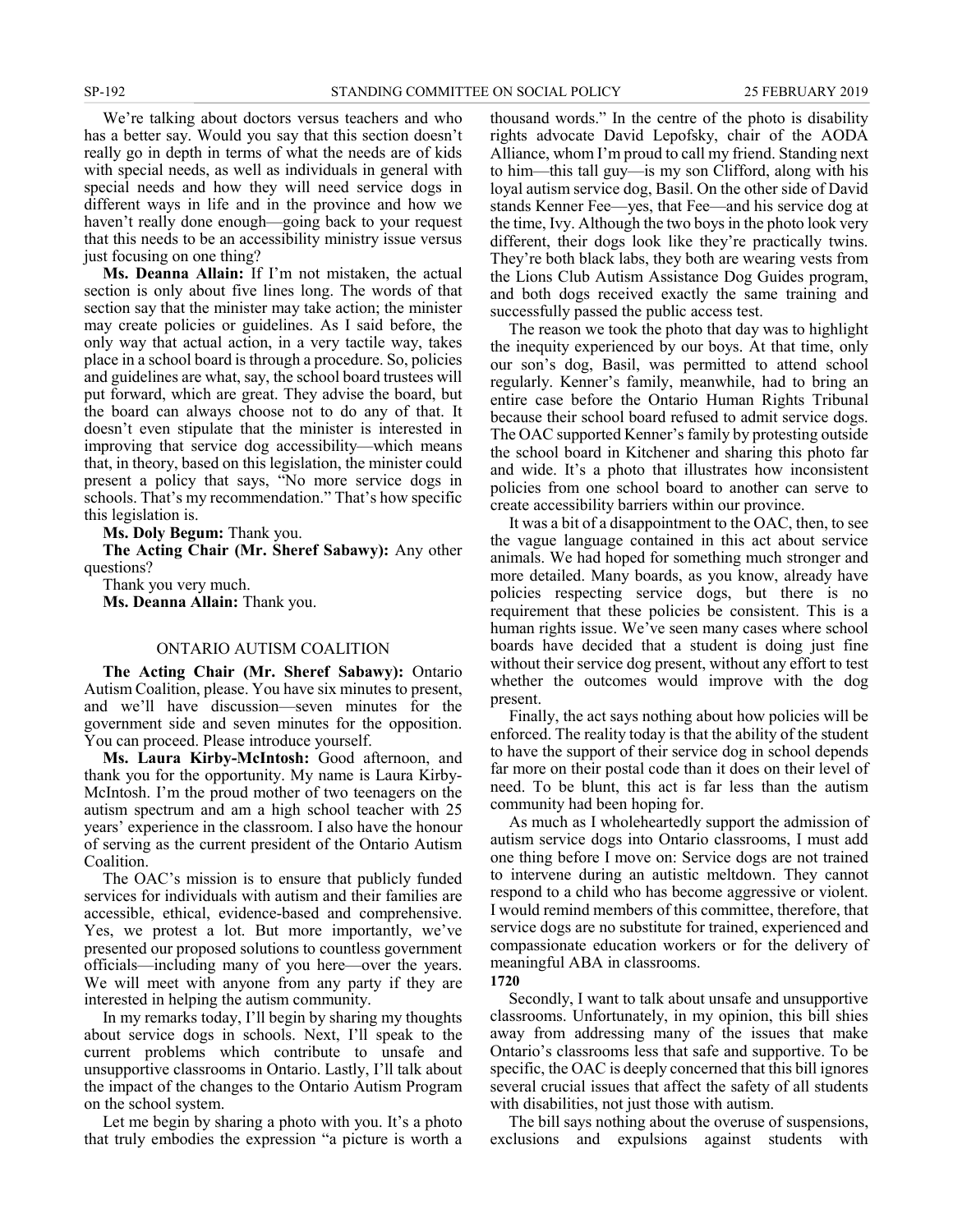exceptionalities. The bill ignores the excessive use of physical restraint in Ontario schools, the use of segregation and isolation rooms, and the devastating impact that these measures have on the mental health of children with disabilities. It's silent on the broken funding formula that funds exceptional students not according to their needs but on an outdated hypothetical statistical model. It says nothing about the urgent need to hire more education assistants to help students with disabilities, and it's silent on the lack of adequate training provided to those EAs to help them deal with the very students they are tasked with supporting.

The bill does nothing to strengthen PPM 140 or to bring in more rigorous training and supervision to support the use of applied behavioural analysis in classrooms. It contains no provisions to provide direct classroom support to exceptional students from behaviour, speech, physical or occupational therapists. It says nothing about the impact of class size on the safety of all students—

**The Acting Chair (Mr. Sheref Sabawy):** One minute left.

**Ms. Laura Kirby-McIntosh:** I'll speak lastly about the impact of the recently announced changes to the Ontario Autism Program. The OAC knew back in 2017 that students with disabilities, including autism, were already in crisis. As a result of the recent changes announced by Lisa MacLeod, thousands of kids will lose access to intensive ABA therapy by mid- to late April this year. Children who were receiving two, three or even four days a week of intensive therapy are now going to be eligible for only a fraction of that and, in a matter of months, are going to be dumped into Ontario schools that are woefully unprepared to support them.

I'm here today to sound an alarm bell—not because I want to be melodramatic but because I want the OAC to be on the record on this. We are warning this government that if Lisa MacLeod does not rethink her decision on this disastrous autism program, you will be responsible for what happens next.

I want to end my remarks, and I'll ask for some grace with time, by telling you—

**The Acting Chair (Mr. Sheref Sabawy):** Six minutes now; thank you. The NDP: Please go ahead.

**Ms. Marit Stiles:** Actually, if you don't mind, you can use some of my time to just continue on.

**Ms. Laura Kirby-McIntosh:** Thank you very much.

I want to tell you what has been keeping me up at night since the OAP announcement. Everything in my head, everything in my experience and everything in my heart both as a mother and as a teacher tells me that the following things are true.

Somewhere in Ontario this spring, a child with autism will experience sensory overload. Their brain will tell them to run as fast as they can in any direction they can. That child will run out of their classroom, out of the school and out into a busy street, or into the woods, or down into a river.

Somewhere in Ontario this spring, a child will be seriously injured after being improperly restrained by staff who have not received the necessary training on how to do it. The physical and emotional trauma to the child will last a lifetime.

Somewhere in Ontario this spring, an education worker will be seriously injured at work, not because they lack compassion for students with exceptionalities, but because they don't have the necessary resources to support them. That worker will be out of the classroom for weeks or months and will wonder why the system didn't do more to protect them.

And somewhere in Ontario this spring, students without disabilities will be traumatized as they watch this unfold. They won't understand what they're seeing, nor will they understand the systemic issues at play that will cause these events to take place. They will come home from school and they will ask their parents questions that do not have good answers.

But make no mistake: These events will take place because the Ford government—for reasons I cannot begin to fathom—has chosen to manufacture a wait-list crisis and then implement a solution that makes intensive ABA inaccessible to thousands of children in Ontario who need it. These are choices that will make classrooms across the province much less safe and supportive for all who spend time in them. As a teacher, as a mother and as an advocate, I say this: You will be held responsible for your choices.

Those are my prepared remarks.

**Ms. Marit Stiles:** Thank you. I'm glad we gave you an opportunity to complete your comments.

**Ms. Laura Kirby-McIntosh:** I appreciate it.

**Ms. Marit Stiles:** Thank you so much for being here. I appreciate how difficult this is, actually. I also appreciate what I think is a deep sense of betrayal from many in the community.

My question was, what's next and what are your fears, which you've just started to answer. But I thought I would just start instead with one of the things that we have heard—and we've heard this come up again and again and again today in the presentations about this bill. My suspicion is that government intended to introduce this bill back in October and then rushed it so that we deal with it immediately, to try to distract from what's actually happening and what's coming. But that's just my suspicion.

We heard today, actually—we asked the folks from the Ontario Public School Boards' Association if school boards have received any communication from the Ministry of Education—or anyone else, I guess, in this government—about what is coming and whether there are going to be additional supports, how they're supposed to deal with it—nothing, nada, crickets.

What are you hearing out there? I'm starting to hear families preparing to get their children into schools and stuff. Can you comment on that?

**Ms. Laura Kirby-McIntosh:** I know that parents are starting to contact their local schools to say this transition is coming, to try to start making arrangements. I have reached out to the Minister of Education to ask for a meeting, even before the OAP changes were announced, to talk about the problems with exclusions. I've met with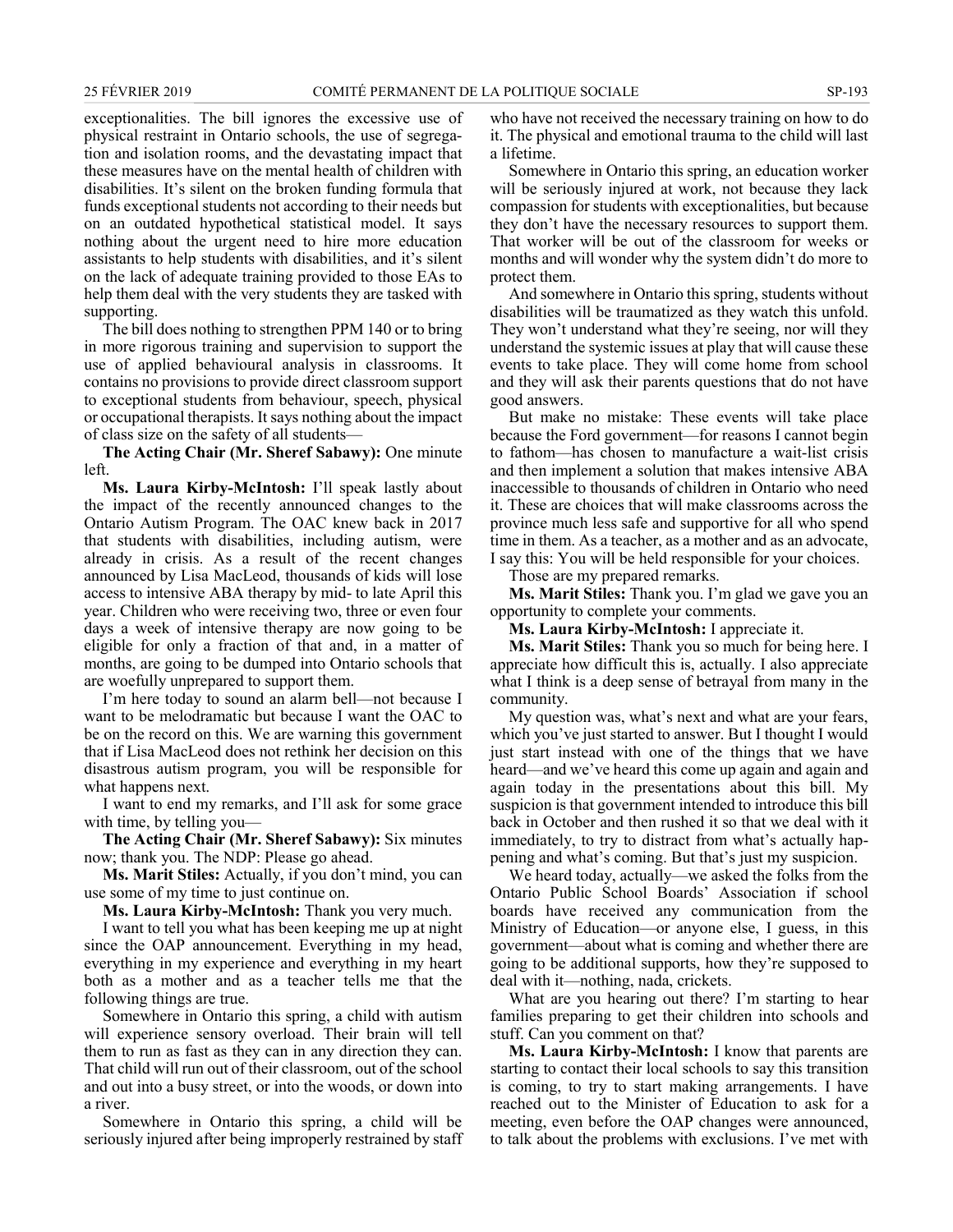Sam Oosterhoff on the issue of exclusions. There's a lot to talk about. I was hopeful, when we heard comments from Minister MacLeod, that dialogue had been opened between her ministry and the Ministry of Education, but as of yet I know nothing about any details of that.

My concern is that these kids are going to flood into the system—and it's literally thousands of them—come April. There are no provisions being made, no accommodations being made, no money or supports being allocated to support those kids. That's why I'm so scared.

**Ms. Marit Stiles:** Thank you.

**The Acting Chair (Mr. Sheref Sabawy):** Mr. Joel, go ahead.

**Mr. Joel Harden:** Thank you so much for coming. I guess my question, as much for everybody in this committee as it is for you: What has to happen in order for us to start getting this right? We've had a number of people today say there's no silver bullet. But clearly, rushing something which, from my inboxes, seems to not be pleasing anybody isn't the right choice. Could you sketch for us a better trajectory in the next two months?

**Ms. Laura Kirby-McIntosh:** I have a variety of thoughts on that. I think all good government policy begins with data. For starters, we actually don't have an accurate count of how many people with autism there are in this province. We are extrapolating from the national data of one in 66. We don't know how many kids are being excluded and for what reasons and if those reasons are related to their disability.

But to your question, I think, really, what needs to happen in order to address all of the complex issues that I'm sure your committee has been hearing all afternoon and I appreciate how long these meetings must be for you.

There are two things that are in short supply in government, in my humble opinion. One is long-term thinking, thinking that goes beyond the next election: "What do I have to do to get re-elected in my riding?" The second—

**The Acting Chair (Mr. Sheref Sabawy):** One minute left.

**Ms. Laura Kirby-McIntosh:** If there is a silver bullet, it's this: interministerial collaboration. What we need is for the Ministry of Children, Community and Social Services to partner with the Ministry of Education, with the Ministry of Health—because autism is a health issue and possibly also with other ministries, including the Ministry of Labour and the ministry of justice, because sometimes our kids get caught up in the justice system.

What we need is to look at autism—and it's interesting, because when I think back to a meeting that I had with some of the members here, Jeremy Roberts pointed this out: What we need is a comprehensive plan that looks at the lifespan of a person with autism.

**The Acting Chair (Mr. Sheref Sabawy):** Thirty seconds.

**Ms. Laura Kirby-McIntosh:** I would urge this government to consider moving away from what your Liberal predecessors did in terms of working in silos, break those barriers down and get all of the ministries

together at the table. Gather good data. Good decisions, good policy, will follow.

**The Acting Chair (Mr. Sheref Sabawy):** Thank you very much.

**Ms. Laura Kirby-McIntosh:** Thank you.

**The Acting Chair (Mr. Sheref Sabawy):** Government side: Mr. Sam, go ahead.

**1730**

**Mr. Sam Oosterhoff:** "Mr. Sam."

How are you today, Laura? Thank you for—

**Ms. Laura Kirby-McIntosh:** I'm exhausted but okay, thanks.

**Mr. Sam Oosterhoff:** Well, thank you for taking the time to come and speak before the committee. Thank you for all the work that you've done on behalf of the autism community and their families and being a strong advocate for not just your family, but so many others. So, first of all, thank you for that and making your voice heard.

**Ms. Laura Kirby-McIntosh:** I appreciate that.

**Mr. Sam Oosterhoff:** It's an important part of our democracy. I think we've all protested at other times and in different situations, so I understand that.

I wanted to ask about the particular elements of this piece of legislation that we're dealing with today before our committee. I wanted to ask about what a PPM should look like on this issue. What are you hearing within the coalition around what elements need to be contained in a PPM with this particular legislation? The final policies haven't been implemented, right?

**Ms. Laura Kirby-McIntosh:** Right.

**Mr. Sam Oosterhoff:** And we want to have those consultations and hear from people about what should be included in that. I guess my question to you is: What should that look like? What is your membership saying about what a service animal directive should look like?

**Ms. Laura Kirby-McIntosh:** I wasn't sure whether you referring to PPM 140—

**Mr. Sam Oosterhoff:** Yes.

**Ms. Laura Kirby-McIntosh:** —or a new PPM to be created around service dogs. I think, to speak for my members, what we're looking to see is something that, frankly, I don't think the Ministry of Education is very good at, which is issuing a directive and enforcing it consistently across all 72 school boards.

My experience as an educator is that when you use words like "may" or "might" with school boards—for example, in PPM 140—they say, "Thank you very much," and, "We'll interpret that however we like, thank you very much." If there is a PPM to be created on this issue, it needs to be specific, it needs to be enforceable and it needs to stay away from that legal wiggle words that lawyers like so much.

**Mr. Sam Oosterhoff:** So more teeth?

**Ms. Laura Kirby-McIntosh:** Yes.

**Mr. Sam Oosterhoff:** Okay. From your membership, what would they say some of the benefits would be for having service animals in school?

**Ms. Laura Kirby-McIntosh:** Ability to cope with the sensory chaos that is an elementary school classroom. I'm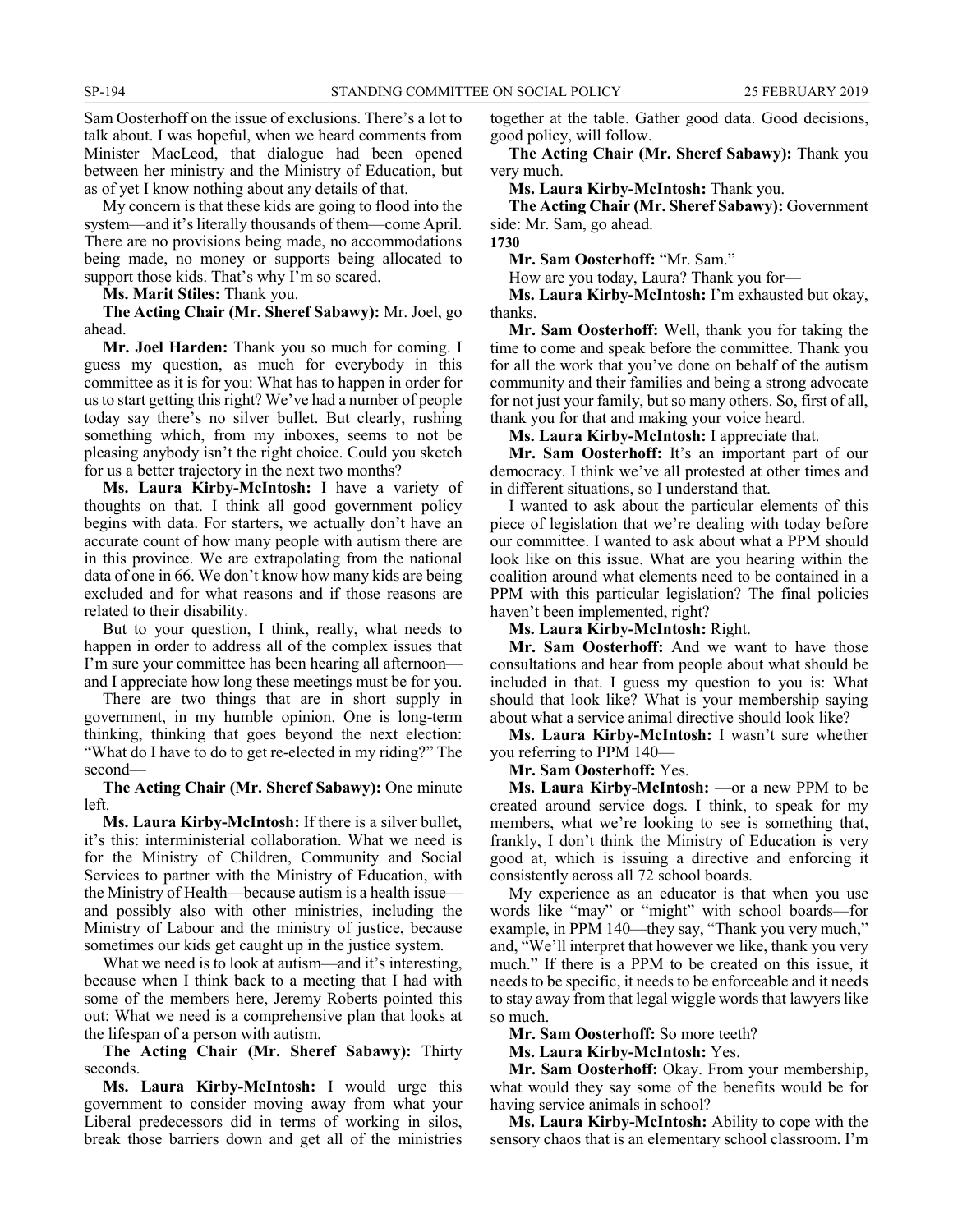a high school teacher, and there's this weird thing that elementary school teachers and high school teachers do with each other where we both sort of look at each other and go, "I don't know how you do what you do, because it's crazy." But the noise in elementary schools is overwhelming to me. One of the primary supports that an autism assistance dog brings is some consistency, so there's one thing in the child's day that never changes, no matter where they go. Whether they're at home, in the community, at school or at a restaurant, that dog is always there.

For people with autism that have difficulty with transitions, that lowers their anxiety significantly. We saw that with our son once he got him. The dog can help redirect and de-escalate a child as they're starting to get agitated in a classroom, and they can help with de-escalation after an episode. Often, my son, after a meltdown, will just sort of collapse on the dog, cry it out, let the dog lick his face and then sort of come back to himself. It was really beautiful. I'm hoping he's going to make it here today so you guys can meet him, if you want.

The other thing too is the safety feature. I don't know whether—I'll pass this around if you want to see the picture. But there's a clip on the dog's vest that allows— Deanna, I don't know if you can help me illustrate—but you can tether the dog on one side and have the child attached on the other. So I can hold the leash on one side, and then the child is attached either around the waist—

**The Acting Chair (Mr. Sheref Sabawy):** Can you please stay close to the microphone so that they can pick it up?

**Ms. Laura Kirby-McIntosh:** I'm so sorry. But yes, there's a safety feature that assists children who may be runners or elopers. The dogs are trained that if the child starts to bolt, they lie down and they ground the child.

**Mr. Sam Oosterhoff:** I just want to make sure that Amy gets a chance to speak as well: the member for Kitchener South–Hespeler.

**The Acting Chair (Mr. Sheref Sabawy):** MPP Amy, go ahead.

**Mrs. Amy Fee:** Thank you. Hi Laura, thank you for being here today and for all that you do, especially on the service dog issue. One of the questions that I've been talking a lot about today—obviously, we know we need to look at the competing rights piece and making sure that we support children with allergies and phobias, as well as staff. But once that has been considered and a school board realizes that there aren't competing rights to deal with in a particular case, a service animal is recommended by a medical professional and then they are trained by the service dog provider, who will also look at the child and see if the dog can support that child the way the medical professional would like. So in a sense, that medical professional determines the need for that service dog in all aspects of that child's life.

What I'd like to know is what your coalition's thoughts are on what happens if the school board administrator tries to step in and overrule the medical professional and say whether or not the child needs the service animal with them in the classroom.

**Ms. Laura Kirby-McIntosh:** I would say, quite strongly, that I don't think it's the place of a school board to override the clinical determination of a qualified professional. If a child was taking medication on a regular basis and was required to take it at school, I wouldn't want the principal to be able to say, "I don't think so." If the child had another medical condition that required some kind of intervention at school—

**The Acting Chair (Mr. Sheref Sabawy):** One minute left.

**Ms. Laura Kirby-McIntosh:** —I wouldn't want school boards to be able to pick and choose whether or not they thought that was appropriate.

Again, as I said earlier, to me this is a human rights issue. Yes, we do have to consider competing rights and balancing rights, but I believe that a PPM can be written in a way that's effective and balances those rights.

**Mrs. Amy Fee:** Thank you.

**The Acting Chair (Mr. Sheref Sabawy):** Any other questions from the government side? Thank you very much.

**Ms. Laura Kirby-McIntosh:** Thank you.

#### ONTARIO COLLEGE OF TEACHERS

**The Acting Chair (Mr. Sheref Sabawy):** I'm calling the Ontario College of Teachers, please. You have is six minutes to present. Please introduce yourself to the committee.

**Ms. Nicole van Woudenberg:** Thank you, and good afternoon. Thank you for the opportunity for us to present here today. My name is Nicole van Woudenberg, and I am the chair of the council at the Ontario College of Teachers. With me today is our registrar and chief executive officer, Dr. Michael Salvatori.

The college licenses more than 236,000 teachers to work in Ontario. As the regulator for the teaching profession in Ontario, we set the standards for teaching professionals and thereby help to protect society's most vulnerable members: our children.

In April 2018, when we were last here, we addressed a need to make the law clearer and the penalties for sexual misconduct against students tougher. For example, we asked that the government strengthen the definition of sexual abuse in the Ontario College of Teachers Act. Bill 48, the Safe and Supportive Classrooms Act, does that. Our council is fully supportive of the expanded definitions. It helps to protect students knowing that there are no grey areas when it comes to defining sexual abuse and understanding what constitutes professional misconduct. Bill 48 also enables victims of sexual abuse to receive therapy and counselling. We welcome the direction and clarity these proposed changes represent.

Our council believes that victims should be entitled to up to \$15,000 in therapy and/or counselling services, consistent with provisions in place for other Ontario regulators. Furthermore, we are committed to working closely with government representatives to iron out the details in regulation that acknowledge our financial risk as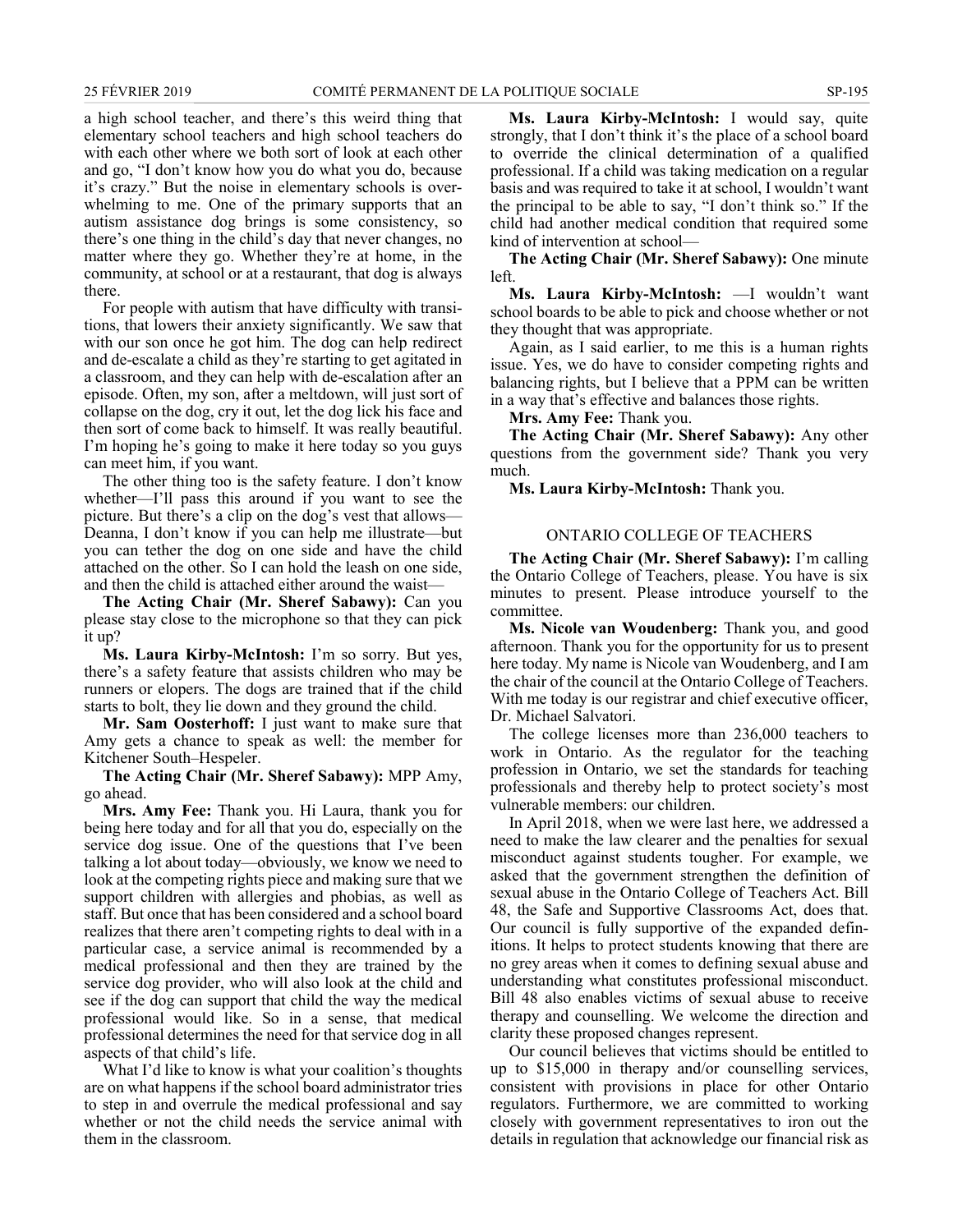an organization and determine how the funds can be distributed and the costs recovered.

We are strong advocates of legislation that keeps students safe. We are also in favour of laws that support teacher development and maintain the high level of standards the college requires for licensure. We know the importance of numerate individuals to a thriving economy.

Our college works hard to ensure that Ontario-certified teachers receive initial and ongoing teacher education to prepare them to support students in all areas, including mathematics.

The Ontario-certified teachers who are licensed to work in Ontario meet the province's high standards for professional certification. Our accreditation of teacher education programs, which were reviewed and enhanced in 2015, ensures that new teachers acquire knowledge, understanding and skills of the Ontario curriculum.

Beyond accrediting programs, the college has developed additional qualification courses to enhance and deepen their knowledge and skills in teaching math to students at all levels.

Bill 48 includes the government's stated intention to require college applicants to pass a math content test before they can be certified to teach. Our council firmly believes that we should not develop, fund, or implement that test. But we think the college should have the regulatory authority to impose it as a condition of certification, and the authority to deem equivalence.

#### **1740**

We do not want to create additional or unnecessary obstacles for people who come to Ontario from other provinces under labour mobility agreements, nor do we want to block internationally educated teachers from applying to work in Ontario whose diversity, experience and perspectives enrich learning for all students. We prefer to work closely with government representatives to establish measures that continue to promote the high standards for entry into the teaching profession and enhance teacher competency in all areas of curriculum delivery.

**Dr. Michael Salvatori:** Good afternoon, and thank you for the opportunity to address the committee.

Consulting is an organizational tenet at the Ontario College of Teachers. Before the college acts on anything, we speak with stakeholders: those who are affected, influenced and benefit from our services. That includes members of the public, parents and Ontario-certified teachers.

Self-examination and independent reviews are also fundamental to our work and key to how we improve what we do to serve the public interest.

Long before the government signalled its intention to review our governance structure, we commissioned an independent, external review. We asked David Brown of Governance Solutions Inc. to study the size, scope and effectiveness of the college's council and its 14 committees. Considering many variables, he has examined the role of the chair, how council members are elected and appointed to serve, how council's committees work, and

what length of service is optimal. We released his report publicly.

He has consulted with members of the public and the teaching profession and its stakeholders to inform the 37 recommendations, which reflect trends in the regulatory environment and align with the government's direction outlined in Bill 48.

**The Chair (Mrs. Nina Tangri):** One minute.

**Dr. Michael Salvatori:** Our council was briefed on the report on December 6 and will meet again later this week to consider each of the report's recommendations.

As in the past—most notably with the review of our disciplinary processes by former Ontario Justice Patrick LeSage—our council will consider the report and act on recommendations in the public interest, given its authority.

We recognize that self-regulation is a privilege. It recognizes the maturity of the profession, honours its unique skills, knowledge and experience, and trusts it to protect students and serve the public interest. We trust that any discussion about how the college is governed will benefit from the results of our review, and that the standing committee will consider amendments to the bill that may arise from our governing council's deliberations later this week.

We want to continually improve, and we appreciate the comment made by the minister during second reading of this bill, which indicated: "We're also going to allow for the government to respond to the governance review under way by the Ontario College of Teachers.... Based on the outcome of the review, we will entertain amendments relating to the council which could allow the government to introduce changes that could better serve"—

**The Chair (Mrs. Nina Tangri):** Thank you very much. Thanks for presenting to us.

Mr. Sam Oosterhoff.

**Mr. Sam Oosterhoff:** Dr. Salvatori, thank you very much for taking the time to come before our committee. Nicole, correct?

**Ms. Nicole van Woudenberg:** Yes.

**Mr. Sam Oosterhoff:** Woudenberg.

**Ms. Nicole van Woudenberg:** Very good, excellent pronunciation.

**Mr. Sam Oosterhoff:** I know. I don't know if they're related to you, but there's a whole whack of van Woudenbergs down in my neck of the woods—good people, I promise.

Thank you very much for taking the time and being willing to provide some perspective from the OCT's point of view. I did want to ask a couple of quick questions around the legislative changes surrounding sexual abuse and the mandatory revocation. Do you think this goes far enough? What will your members think about this and what is the college's position on this, if you could elaborate a little more?

**Dr. Michael Salvatori:** We are pleased with the changes. As you may know, we had advocated, with the previous bill, for expanding the definition of "sexual abuse" and not limiting it to the touching of particular body parts, but rather a broader definition of what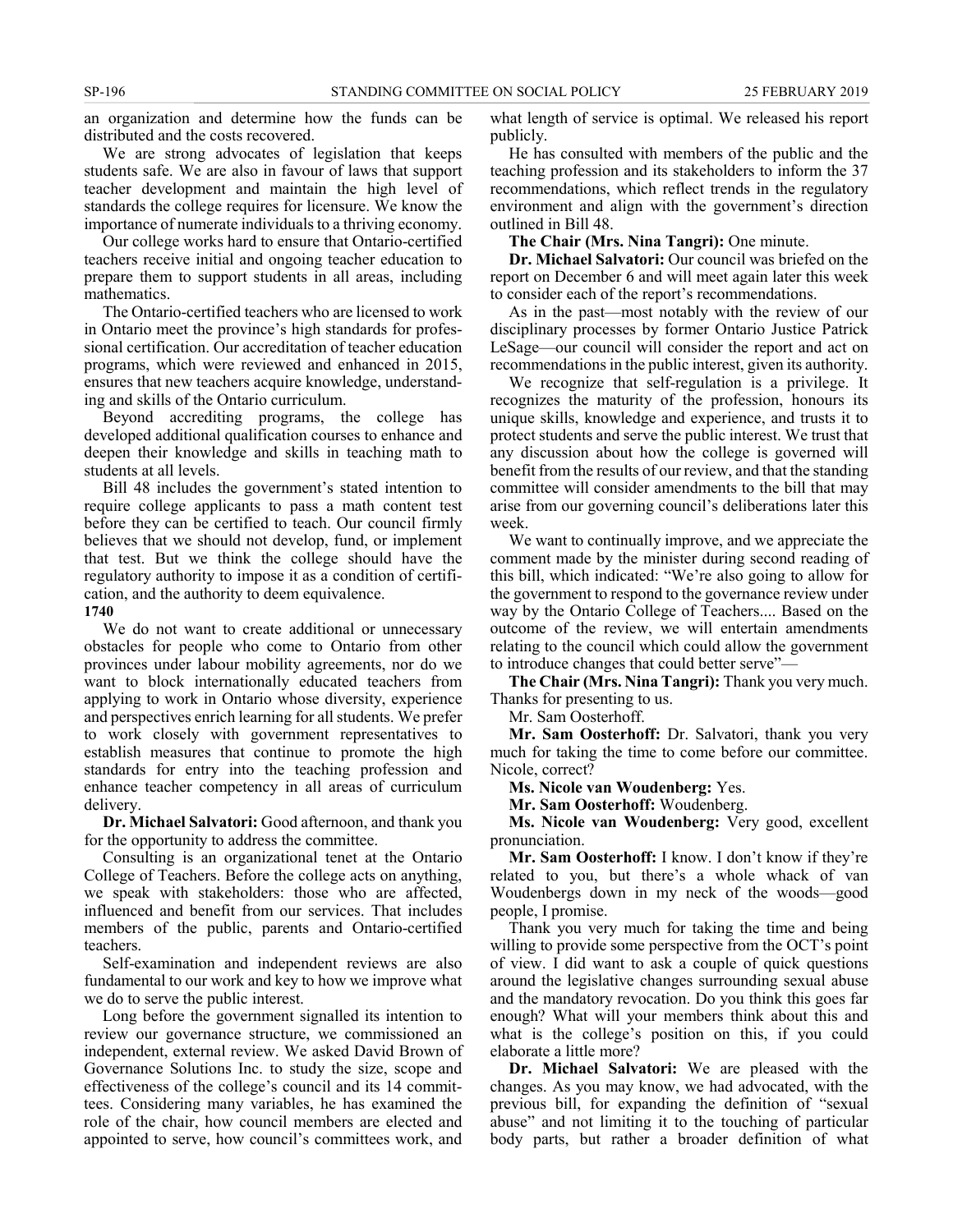constitutes abuse, and then aligning revocation with each of those instances in which the allegations were made. We do believe that that does serve to protect the public interest.

**Mr. Sam Oosterhoff:** Secondly, what role could the OCT play in the implementation and the inclusion of service animals in the classroom?

**Dr. Michael Salvatori:** One of the roles the college plays is providing advice to members. As you may know, we released an advisory on supporting students' mental health recently. I can see a connection also in supporting students with unique learning needs and perhaps expanding that to include therapy animals. That could be one possibility. I don't think our council, or us as staff, have had the chance to think about that deeply, but we do make sure that our practices, our advice to members and our publications reflect contemporary practices, and I think there's room for the college to communicate with that about effective practices.

**Mr. Sam Oosterhoff:** What role do you see the OCT taking in the implementation of a math knowledge test?

**Ms. Nicole van Woudenberg:** We've stated that, because we've enhanced the pre-service education 2015, there were a lot of considerations through the consultation process to ensure that all teachers going through the initial program would be well versed in the methodology and the pedagogy of all curriculum subjects. We see them as entering into the teaching profession and licensed through the Ontario College of Teachers, being very well trained, having met the equivalency if they're trained outside Ontario. We are to the point where we have voiced that, if that does become a requirement, we are capable of ensuring that that requirement is met or conditions applied—or deem equivalency. It is not, in our view, that we are responsible for creating the test, implementing the test or anything along those lines.

**Mr. Sam Oosterhoff:** To go to the self-regulating piece, and understanding of course that desire, I'm just curious to go into the governance bit as well, how you feel the governance model is working currently and what led to that desire to undergo the governance review in the first place.

**Ms. Nicole van Woudenberg:** I can start off and then pass it off to Michael. I was fortunate enough to be a council member during seventh council. The governance committee deemed it necessary to review our effectiveness of how we function as a council and its 14 committees—

**Mr. Sam Oosterhoff:** Was there something that led to that? Sorry to interrupt.

**Ms. Nicole van Woudenberg:** In sixth council, we had a nomination and election committee. Seventh council changed that to a governance committee to really review the governance structure as we're maturing into our 22nd year. Then they determined that it would be wise to have a review. It was the committee that determined that it was a timely manner to review the effectiveness of our governance structures and the committees.

I don't know if you want to add anything.

**Dr. Michael Salvatori:** Just add to that, it's part of our practice to commission independent reviews of all of our

functions. Previously we had an independent review of our investigations and hearings function and of our registration practices and certification. This represents looking further at our mandate.

I think it's also occurring at a time when a lot of regulatory bodies are looking at contemporary professional regulation and considering some of those changes, so it fits in with what's happening in the regulatory landscape.

**Mr. Sam Oosterhoff:** Thank you.

**The Chair (Mrs. Nina Tangri):** Ms. Stiles?

**Ms. Marit Stiles:** Thank you very much for coming here today. I do have a few questions. Thank you very much for your nice, condensed presentation. I'm looking forward to eating up this great big report later.

I wanted to ask you a little bit about the timing issue, because we have been very confused by this. The government introduces legislation back in October; we barely heard a word—a little bit of debate, not much—then suddenly it lands and it's like rush, rush, rush.

We know, and you've reiterated it here, that this review will not actually be reviewed by the board until February 28. We are heading into line-by-line on Monday and Tuesday next week. I'm really baffled by, frankly, why the government is rushing so much right now when they've waited since October, but that's beside the point.

I'm just wondering if you could comment on that process, because it seems to me that we should be waiting to hear what the review says, what the recommendations are, and then have opportunities to discuss that.

*Interjection.*

**Dr. Michael Salvatori:** I can begin. Thank you. We do have an interest in ensuring that the council's deliberations on the report—we have the report and its recommendations; what we don't know yet is what the council view of those is. And we do have an interest in ensuring that the council's view of its governance is communicated and that the committee has a chance to take into consideration those changes.

You've highlighted the challenge of timing. We've also had discussions with our ministry staff about other vehicles after—if it's not possible to have those amendments considered at this time, are there vehicles that would allow us to make changes beyond that time?

**Ms. Marit Stiles:** Absolutely. I just note the quote that you provided here from the minister from second reading—I'm sure I was in the room—where she indicates that there will be time; there will be opportunities. I find that kind of at odds with this, so I appreciate you raising that here. I hope that the members opposite hear. **1750**

We have also been advocating that, really, this bill should be divided out. There are some pieces here that require a great deal of consideration and others that can move forward more quickly.

My other question to you—and you also refer to it a bit in this brief. You mentioned council members expressing concern about certain elements; for example, the notion of the government having authority to directly appoint the chair and determine the duties of that position. We have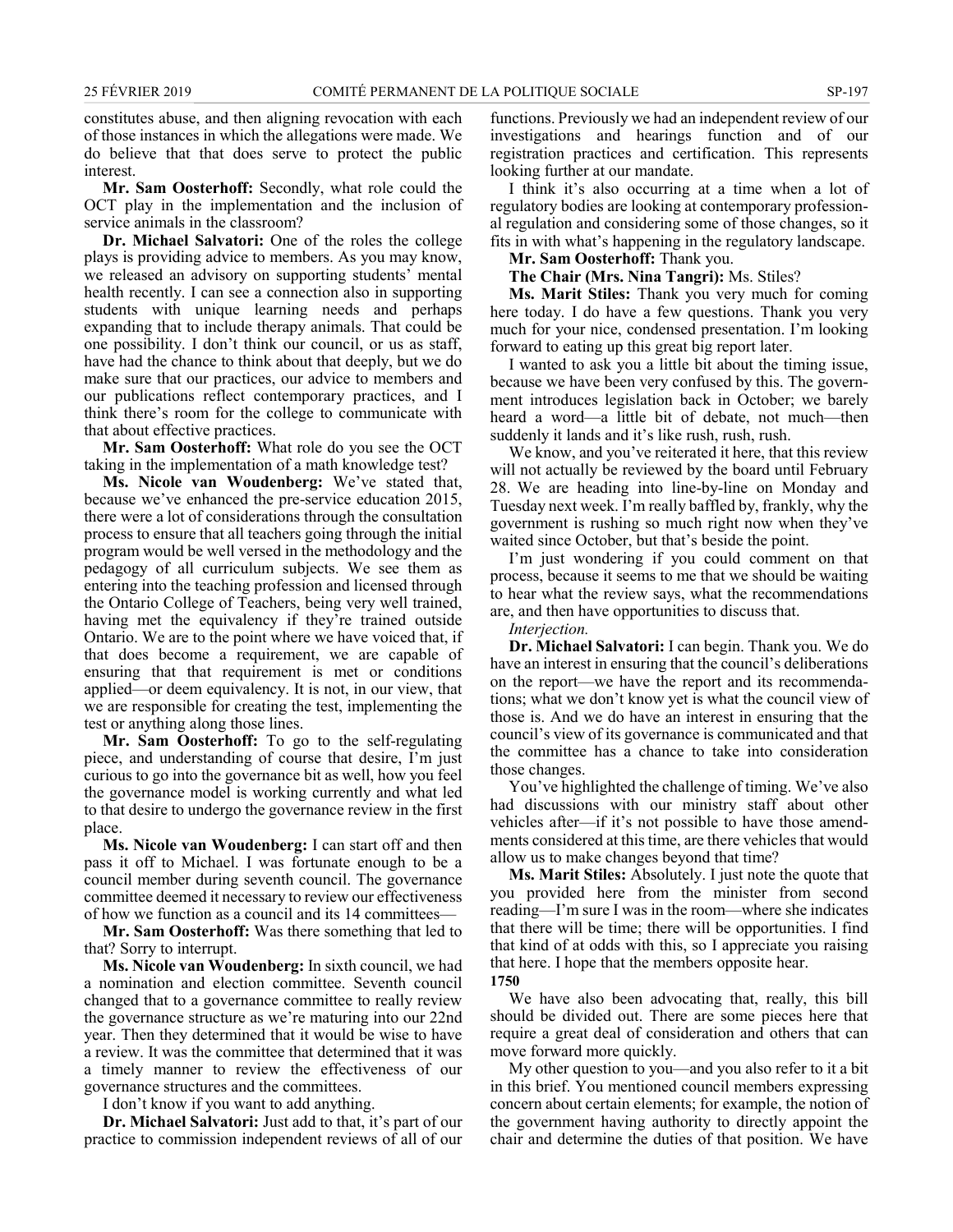found, lately in particular, a large number of appointments are former candidates of the Conservative Party. They're very political appointments. We've seen the doubling, tripling—I don't know—100-times increase of a salary in one case. And I think there was some talk here about the chair being made part-time. I'm wondering if you could comment on that, on how your council is feeling about some of that.

**Ms. Nicole van Woudenberg:** The independent review report was received by council on December 6. It was then directed by council that the report be reviewed by the governance committee. The governance committee has subsequently had several meetings to determine dispositions on the 37 recommendations, and those dispositions are what are being discussed at our February 28 meeting. From there, whatever the dispositions of the council will be is where we would systematically look at an action plan moving forward.

**Ms. Marit Stiles:** Again, we have a ways to go here. It's a big process. It's an important process. It takes a while to get there, and the timing is a bit awkward, maybe, is a better way to put it.

I know my colleague has a question as well, so I'm just going to leave it to her.

### **The Chair (Mrs. Nina Tangri):** Ms. Begum.

**Ms. Doly Begum:** I have so many questions, but we're very limited in time, which is unfortunate. I really appreciate this.

You've mentioned the mathematics condition. One thing this government talks about multiple times is removing red tape and making it easier etc., but it sounds to me like, the way you've looked at this, it actually creates red tape for teachers and for educators, because we're taking away the ability for them to be developed, to have skills. The government cancelled the ability for them to have the training that was scheduled. Instead, there's going to be a test that they have to take.

**Dr. Michael Salvatori:** The college certainly has an interest in ensuring that all of our teachers are well prepared to facilitate students' numeracy skill development. As we've stated in the brief, we also don't want to see additional barriers erected. We want an effective entry-topractice for all candidates, including their preparation to teach mathematics.

That's one of the reasons that we're advocating for provisions, maybe through regulation, for the college to be able to deem equivalence in some cases or to put a condition on a certificate that would allow someone to be certified, begin teaching, and to take the test. We're thinking specifically of our populations of internationally educated teachers, who may arrive with no knowledge of the test as they're coming, and also to facilitate the continued labour mobility from other Canadian provinces and territories, which is a fairly seamless and rapid process.

**The Chair (Mrs. Nina Tangri):** Ms. Stiles.

**Ms. Marit Stiles:** In the section where you were talking about providing funding for therapy and counselling, my understanding was that this fund for victim-survivors was already well under way and perhaps established. It's confusing to me that we are waiting now till January 2020 for victim-survivors to be able to benefit from that. Would you care to comment on where things are at?

**Ms. Nicole van Woudenberg:** Seventh council finished off with a vote with regard to that, and that was passed on to the government.

**The Chair (Mrs. Nina Tangri):** One minute.

**Ms. Nicole van Woudenberg:** The government then switched, and I think we're at a stage now where we are trying to figure out the details.

**Dr. Michael Salvatori:** I think at this point, there is approval of the program. It has not yet been implemented. The period of time up till 2020 is, I think, to give us and others a chance to look at what the parameters are for applying for it, what's eligible, how we would administer the program.

**The Chair (Mrs. Nina Tangri):** Thank you for joining us here today.

I'd just like to remind everyone that the deadline to send a written submission to the Clerk of the Committee is 6 p.m. on Tuesday, February 26.

We will adjourn until tomorrow, Tuesday, February 26, at 9 a.m.

*The committee adjourned at 1756.*